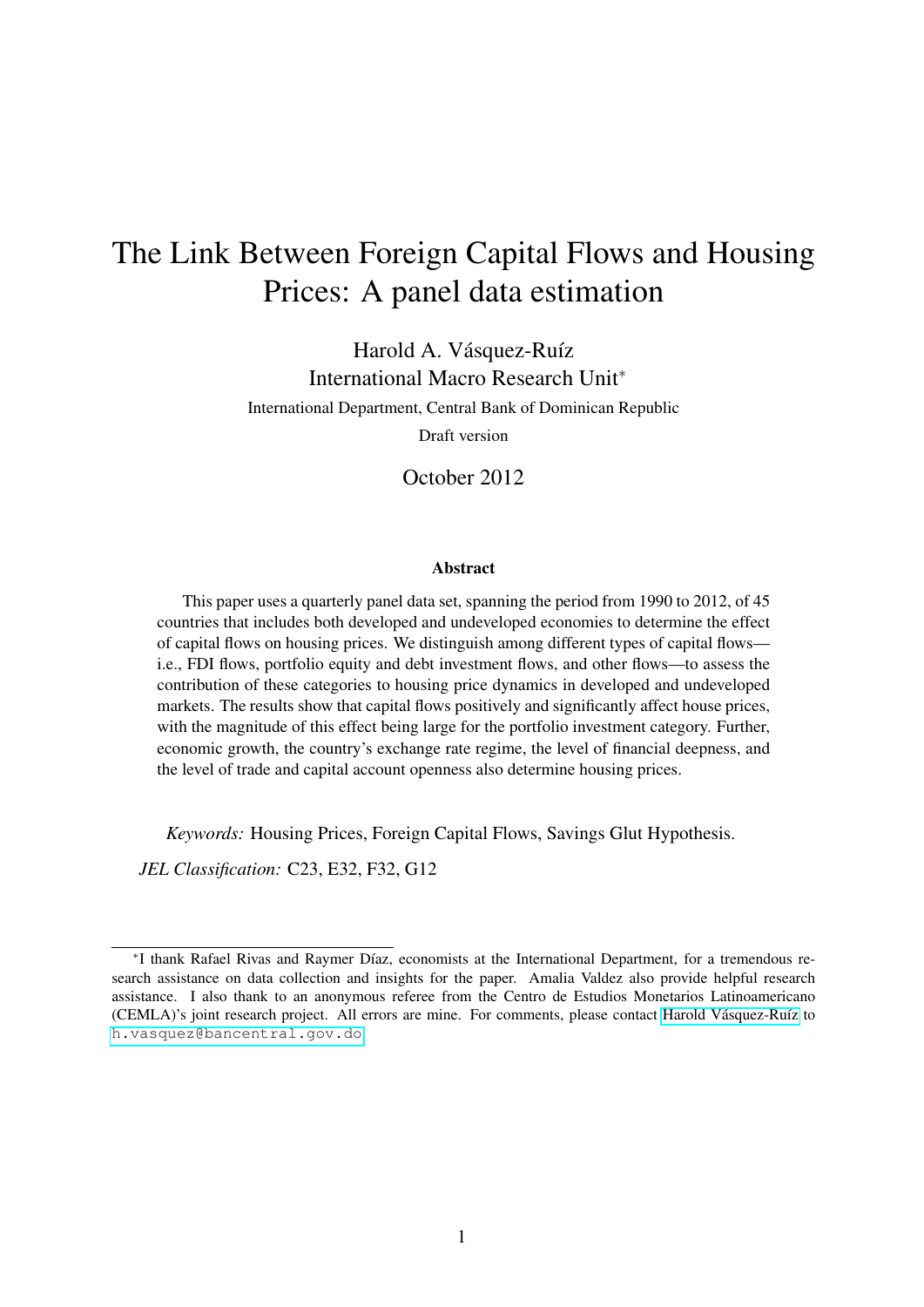# **Contents**

|             | 1 Introduction                                                            | 5              |
|-------------|---------------------------------------------------------------------------|----------------|
|             | 2 Data Analysis                                                           | $\overline{7}$ |
| $3^{\circ}$ | <b>Empirical Estimations and Results</b>                                  | 11             |
|             | 3.1                                                                       | 14             |
| 4           | <b>Capital Flows and House Prices: The case of the Dominican Republic</b> | <b>20</b>      |
| 5           | <b>Conclusions</b>                                                        | 22             |
|             | A Data Appendix: Figures and Tables                                       | 26             |
|             | <b>B</b> Model Tests                                                      | 41             |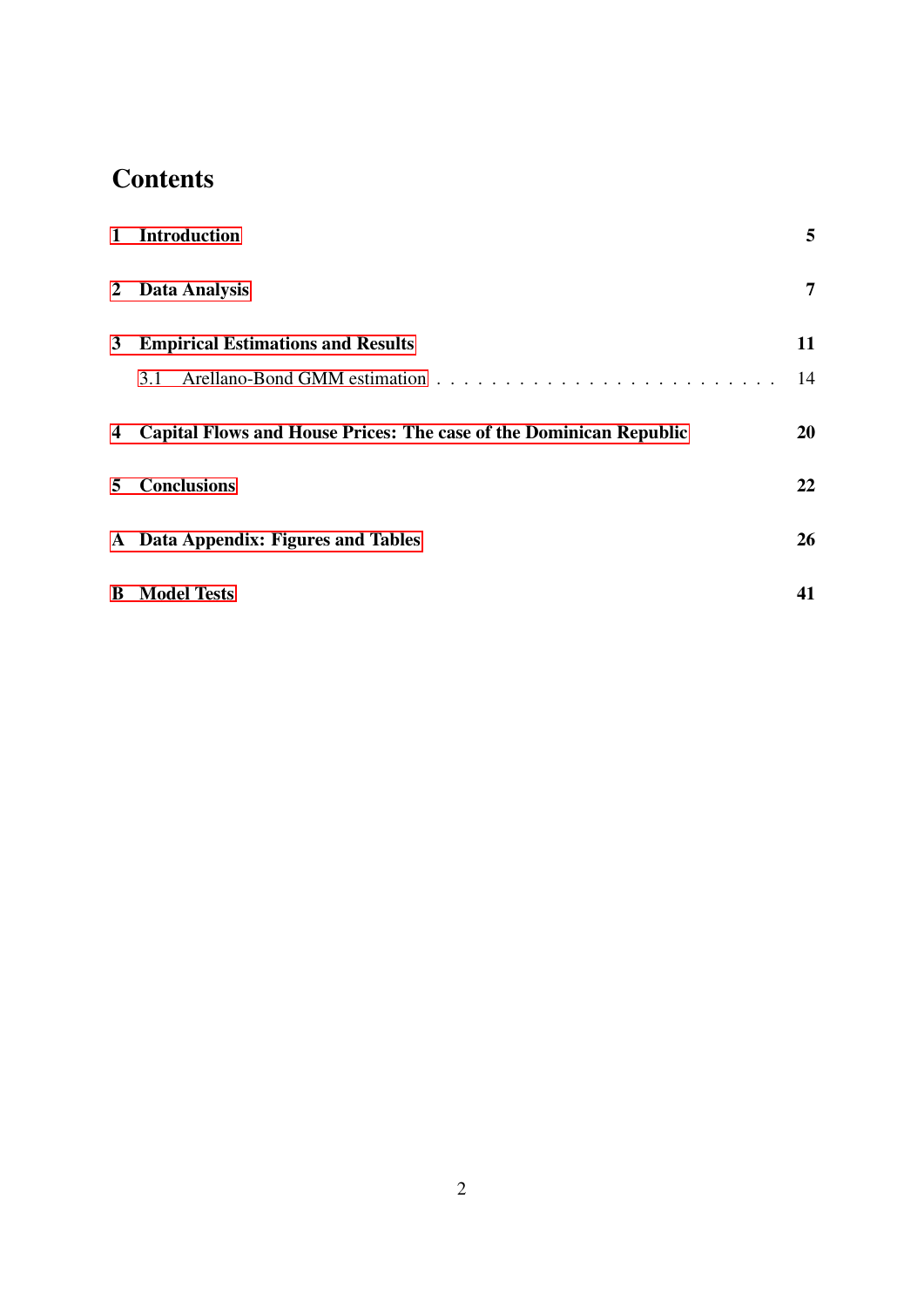# List of Tables

| $\mathbf{1}$   | House Price Index Across Regions. Quarterly Average Growth Rate. In percent       | 8  |
|----------------|-----------------------------------------------------------------------------------|----|
| $\overline{2}$ | Average Quarterly growth rates of Net Equity in Portfolio Investment, 2000-2010.  | 10 |
| 3              | Effect of capital flows on house prices: Results across different specifications. |    |
|                | Quarterly data 1990q1 - 2012q1. Dependent Variable: $log(HPI)$                    | 16 |
| $\overline{4}$ | Effect of capital flows on house prices: Fixed-Effects estimation. Quarterly data |    |
|                | 1990q1 - 2012q1. Dependent Variable: $log(HPI)$                                   | 17 |
| 5              | Effect of current account on house prices: Fixed-Effects estimation. Quarterly    |    |
|                | data 1990q1 - 2012q1. Dependent Variable: $log(HPI)$                              | 18 |
| 6              | Effect of capital flows on house prices: Results across different specifications. |    |
|                | Annual data 1990-2011. Dependent Variable: $log(HPI)$                             | 19 |
| 7              | Effect of capital flows on house prices: The case of Dominican Republic. OLS      |    |
|                |                                                                                   | 21 |
| A.1            |                                                                                   | 26 |
| A.2            |                                                                                   | 27 |
| A.4            |                                                                                   | 28 |
| A.3            | Data Availability: selected countries and variables                               | 42 |
| B.5            | Breusch-Pagan Lagrange multiplier test for random effects                         | 43 |
| <b>B.6</b>     |                                                                                   | 43 |
| B.7            |                                                                                   | 43 |
| B.8            |                                                                                   | 43 |
| B.9            | Modified Wald tests for groupwise heteroscedasticity in fixed effects model       | 43 |
|                |                                                                                   | 44 |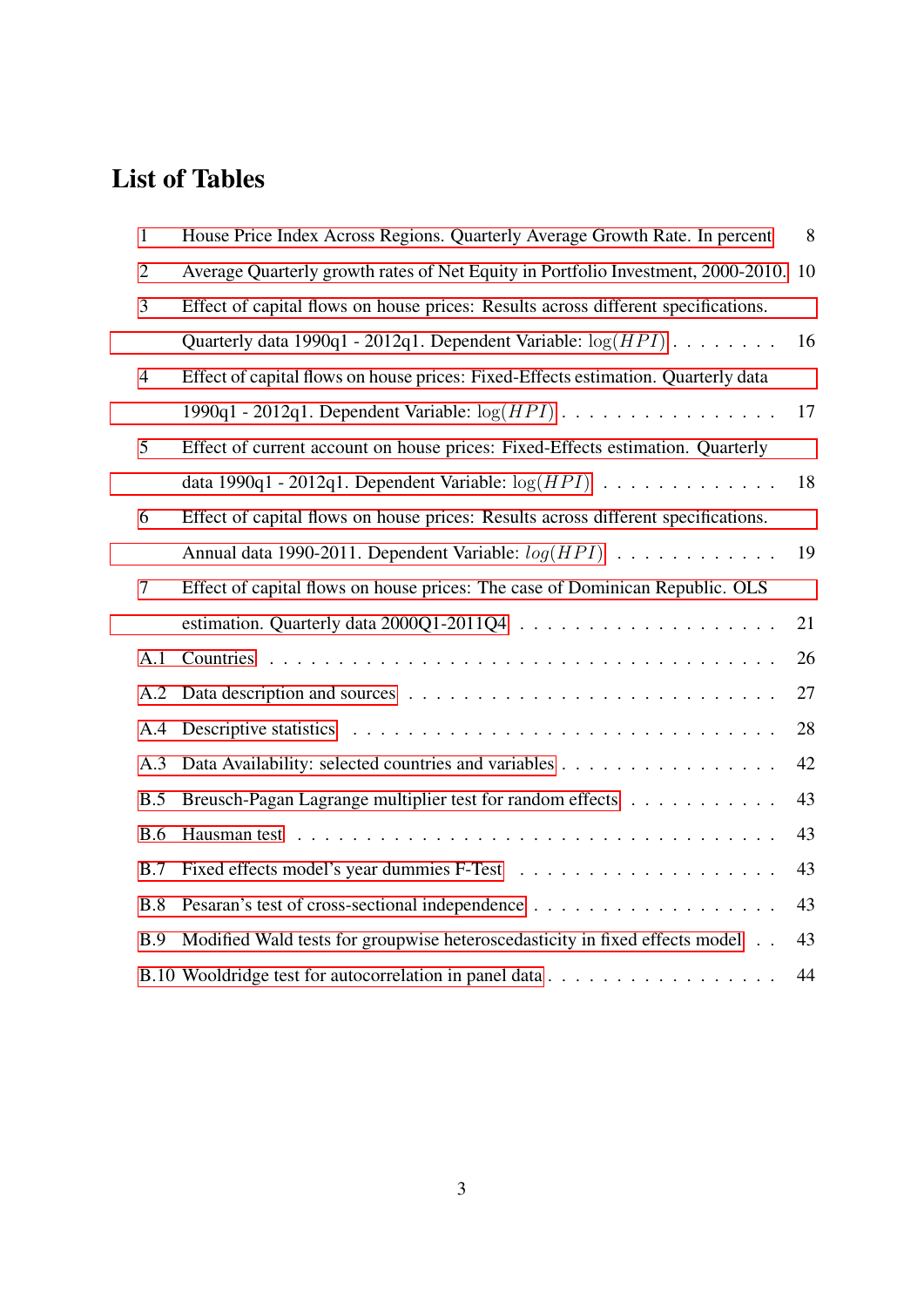# List of Figures

| A.1 Net Foreign Direct Investment by Country Groups. Source: author's estimations based |  |
|-----------------------------------------------------------------------------------------|--|
| on the International Monetary Fund's International Financial Statistics. 37             |  |
| A.2 Net Portfolio Investment Equity by Country Groups. Source: author's estimations     |  |
| based on the International Monetary Fund's International Financial Statistics. 38       |  |
| A.3 Other Investments Flows by Country Groups. Source: author's estimations based on    |  |
| the International Monetary Fund's International Financial Statistics. 39                |  |
| A.4 Net Current Account by Country Groups. Source: author's estimations based on the    |  |
| International Monetary Fund's International Financial Statistics. 40                    |  |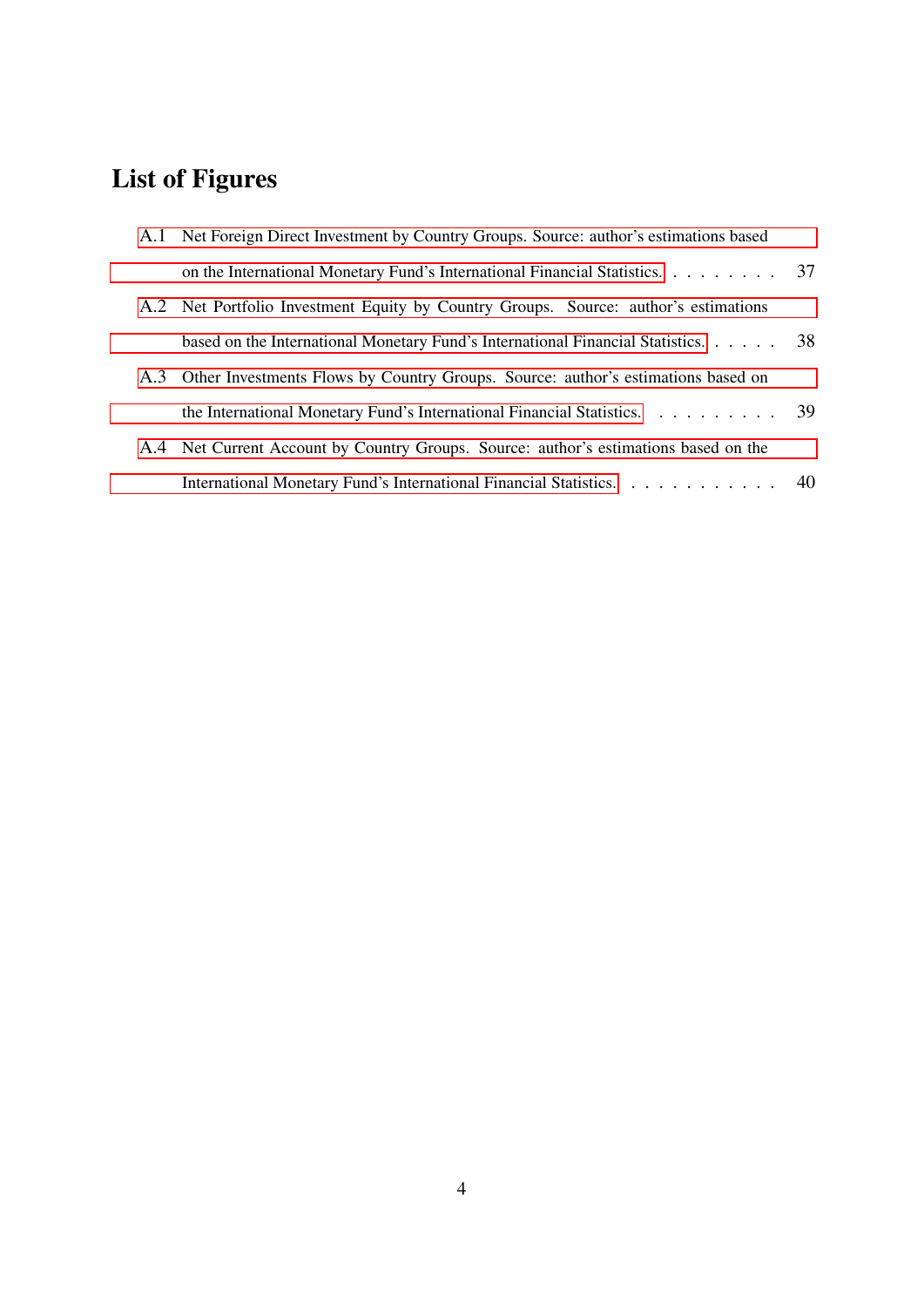## <span id="page-4-0"></span>1 Introduction

From 2000 to 2006, the developed world experienced a major boom in real estate prices. A number of authors attributed this phenomena to the excess savings from developing countries, e.g., China, and the subsequent amount of capital inflows to developed economies, e.g., United States, which led to a decline on interest rates, thus causing real estate prices to rise [\(Bernanke,](#page-23-0) [2005,](#page-23-0) [2008;](#page-23-1) [E. Mendoza and Rios-Rull, 2009\)](#page-23-2).[1](#page-4-1) After the *Great Recession* of 2007, this cycle is reversing to developing countries, rising concerns among policy makers in the region. Although the link between capital flows and overall asset price appreciation is documented in the literature [\(Olaberría, 2011\)](#page-24-0), the empirical evidence on the effect of capital flows on housing markets is still not clearly established. The contribution of this paper is to fill this gap.

This paper uses a quarterly panel data set of 45 countries that includes both developed and undeveloped economies to determine the effect of capital inflows on housing prices. Further, we distinguish among different types of capital inflows—e.g., FDI, Portfolio Investment, among others—to assess the contribution of these categories to housing price dynamics in housing markets. Although we use an unbalanced panel, for most countries the sample period is from early 1990's to 2012, which covers a period of large capital flows between developed and developing countries and, more importantly, two major worldwide economic events: (i) the 2001 recession and (ii) the *Great Recession* of 2007.[2](#page-4-2)

To this moment, the literature has centered the attention on the link between capital flows and (general) asset prices. The consensus is that capital inflows are associated with higher asset prices and that the effect varies across country's level of income and capital inflows categories [\(Jansen, 2003;](#page-24-1) [Kim and Yang, 2008;](#page-24-2) [Olaberría, 2011\)](#page-24-0). For instance, in emerging countries capital inflows are strongly associated with asset price appreciations, with the magnitude of this effect being large for the debt inflow category. However, a number of authors argue that this

<span id="page-4-1"></span><sup>&</sup>lt;sup>1</sup>Federal Chairman Ben Bernanke was probably the first to use the term "global savings glut" to describe this phenomenon.

<span id="page-4-2"></span><sup>2</sup>The National Bureau of Economic Research dated the 2001 recession from March to November of 2001. The *Great Recession* was dated from December 2007 to June 2009. However, at the time this paper is written, housing markets still ebb and house prices are at record low across all major global economies,

including United States, Europe, Iceland, among others.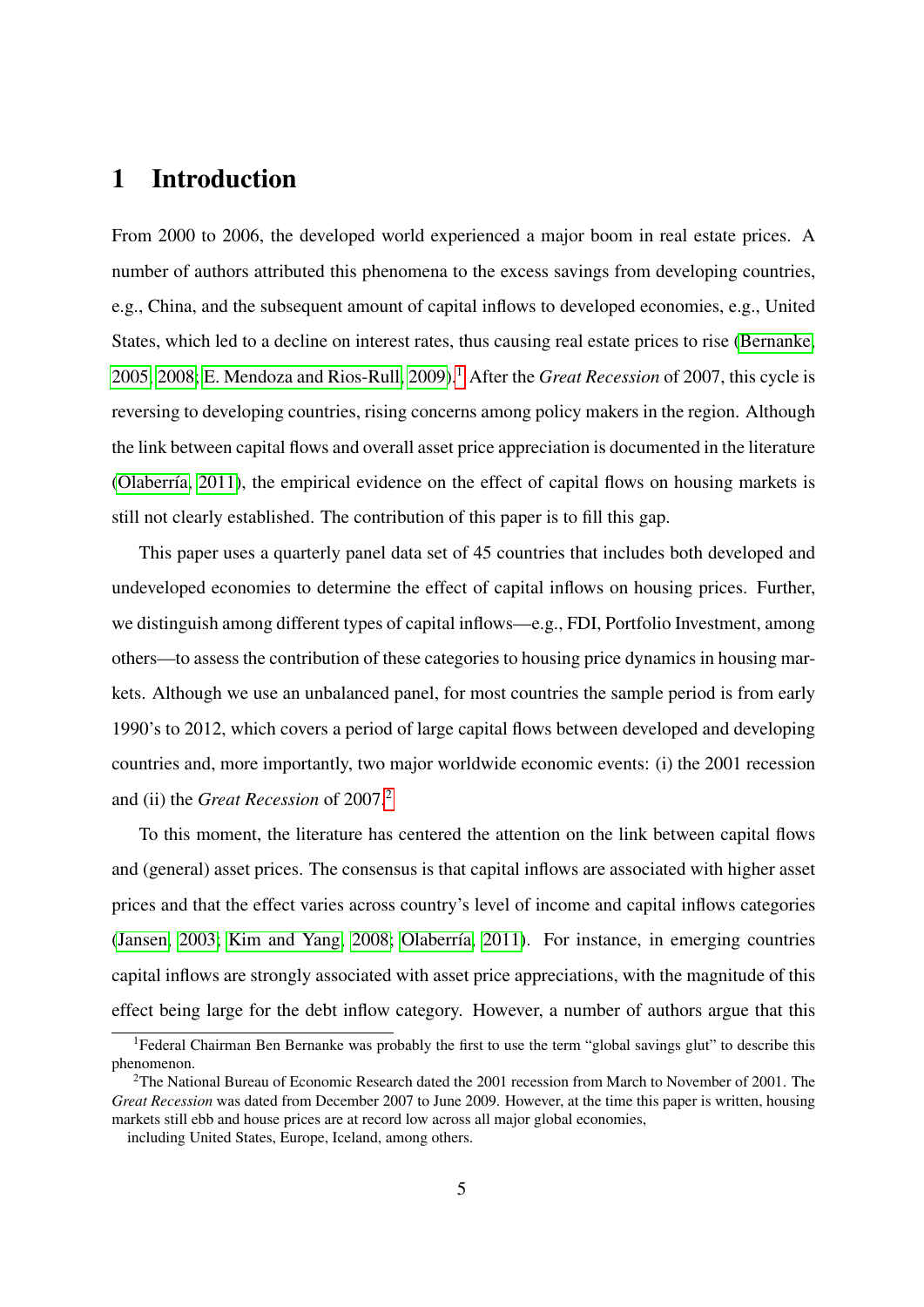relationship does not holds when the sample is restricted to the developed world [\(Olaberría,](#page-24-0) [2011;](#page-24-0) Jack Favilukis and Ludvigson,  $2011$ .<sup>[3](#page-5-0)</sup>

There are alternatives explanations why the relationship between capital inflows and asset prices is not clearly established in developed countries. One set of theories rely on higher household demand to drive both house prices and capital income flows. For instance, a housing price boom might lead to greater household demand and consumption through the increase on housing wealth, which needs to be financed with capital flows from abroad [\(Laibson and](#page-24-4) [Mollerstrom, 2010\)](#page-24-4). Others attribute the correlation between house prices and capital flows to the desire of households to smooth consumption of different goods [\(Gete, 2010\)](#page-23-3). Finally, a change in housing policy–e.g., a reduction on credit standards, that boost housing demand and subsequent capital flows–might explain the relationship between house prices and capital flows [\(Jack Favilukis and Ludvigson, 2011\)](#page-24-3). However, none of these explanations have been satisfactorily addressed empirically.

This paper employs a set of panel regressions estimated with fixed and random effect models to analyze the relationship between capital flows and housing prices. The results show that capital flows positively and significantly affect house prices, with the magnitude of this effect being large for the portfolio investment category. That is, while an increase in foreign direct investment (FDI) flows, as percentage of GDP, raises house prices by 12%, the magnitude of this effect is 13.9% for portfolio investment debt and 16.3% for other investment. Further, the results show that economic growth, the country's exchange rate regime, the level of trade and capital account openness also affect real house prices.

The results are in light with the previous empirical literature. For instance, [Olaberría](#page-24-0) [\(2011\)](#page-24-0) and [Aizenman and Jinjarak](#page-23-4) [\(2008\)](#page-23-4) use panel data samples to demonstrate that capital flows and current account deficits increase general asset prices—i.e., stock price indexes. Similar results are found in smaller samples of developed and emerging markets economies [\(Jinjarak](#page-24-5) [and Sheffrin, 2011;](#page-24-5) [Taguchi, 2011\)](#page-24-6).[4](#page-5-1)

<span id="page-5-1"></span><span id="page-5-0"></span><sup>&</sup>lt;sup>3</sup>United States is one exception in which debt flows seems to affect asset prices (see [Olaberría, 2011,](#page-24-0) p. 22).

<sup>&</sup>lt;sup>4</sup> [Jinjarak and Sheffrin](#page-24-5) [\(2011\)](#page-24-5) explores the cases of United States, England, Spain, and Ireland; while [Taguchi](#page-24-6) [\(2011\)](#page-24-6) focuses on China, Hong Kong, Indonesia, Korea, and Thailand.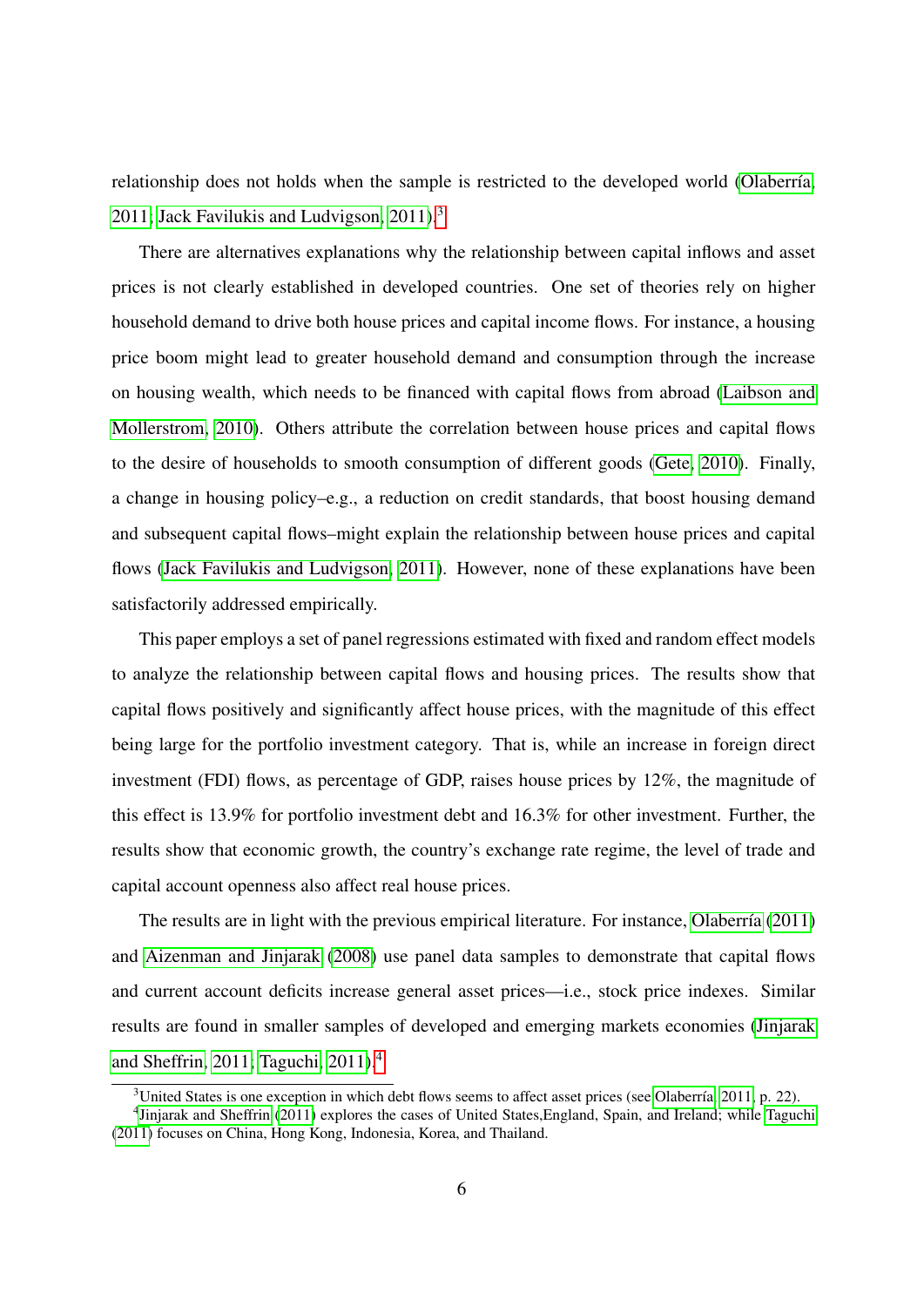This paper departs from the previous literature in two major aspects. First, I collected the largest cross-country panel data on house prices to analyze the direct link between capital flows and housing markets, with emphasis on different categories of capital flows—i.e., FDI, portfolio equity and debt investments, and other capital flows. The analysis is extended to include the effects of current account deficits on housing prices as well. To this moment, the literature has focused on the effect of capital flows and asset price appreciations using a set of stock market indexes to draw conclusions on real estate markets. Given the limited development of capital markets in poor and developing economies, plus all the fluctuations to which financial markets are subject to, this is not the best approach to draw conclusions on the effects of capital flows on housing markets. Second, we estimate a set of panel data regressions, with 45 countries spanning over a 20 year period, to determine a causal relationship, controlling for other important factors omitted in the literature that affects housing prices, such as the country's exchange rate regime, institutional development, the level of trade and capital account openness, among others. The estimation techniques control for individual fixed and random characteristics as well as for the possible endogeneity issues that might arise between capital flows and house prices using the [Arellano and Bond](#page-23-5) [\(1991\)](#page-23-5)'s GMM estimator.

## <span id="page-6-0"></span>2 Data Analysis

This section analyzes both housing prices and capital flows using quarterly data for 45 countries for the  $2000-2010$  period.<sup>[5](#page-6-1)</sup> To simplify the analysis, the countries are divided into groups, according to their location: Latin America and the Caribbean (LAC), Asia, Europe, and North America (NA). Since Australia and South Africa are the only countries in the sample from Africa and Oceania, respectively, both countries are analyzed separately. In addition, the sample is classified according to income levels based on the World Bank's income classification: High, Middle and Lower income economies Tables I-A and II-A at the end of this document lists the countries according to the groups they belong to.

<span id="page-6-1"></span><sup>&</sup>lt;sup>5</sup>For the estimations, the sample covers quarterly data from early 1990 until 2012Q1 (unbalanced panel). However, for most developing countries the data is fully available starting from the late 1990s thus this section focus the analysis in the last decade. See table ?? for more information on data availability.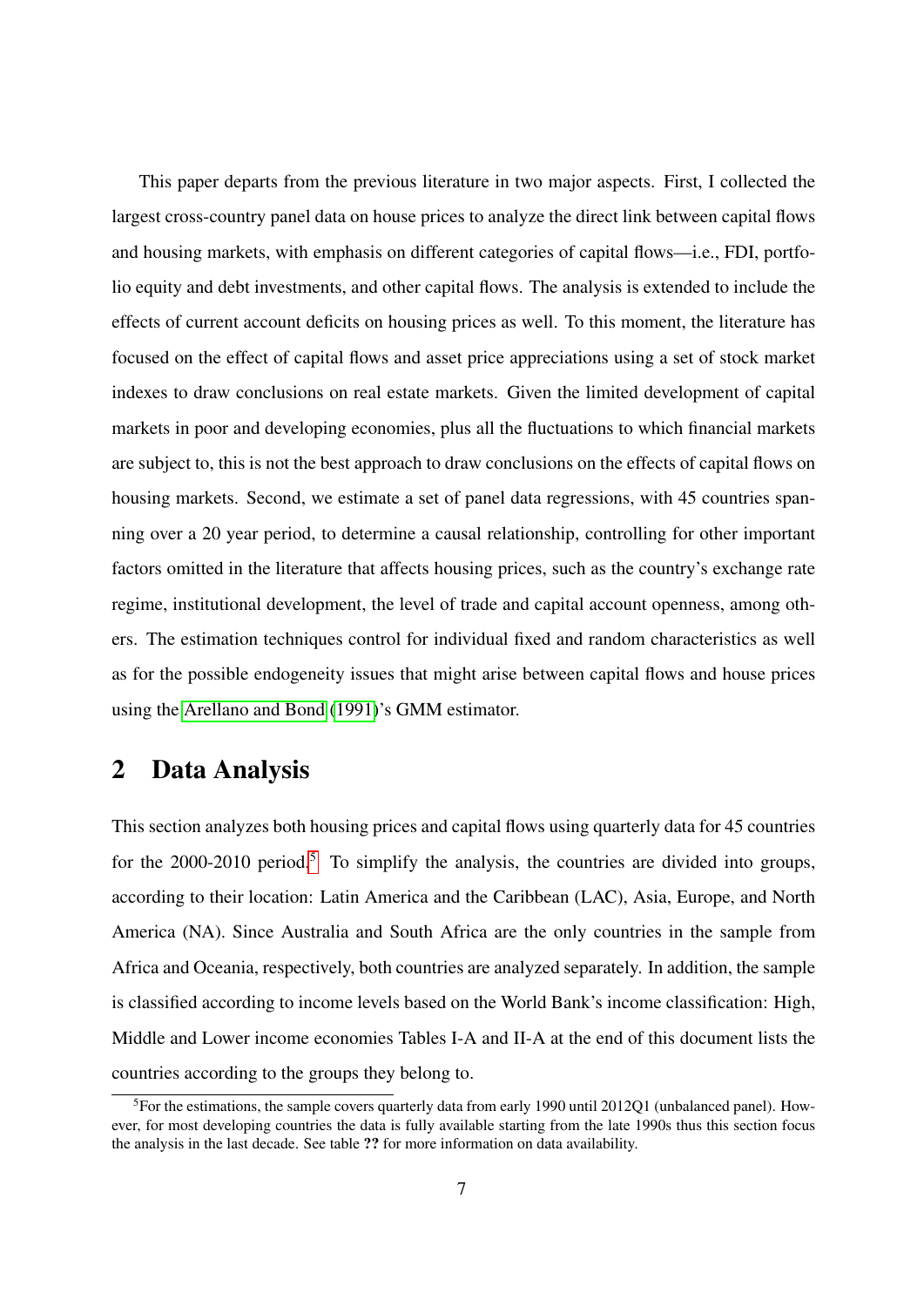Table I shows indicators of average growth rates for House Price Indexes across six country groups or regions for the 2000-2010 time period. For developed economies, the largest increases in house prices were reported in the first half of the decade (2000-2005); for this period, developed economies in the North America region experienced a 5.9% overall increase in house prices; in Europe, developed economies' house prices had a growth rate of 6.7%, while house prices in Australia and South Africa increased by 15.8% and 8.2%, respectively. However, this trend seems to reverse in the second half, as house price growth rates started to decelerate after housing markets collapsed in United States in the year 2007. In developing economies, house price growth rates accelerated in the 2006-2010 period, with significant increases of 6.7% in Latin America and the Caribbean, and 4.1% in Asia.

<span id="page-7-0"></span>Table 1: House Price Index Across Regions. Quarterly Average Growth Rate. In percent

|                                       | SA LAC AS EU NA AU                     |  |     |
|---------------------------------------|----------------------------------------|--|-----|
| Max                                   | 28.4 9.4 11 8.7 9.4 16.1               |  |     |
| Min                                   | $-3.8$ 0.6 $-4.9$ $-7.7$ $-3.9$ $-5.4$ |  |     |
| AG 2000-2010 10.9 5.1 1.9 4.6 4.4 7.1 |                                        |  |     |
| AG 2001-2005 15.8 3.6 -0.2 6.7 5.9    |                                        |  | 8.2 |
| AG 2006-2010 $5.7$ 6.7 $4.1$ 2.3 2.7  |                                        |  | 59  |

*N*ote. SA: South Africa. LAC: Latin America and the Caribbean. AS: Asia. EU: Europe. NA: North America. AU: Australia. AG: average growth.

Source: authors' estimations based on various sources.

One hypothesis explaining the increase of house prices in LAC and Asian countries during the 2006-2010 period, could be the fact that large capital flows went from developed economies to developing emerging market economies as a consequence of the global financial crisis. As we mentioned before, a number of authors have documented the existence of a positive relationship between capital flows and asset prices and questioned the extent to which domestic assets are priced locally or globally [\(Jack Favilukis and Ludvigson, 2011;](#page-24-3) [Karolyi and Stulz, 2002\)](#page-24-7). This question might raise concern to policy makers in developing economies who should be aware of the implications of a reversal in capital flows on the local economy.

Figure [A.1,](#page-36-0) in the appendix, presents the evolution of Net Foreign Direct Investment (FDI)—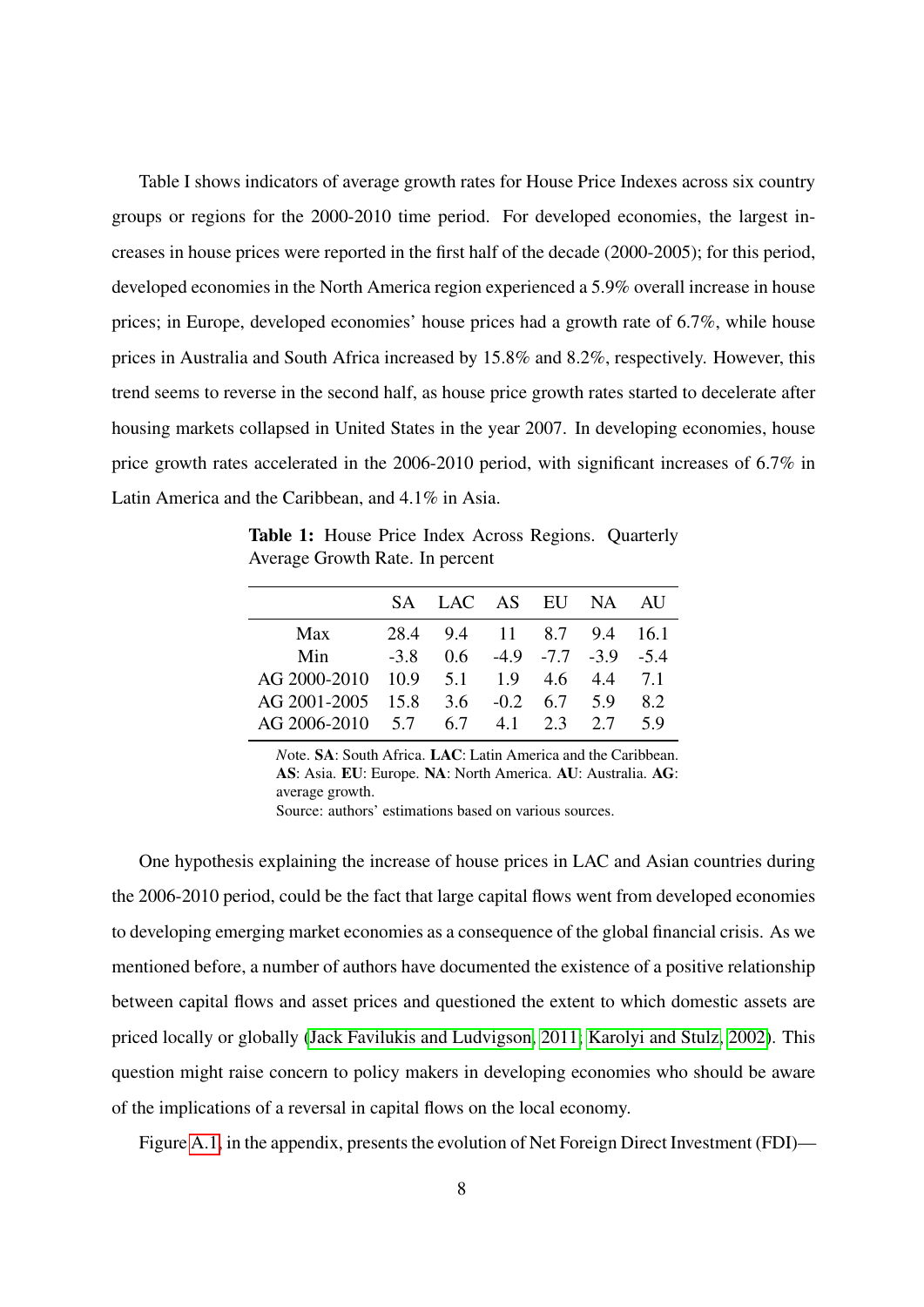i.e., the sum of net direct investment abroad (assets) plus the net direct investment in the reporting economy (liabilities)—for the country groups mentioned above, during the 2000-2010 decade. For the Latin American and Caribbean countries (chart II-A), FDI flows show a modest growth rate during the sample period (5.7%), with a significant quarterly average growth rate of 17.7% during the first half of the decade (2000-2005), followed by a modest 9.6% growth rate in the second half. The downward sloping trend in net investment beginning in the fourth quarter of 2008, which implies more investment flows coming into LAC countries than investment flows going out, suggests a time coincidence between this large entry of FDI flows to Latin America and the Caribbean and the starting of the financial crisis in the United States. Chart I-A shows a similar trend in South Africa. In Asian countries (Chart III-A), the movement of net foreign direct investment flows into the region is strong from the first quarter of 2005 to the second quarter of 2009, quarter in which the United States officially declared themselves to be out of the recession, then FDI flows reversed thereafter. Europe and Australia showed signs of a significant increase in investment abroad, specifically during the second half of the decade.

Figure [A.2](#page-37-0) shows Net Portfolio Investment Equity flows (net equity)—i.e., net equity portfolio investment assets plus liabilities—for the country groups mentioned above. In the 2000-2010 ten-year period, the quarterly net equity flows increased, on average, 20.6% on a year-over-year basis in LAC countries, that is, LAC countries experienced an net equity outflow during the time period. Similarly, European markets' net equity had an average increase of 20.0% in the last decade. However, In Asian and North American markets net equity flows fell 39.5 and 49.1% respectively, in the 2000-2010 period. This rate of decline is even sharper in South Africa  $(64.1\%)$ .

Table II illustrates that most of the increase in net equity in LAC and European markets occurred between 2000 and 2005, before the 2007's recession, with quarterly growth rates of 117.7% and 106.8%, respectively. After 2006, these regions experienced a reversal in net equity flows with declining rates of 76.6 and 66.9 percent, respectively. In North America, net equities dropped on average 70.8% in the second half of the decade. This contrasts with the evolution of net equity flows in Australia, where it significantly increased (52.1% and 223.5%) in both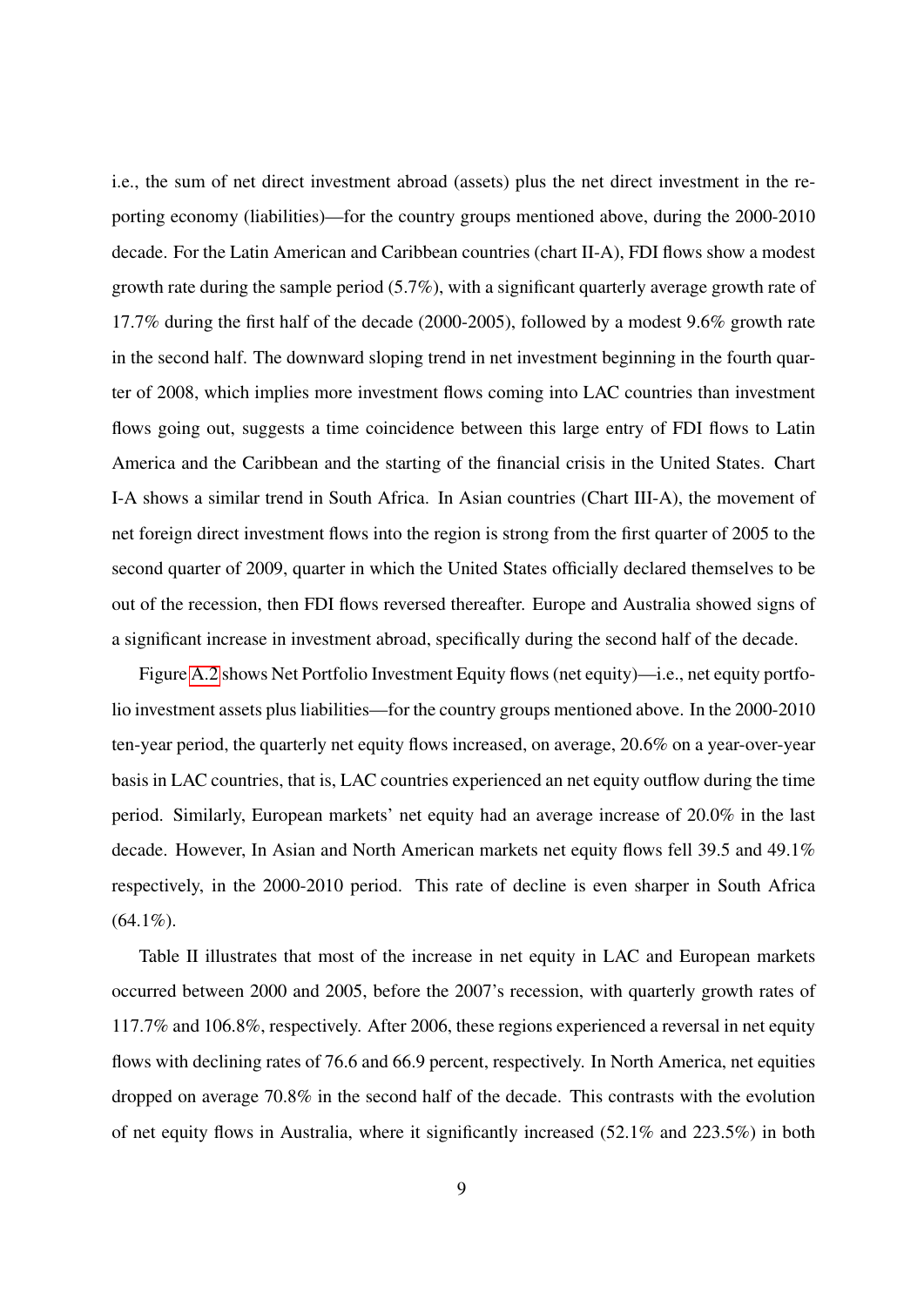<span id="page-9-0"></span>halves of the decade.

| <b>Country Groups</b>      |          | 2001-2005 2006-2010 |
|----------------------------|----------|---------------------|
| South Africa               | $-114.4$ | $-13.9$             |
| Latin American & Caribbean | 117.7    | $-76.6$             |
| Asia                       | $-47.2$  | $-31.8$             |
| Europe                     | 106.8    | $-66.9$             |
| North America              | $-27.5$  | $-70.8$             |
| Australia <sup>1</sup>     | 52.1     | 223.5               |

Table 2: Average Quarterly growth rates of Net Equity in Portfolio Investment, 2000-2010.

*N*ote. <sup>1</sup> 2000-2005 average excludes fourth quarter of 2004. Note: Year-over-Year growth rates in percentage points. Source: authors' estimations based on the International Monetary Fund's Balance of Payments Statistics.

When looking at other types of investment flows—i.e., money, reserves and other types of capital flows not classified as direct investment and reserve assets— by country groups in figure [A.3,](#page-38-0) it is possible to observe a similar pattern in most developed and developing markets, with the exception of the Latin American and Caribbean region. LAC countries experienced an average quarterly 22.5% drop in other types of investment flows during the decade, a decline that is significant after year 2005. Similarly, both, in North America and Australia, net investment in other types of capital fell 84.7% and 83.2%, respectively. This situation is very different when compared with other parts of the world. In Asian countries, this category of capital flows rose to 133.5%; in Europe, the increase was 95.4%. However, Latin American and Caribbean markets showed a significant 42.7% increase in the latter half of the decade. Asian markets showed an increase of 47.4% in 2006-2010, significantly smaller than the 219.6% increase during the first half of the decade.

In general, figure [A.3](#page-38-0) shows that, except for the LAC market, all country groups increased their assets in other forms of capital either after the first quarter of 2006 or the first quarter of 2008, while LAC countries show a decreasing trend in between 2005 and 2010. The latter could mean that this form of capital is moving from more developed markets into developing markets, which supports Bernanke's "savings glut" hypothesis.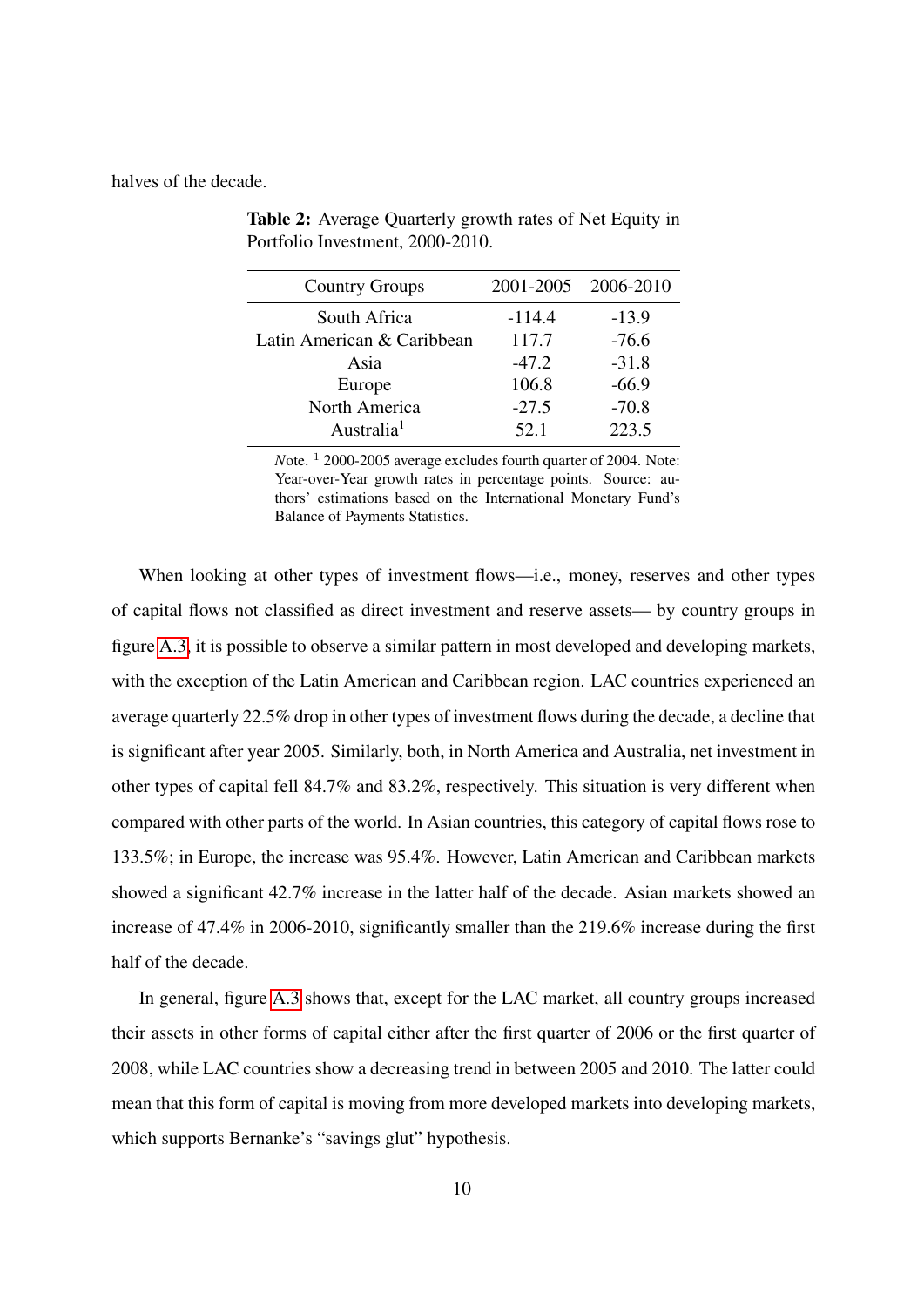Lastly, figure [A.4](#page-39-0) shows the net current account balance by country groups. The average quarterly growth rate of the current account in LAC countries was 45.9% during the 2000- 2010 ten-year period, and increased 107.4% between the years 2006 and 2010, which could be attributable to a fall of exportable goods from high income countries. For example, current account decreased at a quarterly average of 35.0% between the years 2000 and 2010 in European countries from the sample; the decline in exports started in early 2005 and the quarterly growth rate reached a period-low of 190% decrease in the fourth quarter of 2008. A similar case can be made for North American countries, where net current account worsened during the second half of the 2000 decade; during this period the average quarterly growth rate was -3.5%. As in Latin American countries, there was an increase in net current account in other parts of the world. Both, South Africa and Australia's net current account, increased at a quarterly average of 13.6% and 15.5% between the years 2006 and 2010, respectively. Likewise, Asian economies experienced an 8.3% increase in net current account during the same period.

## <span id="page-10-0"></span>3 Empirical Estimations and Results

To examine the impact of capital flows on housing prices, we estimate the following model in a quarterly panel dataset of 45 countries covering the 1990-2012 period subject to data availability:

<span id="page-10-1"></span>
$$
\log(HPI)_{it} = \beta_0 + \beta_1 K_{i,t} + \beta_2 X_{i,t} + \mu_t + \eta_i + \epsilon_{i,t}
$$
 (1)

In equation [1](#page-10-1) above  $HPI_{it}$  is the real house price index for country i at time t (i.e., quarter or year).  $K_{i,t}$  is a matrix of the components of foreign capital flows—i.e, foreign direct investment  $(FDI)$ , portfolio investment equity  $(Equity)$ , portfolio investment debt ( $Debt$ ), reserve assets  $(RA)$ , and other capital flows  $Other$ —as percentage of GDP. For some estimations, the matrix  $K_{it}$  is substituted for a measure of the current account balance as a share of GDP ( $CA/GDP$ ). The matrix  $X_{i,t}$  contains the following control variables: the real GDP growth rate to account for the accelerator effect  $(GDPq)$ ; the [Chinn and Ito](#page-23-6) [\(2006\)](#page-23-6)'s index for capital account openness  $(KAOpen)$ ; the share of domestic banking credit to GDP as a measure of financial deepness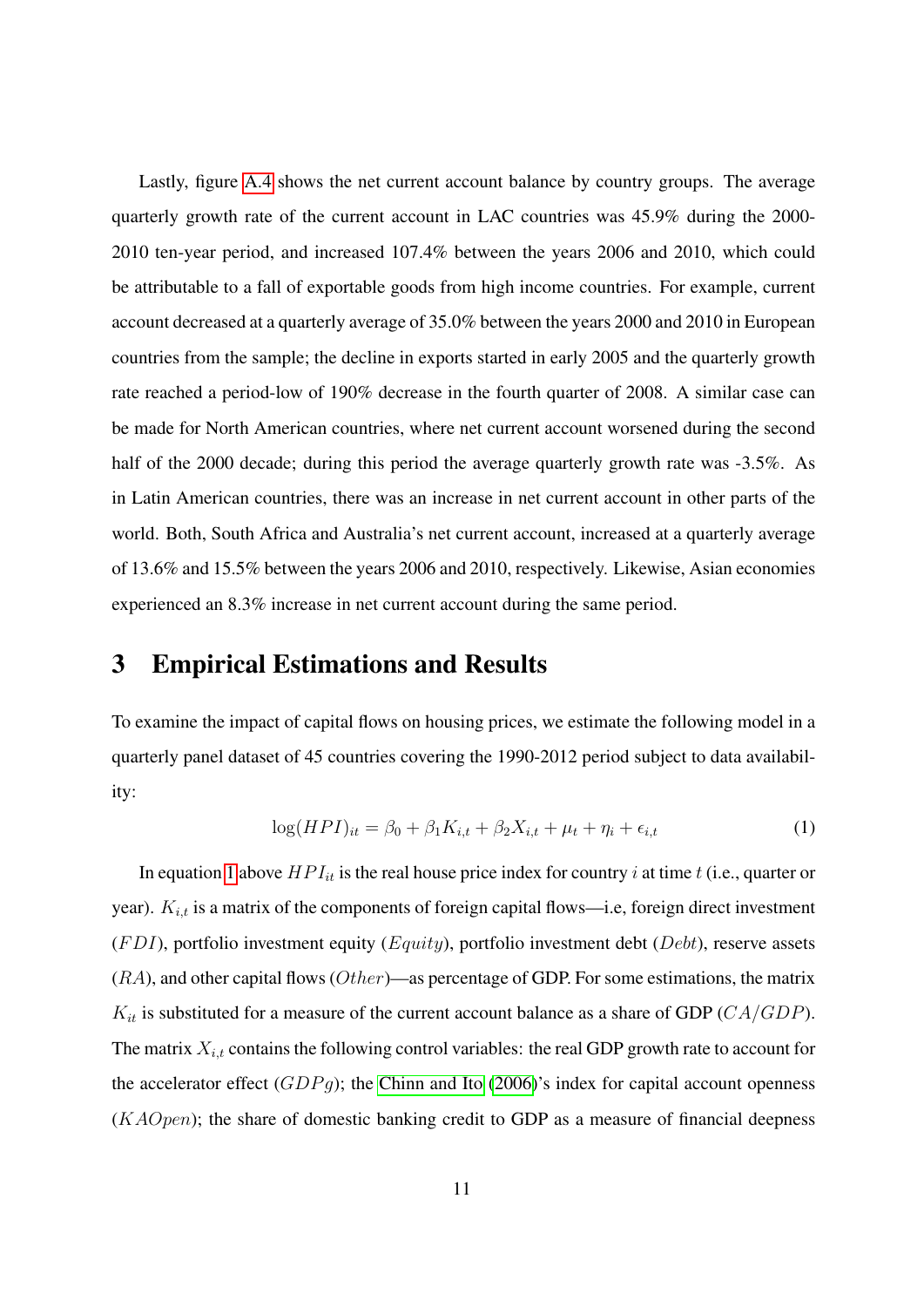$(Credit/GDP)$ ; the World Bank's Worldwide Governance Indicator corruption index as a measure of quality of institutions ( $Corrup$ ); the real exchange rate ( $RER$ ); the country's industrial production index ( $Production_{it}$ ); and the ratio of imports plus exports to GDP ( $Openness$ ). Also, equation [1](#page-10-1) includes a set of dummy variables to account for the World Bank's income classification (*Income<sub>i</sub>*=1 if country *i* is high-income, and zero otherwise); and [Reinhart and](#page-24-8) [Rogoff](#page-24-8) [\(2004\)](#page-24-8)'s classification of the country's exchange rate arrangements—e.g., fixed, peg, and floating regimes.<sup>[6](#page-11-0)</sup> Finally,  $\mu_t$  and  $\eta_i$  denote unobserved time- and country-specific effects, respectively; and  $\epsilon_{i,t}$  is an error term.<sup>[7](#page-11-1)</sup>

Table [3](#page-15-0) shows the estimated model employing quarterly data, from the 1990q1 to 2012q1 period, across different specifications. The first two columns show the estimation from a pooled ordinary least squares (OLS) regression, followed by a random effects (RE) estimation (columns 3 and 4), and a fixed effects (FE) specification (columns 5 and 6). The estimations in columns 2, 4 and 6 include controls for time effects with year dummy variables (not shown in the table). Also, the table reports the coefficient's [Driscoll and Kraay](#page-23-7) [\(1998\)](#page-23-7) robust standard errors (in brackets), as well as the number of observations, number of groups, and  $R - squared$ . In gen-eral, table [3](#page-15-0) shows that an increase in country  $i$  capital flows affects positively and significantly real house prices.

To decide about the best fitted model, I first ran a Breusch-Pagan Langrange Multiplier (LM) test and found significant differences across countries, suggesting that it is inadequate to run a simple OLS model. Therefore, the OLS model was discarded in favor of the RE model (see Table [B.5](#page-42-0) in the appendix).<sup>[8](#page-11-2)</sup> Then, when comparing the FE and RE models, the Hausman test

<span id="page-11-0"></span><sup>&</sup>lt;sup>6</sup>I employ [Reinhart and Rogoff](#page-24-8) [\(2004\)](#page-24-8)'s "coarse" classification for exchange rate regimes, which classifies countries from 1 to 5, being 1 the most restrictive exchange rate regime ( $Fixed$ ), or dollarized economy, and 5 the free market exchange rate regime (Floating). [Ilzetzki and Reinhart](#page-23-8) [\(2012\)](#page-23-8) updated this classification to year 2010 and the data is available on-line (see references). For years 2011 and 2012, I assume for each country the same classification reported in year 2010.

<span id="page-11-1"></span><sup>&</sup>lt;sup>7</sup>As part of the sensibility analysis, I also use other variants of equation [1.](#page-10-1) For instance, I substitute  $HPI_{it}$  for its nominal value—i.e., not deflated by CPI—and introduce a number of control variables such as inflation, money growth (M1), industrial production indexes, and the Harvardâ $\breve{A}Z$ s emerging market classification ( $emerging_i = 1$ if country  $i$  is emerging market, and zero otherwise), among others. The estimation with these variables are not reported in the final tables because some of them were not significant and others reduced significantly the number of observations. However, in all cases the main results still hold and they are available upon request.

<span id="page-11-2"></span> ${}^{8}$ Under the null hypothesis of "no significant differences across units", I obtained a  $\chi^2=18,331$ , thus I rejected H0 at 1% confidence level.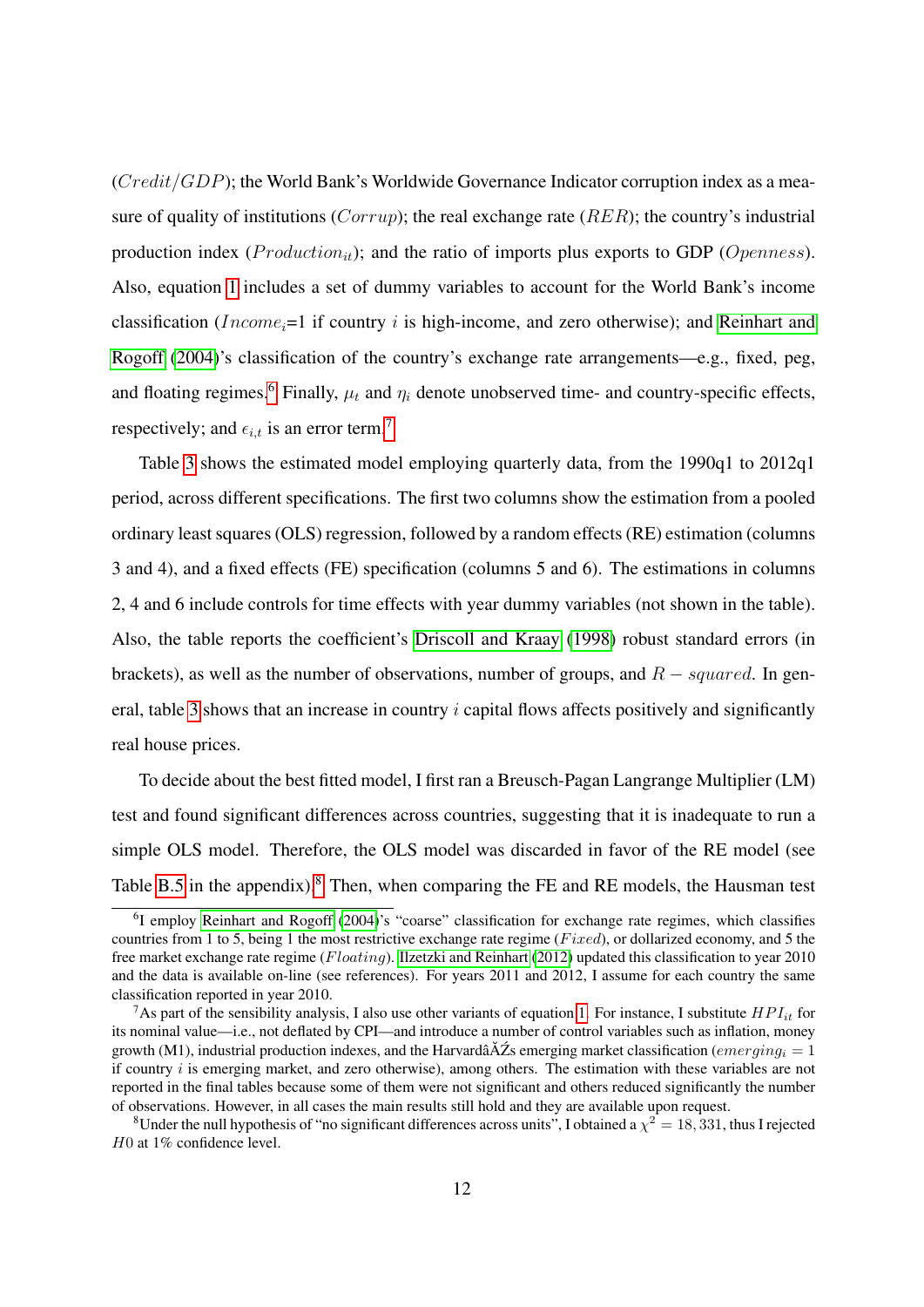suggested that the FE model perform the best (Table [B.6\)](#page-42-1). Also, the F-test indicates that all year dummy variables are significant at the 1% confidence level (Table [B.7\)](#page-42-2), thus I chose the estimation with fixed effects that corrects for time effects (column 6).<sup>[9](#page-12-0)</sup>

Table [3](#page-15-0) shows that all categories of capital flows significantly increase house prices. That is, an increase in one point of foreign direct investment flows as percentage of GDP ( $FDI/GDP$ ) raises real house prices by 12%. The magnitude of this effect is even larger for other categories of capital flows such as portfolio investment debt (13.9%) and other investment flows (16.3%). These results are consistent with a number of studies that assess the relationship between asset prices (or stock indexes) and capital flows [\(Jansen, 2003;](#page-24-1) [Kim and Yang, 2008;](#page-24-2) [Olaberría, 2011\)](#page-24-0).

The estimations also show a number of important factors that affect house price growth. For instance, the real GDP growth rate, the county's real exchange rate, and the level of financial deepness determine house prices. The elasticity between house prices GDP and growth is one. That is, a 1% increase in the country's GDP growth rate raises house prices also by 1%, while a real exchange rate appreciation of 1% increase real house prices about 0.6%. An expansion in the level of credit in the economy, as percentage of GDP, as well as the degree of trade openness (Openness) affects positively and significantly house prices, but the magnitude of these effects are small.

The results also suggest that the more flexible is a country's exchange rate arrangement the larger the magnitude of the effects of capital flows on real house prices. For instance, for countries with fixed, or dollarized, exchange rate regimes ( $Fixed$ ) house prices are 10% lower than countries with more flexible regimes. On the other hand, in countries with free market exchange rate regimes (*Flexible*), the effect of capital flows on real house prices are on average 15% larger than their counterparts.

<span id="page-12-0"></span>As part of the sensitivity analysis, table [4](#page-16-0) shows different estimations of model [1,](#page-10-1) with fixed

<sup>&</sup>lt;sup>9</sup>I also performed a battery of test to assess the validity of the FE model for testing hypothesis and tried to correct for some issues presented. For instance, the Pesaran's test of cross sectional dependence shows that the residuals across entities are correlated, and the modified Wald test for heterokedasticity rejected the null of constant variance in the residuals (see tables [B.8](#page-42-3) and [B.9,](#page-42-4) respectively), therefore the model was estimated with [Driscoll and](#page-23-7) [Kraay](#page-23-7) [\(1998\)](#page-23-7) robust standard errors. Finally, the LM test for serial correlation showed some evidence of first-order autocorrelation (Table [B.10\)](#page-43-0).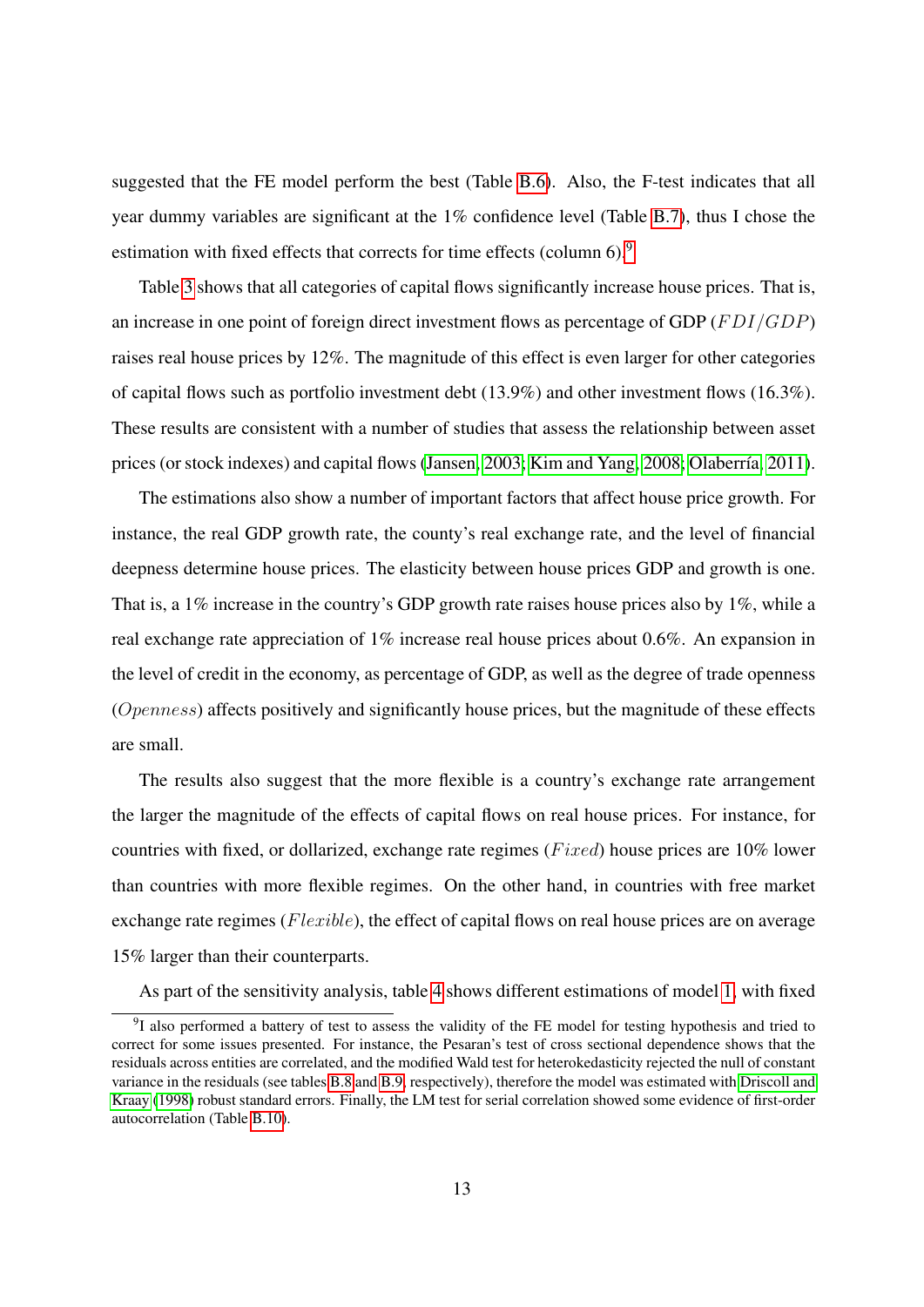and time effects. In general, the signs and significance levels of the estimated coefficient remain very stable across specifications. As the number of control variables increase in the model, the number of groups (countries) in the sample is reduced only from 43 to 37 (observations decline by 468 units). Table [5](#page-17-0) substitutes the capital flows category for the ratio of current account to GDP  $(CA/GDP)$ . The results are consistent with the previous estimations: an increase in the current account deficits (capital inflows) raises significantly house prices.

When assesing the effects of capital flows on house prices, it is important to notice the role of economic growth and credit in this process. First, capital flows by itself have a smaller and less significant impact on house price than when the estimations control for GDPg. Since economic growth is strongly positively correlated with real house prices, removing its effects by controlling for  $GDPq$  allows the estimations to identify the significant positive effects for the capital flows (and the current account). Second, across all specifications, the magnitude of the coefficients for capital flows decrease when  $Credit/GDP$  is controlled for (see tables [4](#page-16-0) and [5\)](#page-17-0). This is explained by the important role that credit expansion—or the reduction of credit standards—have on real house prices, as explained in [Jack Favilukis and Ludvigson](#page-24-3) [\(2011\)](#page-24-3).

#### <span id="page-13-0"></span>3.1 Arellano-Bond GMM estimation

As part of the sensibility analysis, I decided to re-estimate model [1](#page-10-1) using annual data, which also allows to consider a number of regressors that might affect housing prices that are not available for some countries in quarterly frequency: e.g., population growth, gross fixed capital formation, among others. However, there is an endogeneity issue that might arise in panel data set estimation with  $T < N$ . Specifically, the capital flows variables in  $K_{it}$  might be endogenous because the causality between capital flows and house prices might run in both directions i.e., increasing house prices in year t might induce more capital inflows in t or  $t + 1$  into the economy, because foreign investors would like to bring their assets to these markets.

To address this issue, I estimate equation [1](#page-10-1) using [Arellano and Bond](#page-23-5) [\(1991\)](#page-23-5) difference GMM estimator, which use as instruments lagged values of both exogenous and endogenous regressors, making the variables in  $K_{it}$  pre-determined and uncorrelated with the error term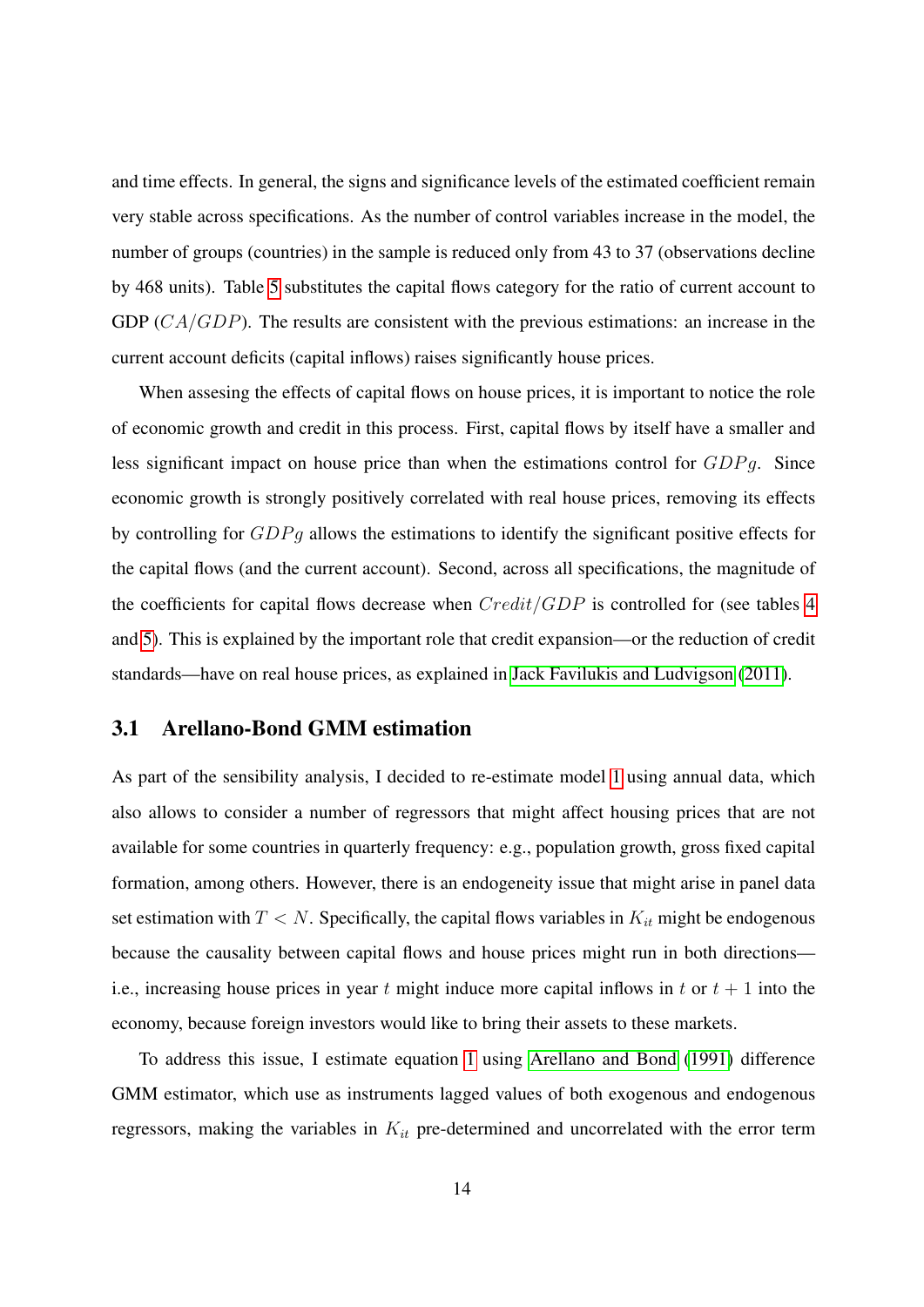(see [D. Holtz-Eakin and Rosen, 1988\)](#page-23-9).<sup>[10](#page-14-0)</sup>

Table [6](#page-18-0) shows the estimation results using annual data for the 1990-2011 period. As before, the first two columns present the pooled OLS estimations, followed by the fixed effects and the Arellano-Bond estimations. All specifications control for time year effects. For comparison columns 1, 3, and 5, show the estimations with the same regressors as in table [3.](#page-15-0) Columns 2, 4, and 6 include new regressors for which data is available in an annual basis: population growth  $(POPg)$ , gross fixed capital formation  $(GFK)$ , World Bank's corruption index  $(Corrup)$ , and net foreign assets  $(NFA)$ .

In general, the results with annual data and controlling for possible endogenous regressors are consistent with the previous estimations. That is, capital flows affect positively and significantly house prices. An increase in economic activity and credit also raise significantly real house prices. Further, the positive and significant coefficient in the GFK variable suggest that investments that increases the stock of capital for a particular country (e.g., roads, highways, electricity and communication infrastructures, etc.) also raise real house prices. Finally, as the level of a country's corruption increases house prices tend to significantly decline. This might be explained because in countries with high degree of corruption, investors and buyers in housing markets might avoid fees and regulations that increase the cost of housing units, therefore, reducing house prices.

<span id="page-14-0"></span><sup>10</sup>Specifically, I use for the estimations the Stata's *xtabond* and *xtabond2* procedures, as explained in [Mileva](#page-24-9) [\(2007\)](#page-24-9) and [Roodman](#page-24-10) [\(2006\)](#page-24-10).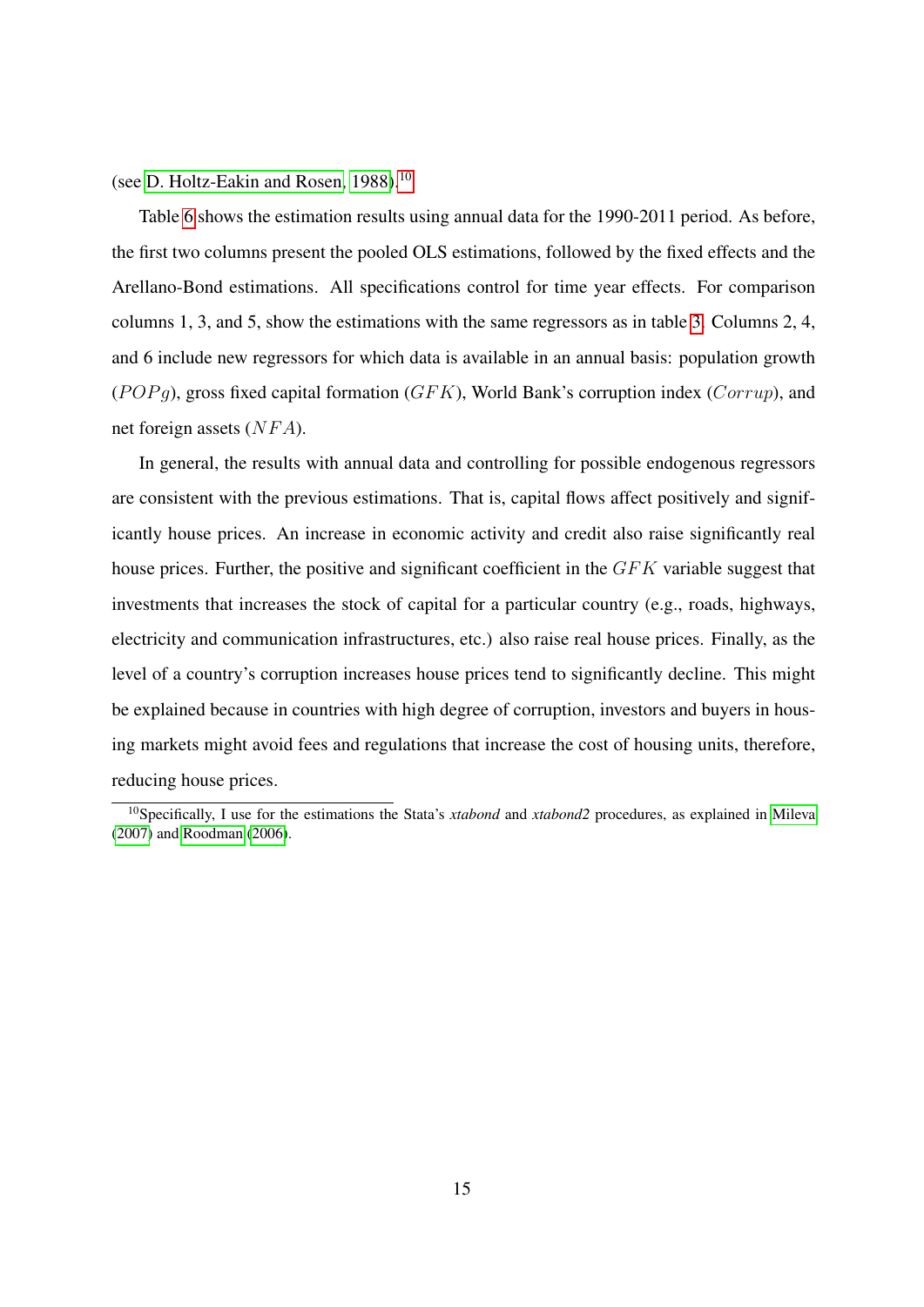|                            |                         | <b>Pooled OLS</b>      |                   | <b>Random Effects</b> |                   | <b>Fixed Effects</b> |  |
|----------------------------|-------------------------|------------------------|-------------------|-----------------------|-------------------|----------------------|--|
|                            | (1)                     | (2)                    | (3)               | (4)                   | (5)               | (6)                  |  |
| FDI/GDP                    | $0.344**$               | 0.042                  | 0.086             | 0.121                 | 0.080             | $0.120***$           |  |
|                            | [0.154]                 | [0.129]                | [0.089]           | [0.079]               | [0.075]           | [0.041]              |  |
| Equity/GDP                 | 0.200                   | 0.061                  | 0.046             | $0.103*$              | 0.043             | $0.103**$            |  |
|                            | [0.138]                 | [0.093]                | [0.065]           | [0.062]               | [0.107]           | [0.052]              |  |
| Debt/GDP                   | $0.471***$              | $0.311^{\ast\ast\ast}$ | 0.041             | $0.144*$              | 0.028             | $0.139***$           |  |
|                            | [0.133]                 | [0.110]                | [0.094]           | [0.075]               | [0.071]           | [0.037]              |  |
| Other/GDP                  | $0.511***$              | $0.331^{\ast\ast\ast}$ | 0.073             | $0.167**$             | 0.062             | $0.163***$           |  |
|                            | [0.094]                 | [0.077]                | [0.086]           | [0.072]               | [0.066]           | [0.036]              |  |
| RA/GDP                     | $-0.384*$               | $-0.135$               | $-0.061$          | 0.113                 | $-0.060$          | $0.112**$            |  |
|                            | [0.193]                 | [0.101]                | [0.089]           | [0.081]               | [0.092]           | [0.050]              |  |
| GDPg                       | 0.011                   | $0.016***$             | $0.009***$        | $0.010***$            | $0.009**$         | $0.010***$           |  |
|                            | [0.011]                 | [0.006]                | [0.003]           | [0.004]               | [0.004]           | [0.003]              |  |
| <i>Income</i> <sup>†</sup> | $-0.187**$              | 0.063                  | $-0.487**$        | $-0.121$              |                   |                      |  |
|                            | [0.071]                 | [0.042]                | [0.190]           | [0.157]               |                   |                      |  |
| <b>KAOpen</b>              | $-0.096^{\ast\ast\ast}$ | $-0.125***$            | 0.012             | $-0.041$              | 0.014             | $-0.039***$          |  |
|                            | [0.020]                 | [0.016]                | [0.034]           | [0.033]               | [0.014]           | [0.013]              |  |
| Credit/GDP                 | $0.001***$              | 0.000                  | $0.004***$        | 0.001                 | $0.004***$        | $0.001***$           |  |
|                            | [0.000]                 | [0.000]                | [0.001]           | [0.001]               | [0.000]           | [0.000]              |  |
| <b>RER</b>                 | $0.008^{***}\,$         | $0.010***$             | 0.004             | $0.006***$            | $0.004***$        | $0.006***$           |  |
|                            | [0.001]                 | [0.002]                | [0.002]           | [0.002]               | [0.001]           | [0.001]              |  |
| Openness                   | $0.000***$              | $0.000***$             | $-0.000***$       | 0.000                 | $-0.000***$       | $0.000**$            |  |
|                            | [0.000]                 | [0.000]                | [0.000]           | [0.000]               | [0.000]           | [0.000]              |  |
| Fixed                      | $-0.007$                | $-0.193***$            | $-0.046$          | $-0.106$              | $-0.049***$       | $-0.104***$          |  |
|                            | [0.030]                 | [0.020]                | [0.063]           | [0.106]               | [0.014]           | [0.025]              |  |
| Peg                        | $0.068*$                | $-0.150***$            | 0.059             | $-0.047$              | 0.051             | $-0.047$             |  |
|                            | [0.040]                 | [0.021]                | [0.056]           | [0.060]               | [0.035]           | [0.030]              |  |
| Floating                   | $-0.214*$               | $-0.016$               | $0.113***$        | $0.148***$            | $0.117***$        | $0.149***$           |  |
|                            | [0.119]                 | [0.060]                | [0.028]           | [0.048]               | [0.020]           | [0.024]              |  |
| Constant                   | $-0.731***$             | $-1.215***$            | $-0.446*$         | $-0.419$              | $-0.925***$       | 0.000                |  |
|                            | [0.166]                 | [0.185]                | [0.233]           | [0.268]               | [0.113]           | [0.000]              |  |
| <b>Time Effects</b>        | N <sub>O</sub>          | <b>YES</b>             | N <sub>O</sub>    | <b>YES</b>            | N <sub>O</sub>    | <b>YES</b>           |  |
| Observations               | $\overline{2125}$       | $\overline{2125}$      | $\overline{2125}$ | $\overline{2125}$     | $\overline{2125}$ | 2125                 |  |
| Number of countries        | 37                      | 37                     |                   |                       | 37                | 37                   |  |
| R-squared                  | 0.253                   | 0.514                  | $0.088^a$         | $0.446^a$             | 0.353             | 0.553                |  |

<span id="page-15-0"></span>Table 3: Effect of capital flows on house prices: Results across different specifications. Quarterly data 1990q1 - 2012q1. Dependent Variable:  $log(HPI)$ 

*Note.* Standard errors in brackets. \*Significant at 10%; \*\*significant at 5%; \*\*\*significant at 1%. <sup>†</sup>Dummy variable not included in the Fixed Effects estimations. <sup>a</sup>Overall R-squared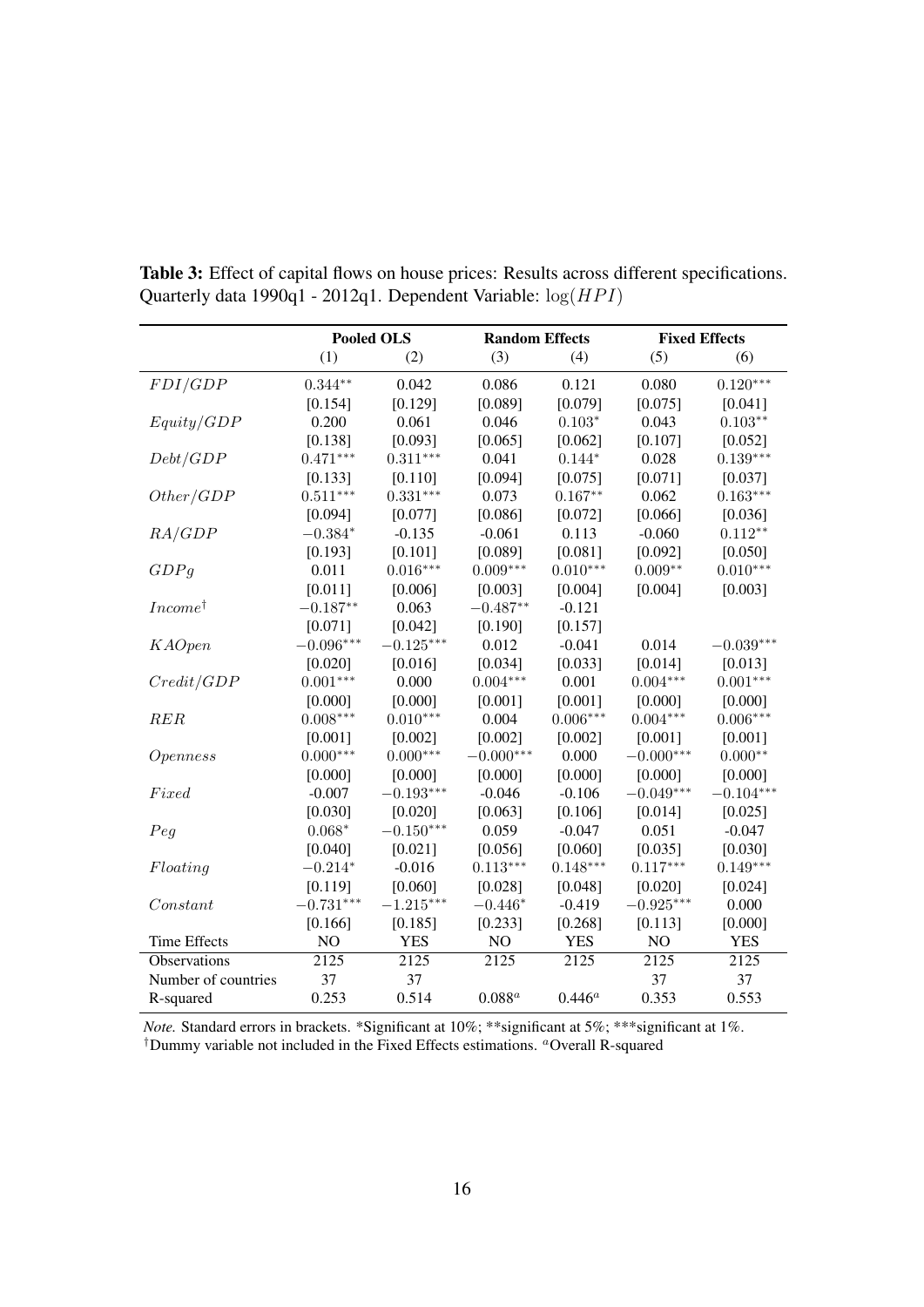|                     | (1)            | (2)         | (3)         | (4)         | (5)              |
|---------------------|----------------|-------------|-------------|-------------|------------------|
| FDI/GDP             | $0.170***$     | $0.148***$  | $0.135***$  | $0.122***$  | $0.120***$       |
|                     | [0.051]        | [0.056]     | [0.046]     | [0.038]     | [0.041]          |
| Equity/GDP          | $0.235***$     | $0.200***$  | $0.171***$  | $0.108**$   | $0.103**$        |
|                     | [0.043]        | [0.042]     | [0.045]     | [0.048]     | [0.052]          |
| Debt/GDP            | $0.351***$     | $0.338***$  | $0.231***$  | $0.154***$  | $0.139***$       |
|                     | [0.049]        | [0.050]     | [0.051]     | [0.039]     | [0.037]          |
| Other/GDP           | $0.341***$     | $0.318***$  | $0.229***$  | $0.173***$  | $0.163***$       |
|                     | [0.045]        | [0.046]     | [0.046]     | [0.038]     | [0.036]          |
| RA/GDP              | $0.257***$     | $0.278***$  | $0.168***$  | $0.128**$   | $0.112**$        |
|                     | [0.051]        | [0.052]     | [0.062]     | [0.049]     | [0.050]          |
| GDPg                | $0.005^{\ast}$ | $0.007**$   | $0.009***$  | $0.011***$  | $0.010***$       |
|                     | [0.003]        | [0.003]     | [0.003]     | [0.003]     | [0.003]          |
| <b>KAOpen</b>       |                | $-0.044***$ | $-0.036***$ | $-0.048***$ | $-0.039***$      |
|                     |                | [0.011]     | [0.013]     | [0.014]     | [0.013]          |
| Credit/GDP          |                |             | $0.002***$  | $0.001***$  | $0.001***$       |
|                     |                |             | [0.000]     | [0.000]     | [0.000]          |
| RER                 |                |             |             | $0.006***$  | $0.006***$       |
|                     |                |             |             | [0.001]     | [0.001]          |
| Openness            |                |             |             | $0.000***$  | $0.000**$        |
|                     |                |             |             | [0.000]     | [0.000]          |
| Fixed               |                |             |             |             | $-0.104***$      |
|                     |                |             |             |             | [0.025]          |
| Peg                 |                |             |             |             | $-0.047$         |
|                     |                |             |             |             | [0.030]          |
| Floating            |                |             |             |             | $0.149***$       |
|                     |                |             |             |             | [0.024]          |
| Constant            | $-0.228***$    | $-0.152***$ | $-0.333***$ | $\theta$    | $\boldsymbol{0}$ |
|                     | [0.010]        | [0.019]     | [0.037]     | [0.000]     | [0.000]          |
| <b>Observations</b> | 2500           | 2496        | 2434        | 2125        | 2125             |
| Number of countries | 43             | 43          | 43          | 37          | 37               |
| R-squared           | 0.421          | 0.435       | 0.443       | 0.546       | 0.553            |

<span id="page-16-0"></span>Table 4: Effect of capital flows on house prices: Fixed-Effects estimation. Quarterly data 1990q1 - 2012q1. Dependent Variable:  $log(HPI)$ 

*Note.* All estimations include time year dummy. Driscoll-Kraay standard errors in brackets.

<sup>∗</sup> Significant at 10%. ∗∗ Significant at 5%. ∗∗∗ Significant at 1%.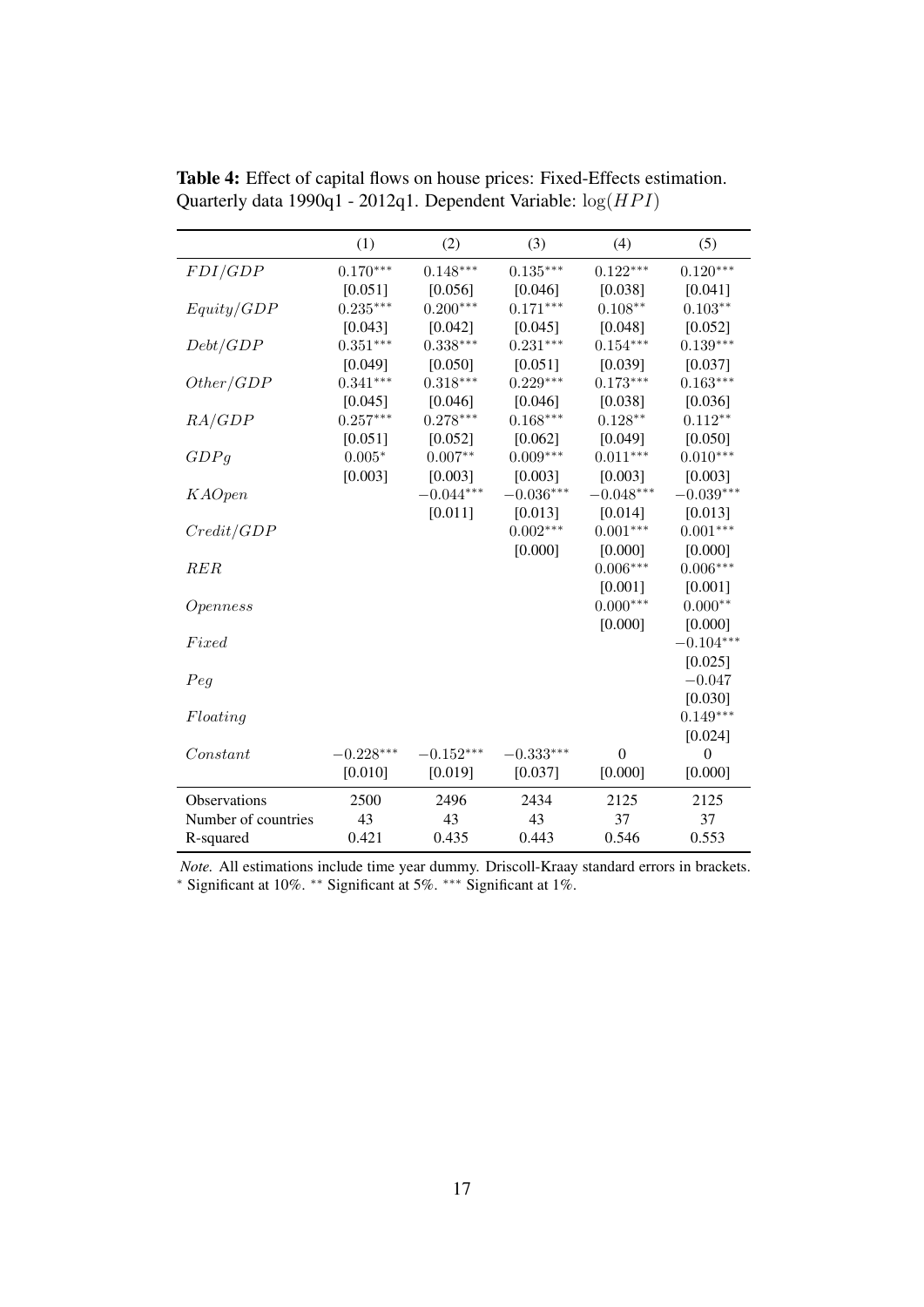|                     | (1)              | (2)         | (3)         | (4)                     | (5)            |
|---------------------|------------------|-------------|-------------|-------------------------|----------------|
| CA/GDP              | $-0.739^{***}\,$ | $-0.719***$ | $-0.558***$ | $-0.418^{\ast\ast\ast}$ | $-0.380***$    |
|                     | [0.116]          | [0.119]     | [0.120]     | [0.124]                 | [0.117]        |
| GDPg                | $0.004*$         | $0.006**$   | $0.008***$  | $0.009***$              | $0.009***$     |
|                     | [0.002]          | [0.002]     | [0.003]     | [0.002]                 | [0.002]        |
| <b>KAOpen</b>       |                  | $-0.058***$ | $-0.052***$ | $-0.051***$             | $-0.045***$    |
|                     |                  | [0.013]     | [0.014]     | [0.012]                 | [0.012]        |
| Credit/GDP          |                  |             | $0.002***$  | $0.001***$              | $0.001***$     |
|                     |                  |             | [0.000]     | [0.000]                 | [0.000]        |
| RER                 |                  |             |             | $0.006***$              | $0.006***$     |
|                     |                  |             |             | [0.001]                 | [0.001]        |
| Openness            |                  |             |             | $0.000***$              | $0.000***$     |
|                     |                  |             |             | [0.000]                 | [0.000]        |
| Fixed               |                  |             |             |                         | $-0.070***$    |
|                     |                  |             |             |                         | [0.018]        |
| Peg                 |                  |             |             |                         | $-0.051**$     |
|                     |                  |             |             |                         | [0.025]        |
| Floating            |                  |             |             |                         | $0.097**$      |
|                     |                  |             |             |                         | [0.048]        |
| Constant            | $-0.221***$      | $-0.180***$ | $-0.301***$ | $\mathbf{0}$            | $\overline{0}$ |
|                     | [0.017]          | [0.024]     | [0.033]     | [0.000]                 | [0.000]        |
| <b>Observations</b> | 2705             | 2697        | 2635        | 2313                    | 2313           |
| Number of countries | 45               | 45          | 45          | 39                      | 39             |
| R-squared           |                  |             |             |                         |                |
|                     |                  |             |             |                         |                |

<span id="page-17-0"></span>Table 5: Effect of current account on house prices: Fixed-Effects estimation. Quarterly data 1990q1 - 2012q1. Dependent Variable:  $log(HPI)$ 

*Note*. All estimations include a time year dummy. Driscoll-Kraay standard errors in brackets. <sup>∗</sup> Significant at 10%. ∗∗ Significant at 5%. ∗∗∗ Significant at 1%.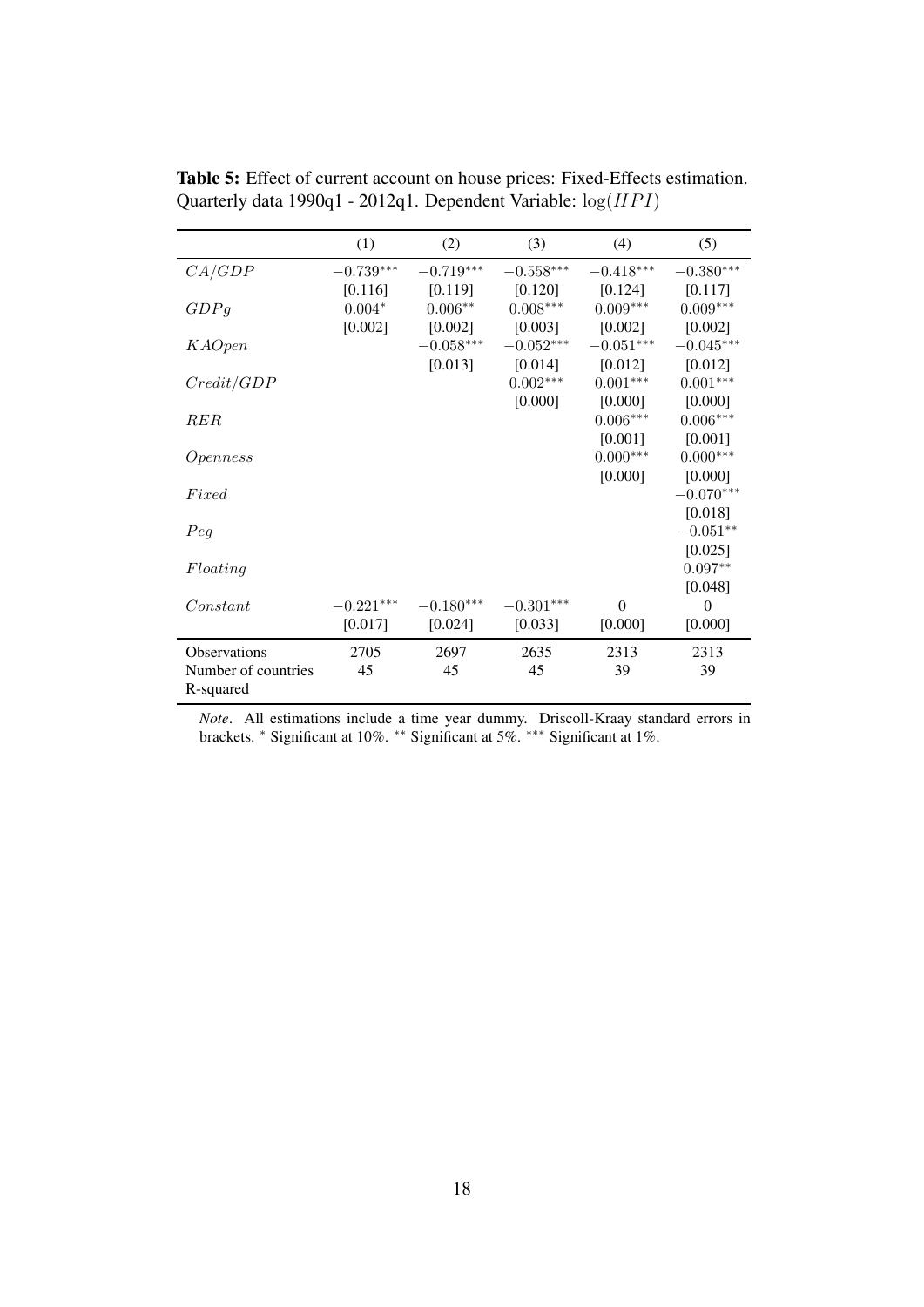|                            | Pooled OLS       |                  | <b>Fixed Effects</b> |             | Arellano-Bond    |                  |
|----------------------------|------------------|------------------|----------------------|-------------|------------------|------------------|
|                            | (1)              | (2)              | (3)                  | (4)         | (5)              | (6)              |
|                            |                  |                  |                      |             |                  |                  |
| FDI/GDP                    | $-0.112$         | $-0.25$          | $0.345**$            | $0.438*$    | 0.036            | 0.156            |
|                            | [0.341]          | [0.325]          | [0.162]              | [0.220]     | [0.107]          | [0.132]          |
| Equity/GDP                 | 0.129            | 0.043            | $0.251*$             | 0.122       | $0.421**$        | $0.493***$       |
|                            | [0.152]          | [0.154]          | [0.125]              | [0.157]     | [0.169]          | [0.177]          |
| Debt/GDP                   | $0.595***$       | $0.700***$       | $0.423**$            | 0.262       | $0.194**$        | $0.250**$        |
|                            | [0.165]          | [0.149]          | [0.151]              | [0.170]     | [0.092]          | [0.102]          |
| Other/GDP                  | $0.759***$       | $0.772***$       | $0.509***$           | $0.348*$    | $0.231^{\ast}$   | $0.306**$        |
|                            | [0.157]          | [0.188]          | [0.163]              | [0.189]     | [0.114]          | [0.120]          |
| RA/GDP                     | $-0.763**$       | $-0.591^{\ast}$  | $0.361*$             | $0.477**$   | 0.172            | 0.464            |
|                            | [0.359]          | [0.313]          | [0.189]              | [0.211]     | [0.368]          | [0.306]          |
| GDPg                       | $0.023**$        | 0.011            | $0.015***$           | $0.010***$  | $0.009**$        | $0.011**$        |
|                            | [0.010]          | [0.010]          | [0.005]              | [0.003]     | [0.004]          | [0.004]          |
| <i>Income</i> <sup>†</sup> | 0.068            | $0.142**$        |                      |             |                  |                  |
|                            | [0.049]          | [0.061]          |                      |             |                  |                  |
| <b>KAOpen</b>              | $-0.122***$      | $-0.123***$      | $-0.055**$           | $-0.082***$ | $-0.01$          | $-0.008$         |
|                            | [0.022]          | [0.019]          | [0.020]              | [0.020]     | [0.030]          | [0.022]          |
| Credit/GDP                 | $\boldsymbol{0}$ | $\boldsymbol{0}$ | $0.001*$             | $0.001***$  | $0.001**$        | 0.001            |
|                            | [0.000]          | [0.000]          | [0.000]              | [0.000]     | [0.000]          | [0.000]          |
| RER                        | $1.009***$       | $0.844***$       | $0.652***$           | $0.761***$  |                  |                  |
|                            | [0.265]          | [0.283]          | [0.123]              | [0.126]     |                  |                  |
| <i>Openness</i>            | $0.000***$       | $\boldsymbol{0}$ | $0.000**$            | $0.000*$    | $\boldsymbol{0}$ | $\boldsymbol{0}$ |
|                            | [0.000]          | [0.000]          | [0.000]              | [0.000]     | [0.000]          | [0.000]          |
| Fixed                      | $-0.198***$      | $-0.155***$      | $-0.164***$          | $-0.192*$   | $-0.035$         | $-0.07$          |
|                            | [0.046]          | [0.047]          | [0.052]              | [0.105]     | [0.072]          | [0.168]          |
| Peg                        | $-0.011$         | $0.162**$        | $-0.144***$          | $-0.068$    | 0.181            | 0.14             |
|                            | [0.125]          | [0.071]          | [0.049]              | [0.066]     | [0.130]          | [0.199]          |
| Floating                   | $-0.172***$      | $-0.093**$       | $-0.133^{\ast\ast}$  | $-0.150**$  | $-0.033$         | $-0.144$         |
|                            | [0.051]          | [0.041]          | [0.051]              | [0.069]     | [0.069]          | [0.285]          |
| POPg                       |                  | 0.017            |                      | 0.056       |                  | 0.008            |
|                            |                  | [0.014]          |                      | [0.033]     |                  | [0.054]          |
| GFK                        |                  | $0.000***$       |                      | $0.000***$  |                  | $\boldsymbol{0}$ |
|                            |                  | [0.000]          |                      | [0.000]     |                  | [0.000]          |
| Corrup                     |                  | $-0.042**$       |                      | $-0.110**$  |                  | 0.03             |
|                            |                  | [0.015]          |                      | [0.048]     |                  | [0.055]          |
| NFA/GDP                    |                  | $0.115^{\ast}$   |                      | $0.187***$  |                  | 0.043            |
|                            |                  | [0.062]          |                      | [0.050]     |                  | [0.051]          |
| reer                       |                  |                  |                      |             | $0.003^{***}\,$  | $0.003**$        |
|                            |                  |                  |                      |             | [0.001]          | [0.001]          |
| Constant                   | $-4.897***$      | $-4.016**$       | $-3.240***$          | $-3.491***$ |                  |                  |
|                            | [1.274]          | [1.377]          | [0.556]              | [0.586]     |                  |                  |
| Observations               | 542              | 446              | 542                  | 446         | 498              | 405              |
| Number of countries        | 37               | 37               | 37                   | 37          | 37               | 37               |
| R-squared                  | 0.530            | 0.514            | 0.571                | 0.605       | N.R.             | N.R.             |

<span id="page-18-0"></span>Table 6: Effect of capital flows on house prices: Results across different specifications. Annual data 1990-2011. Dependent Variable:  $log(HPI)$ 

*Note*. All estimations include a time year dummy. Driscoll-Kraay standard errors in brackets. <sup>∗</sup>Significant at 10%; ∗∗significant at 5%; ∗∗∗significant at 1%. N.R. = Not reported.

†Dummy variable not included in the FE and Arellano-Bond estimations.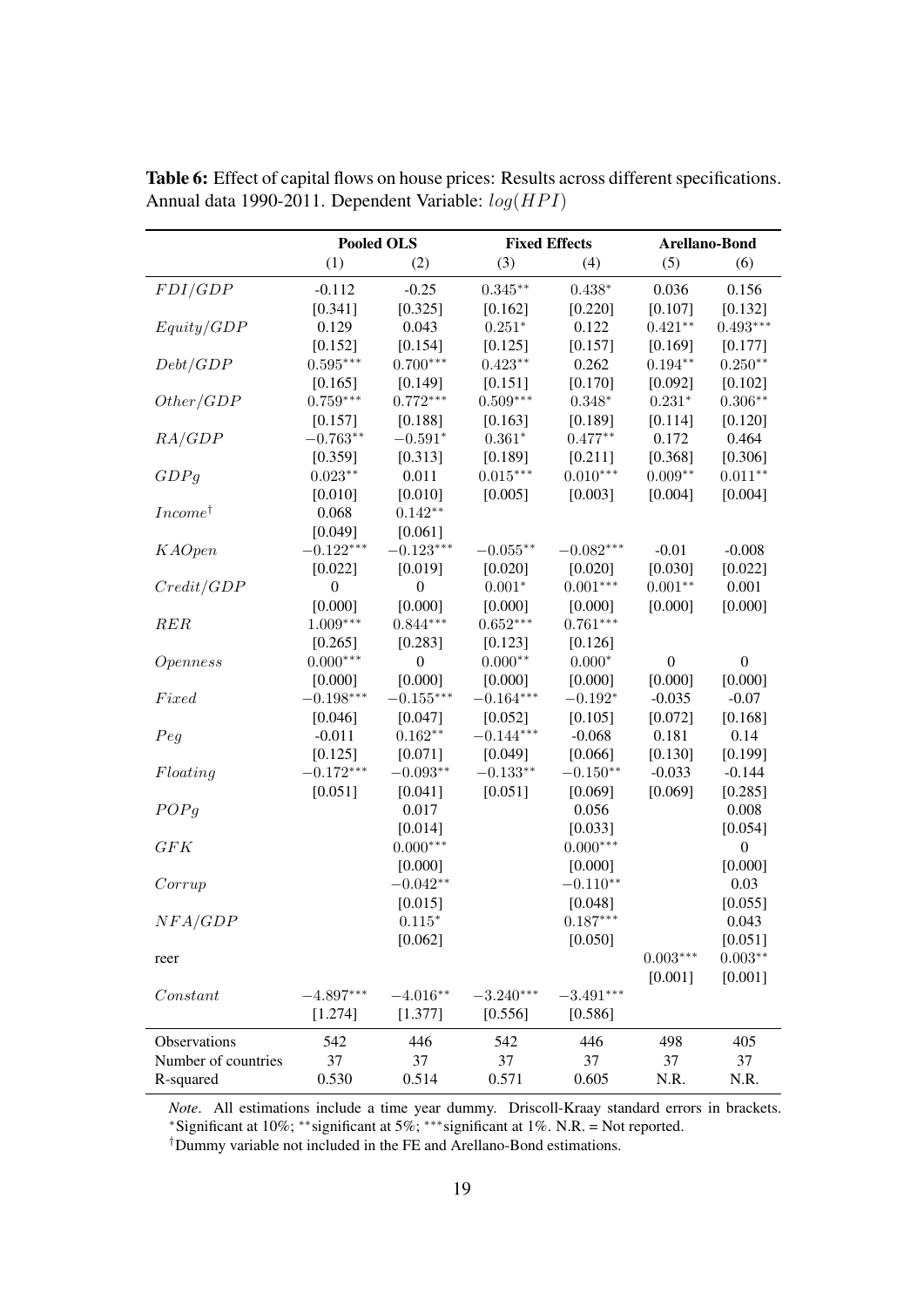## <span id="page-19-0"></span>4 Capital Flows and House Prices: The case of the Dominican Republic

Table [7](#page-20-0) below shows the results of the Ordinary Least Squares (OLS) estimation of the gross capital inflows  $(GKI)$  effects on house prices for the case of the Dominican Republic. Basically, we take from the panel the part of the data related only to the Dominican Republic and perform a time series estimation. As in the case of the panel data estimation, I look to quantify the effects capital inflows have on real house prices controlling for several macroeconomic and external sector variables such as domestic credit provided by the banking sector, the real growth rate, capital account openness, and the real exchange rate index. The estimations also include the variable remittances, which represents an important source of resources for and remittances households, to account for the effects of these flows on housing prices.

There are four estimations in table [7](#page-20-0) that differ only on the independent variables included in each one of them. The first column shows the results of regressing real house prices on gross capital inflows and remittances both measured as a percentage of GDP; residuals coming out of this specification are non-stationary therefore we reject it. The second column adds macroeconomic control variables to the estimation, but as in the previous case we get poor and unreliable results given the non-stationary behavior of the residuals. The column labeled as (2.1) adds a dummy variable to the previous specification that takes the value 1 only during the 2004Q1-2005Q1 period in order to reflect the steep increase shown by real house prices after the banking crisis exploded; the residuals are stationary as a consequence of adding the dummy variable.<sup>[11](#page-19-1)</sup> Finally, column 3 includes two external sector control variables in the specification. Based on the panel data estimations in section 3, I would have expected variables such as gross capital inflows, remittances, and domestic credit to have a positive effect on real house prices, instead we get small negative effects from these variables. It should be noticed that we only count with few observations (44) for each of our estimations. Also, our gross capital inflows measure only includes FDI flows leaving out portfolio flows, and other assets flows.

<span id="page-19-1"></span> $<sup>11</sup>$ All the estimations include this dummy variable but the results were only different and significant in the case</sup> of the column (2.1).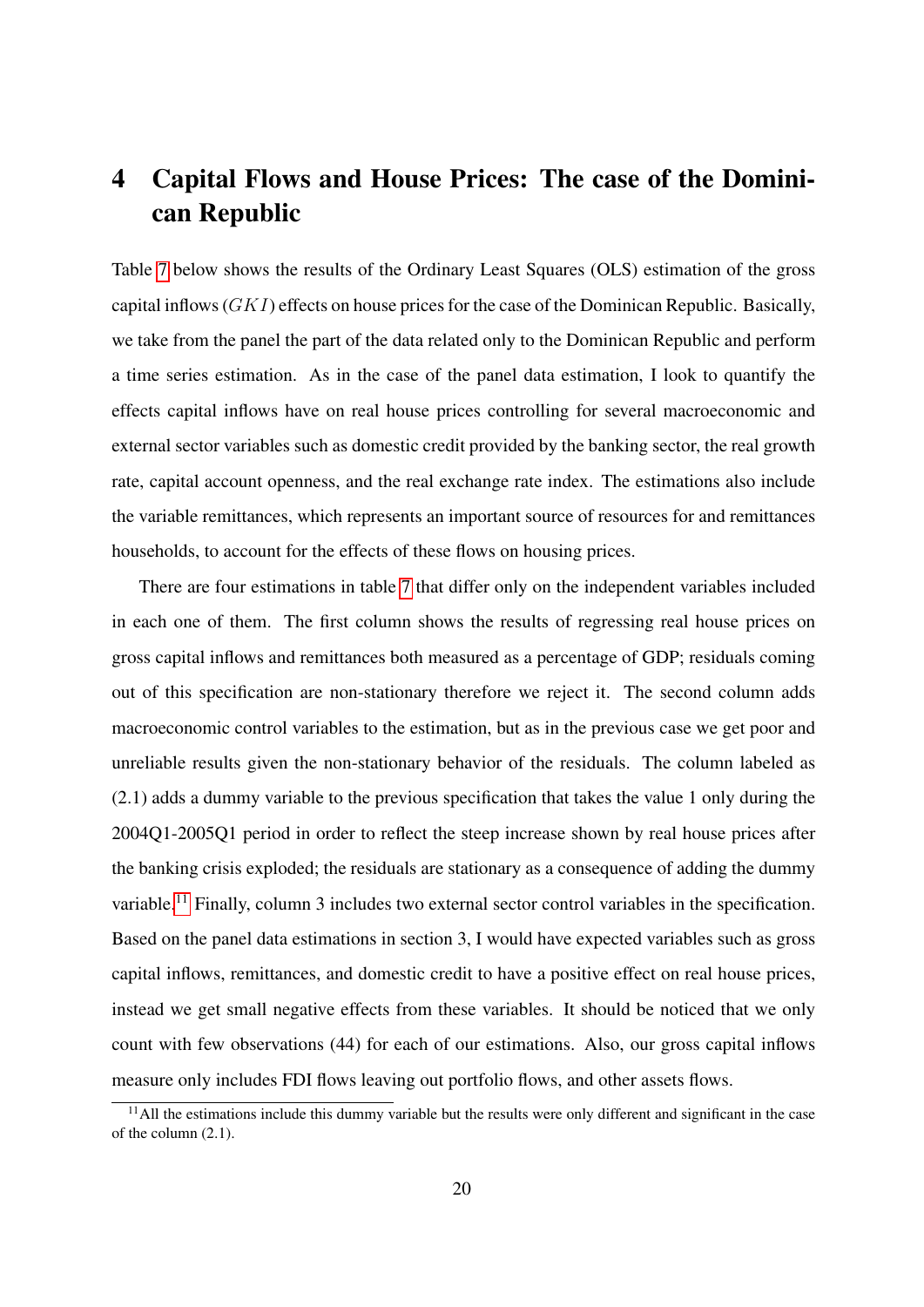| Variable           | (1)         | (2)       | (2.1)       | (3)         |
|--------------------|-------------|-----------|-------------|-------------|
| Constant           | 5.249***    | $2.92***$ | 0.817       | $4.110***$  |
|                    | [0.279]     | [1.481]   | [1.137]     | [0.509]     |
| <i>GKI/GDP</i>     | 0.006       | 0.003     | 0.000       | $-0.010***$ |
|                    | [0.013]     | [0.012]   | [0.00]      | [0.003]     |
| Remittances/GDP    | $-0.149***$ | $-0.073$  | $-0.098***$ | $-0.027$    |
|                    | [0.029]     | [0.049]   | [0.025]     | [0.021]     |
| Credit/GDP         |             | 0.043     | 0.102       | $-0.018***$ |
|                    |             | [0.032]   | [0.029]     | [0.004]     |
| GDPq               |             | $0.028*$  | $0.036***$  | 0.002       |
|                    |             | [0.016]   | [0.011]     | [0.004]     |
| RER                |             |           |             | $0.008***$  |
|                    |             |           |             | [0.003]     |
| K AOpen            |             |           |             | $0.285***$  |
|                    |             |           |             | [0.019]     |
| Dummy              |             |           | $0.933***$  |             |
|                    |             |           | [0.277]     |             |
| Adjusted $R^2$     | 0.31        | 0.43      | 0.68        | 0.95        |
| Observations       | 44          | 44        | 44          | 44          |
| Residuals $I(.)^a$ | I(1)        | I(1)      | I(0)        | I(0)        |

<span id="page-20-0"></span>Table 7: Effect of capital flows on house prices: The case of Dominican Republic. OLS estimation. Quarterly data 2000Q1-2011Q4

Note: log(real house price index) is the dependent variable. credit\_gdp: Domestic credit provided by the banking sector (% GDP). **gdp\_growth**: Real GDP growth (yearon-year). gci\_ngdp: Gross capital inflows (% GDP). rem\_ngdp: Workers' remittances, receipts (%GDP). reer: Real exchange rate regime-CPI. kaopen: Capital account openness. dum: dummy variable takes value 1 on 2004Q1- 2005Q1.  $\alpha$  I(·) refers to the integration order given by the ADF test. ∗∗∗Statistical significance at the 1%. ∗∗ Statistical significance at the 5%.  $*$  Statistical significance at the 10% level. Newey-West standard errors in [·].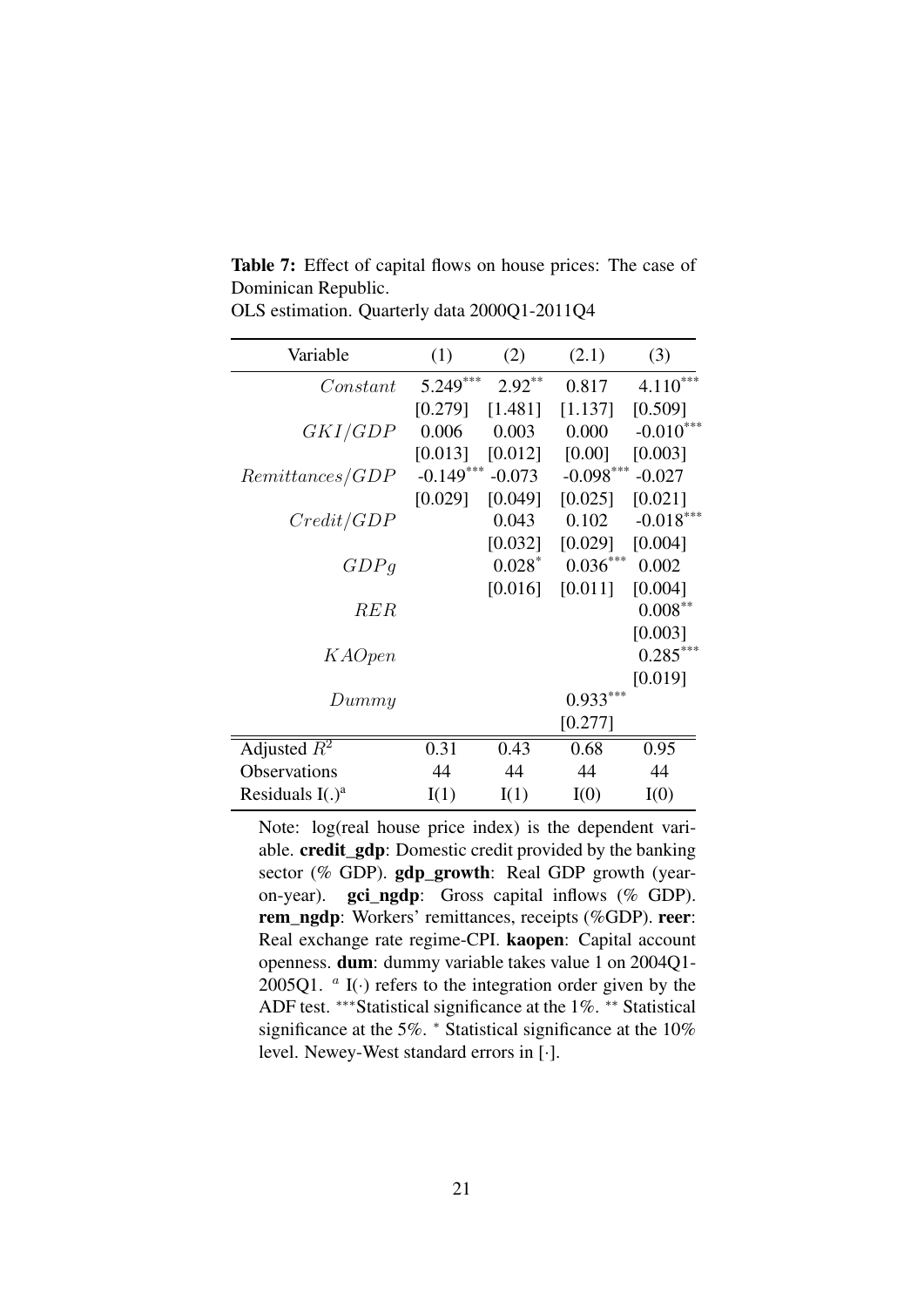## <span id="page-21-0"></span>5 Conclusions

This paper analyze the effect of capital flows on housing prices using a panel data set with quarterly (and annual) data covering the period from 1990-2012. The results are consistent with previos studies that analyze the effect of capital on real stock prices [\(Jansen, 2003;](#page-24-1) [Kim and](#page-24-2) [Yang, 2008;](#page-24-2) [Olaberría, 2011;](#page-24-0) [Jack Favilukis and Ludvigson, 2011\)](#page-24-3). That is, this paper shows that capital flows affect positively and significantly real house prices and the magnitude of these effects varies across different categories of capital flows, as well as the country's level of income and exchange rate regime.

The results are consistent across a number of econometric specifications, including pooled OLS, random effects, fixed effects, and [Arellano and Bond](#page-23-5) [\(1991\)](#page-23-5) estimator. The estimations, based on the fixed effects model, shows that an increase in one point of foreign direct investment flows as percentage of GDP raises real house prices by 12%. The magnitude of this effect is even larger for other categories of capital flows such as portfolio investment debt (13.9%) and other investment flows (16.3%). Other factors affecting positively and significantly real house prices growth include, the real GDP growth rate, the real exchange rate, trade openness, and the level of financial deepness. On the other hand, the level of openness in the capital account measured by the [Chinn and Ito](#page-23-6) [\(2006\)](#page-23-6)'s index, affects negatively real housing prices.

The results also suggest that the more flexible is a country's exchange rate arrangement the larger the magnitude of the effects of capital flows on real house prices. For instances, for countries with fixed, or dollarized, exchange rate regimes  $(err<sub>1</sub>)$  house prices are 10% lower than countries with more flexible regimes. On the other hand, in countries with free market exchange rate regimes, the effect of capital flows on real house prices are on average 15% larger than their counterparts  $(err_5)$ .

Although these results show strong evidence for [Bernanke](#page-23-0) [\(2005,](#page-23-0) [2008\)](#page-23-1)'s "savings glut" hypothesis, they do not reject the role of the credit channel and the flexibility of housing policy as an important channel that affects real house prices. For instance, the magnitude and significance level of the effects of capital flows on house prices decrease when I control for the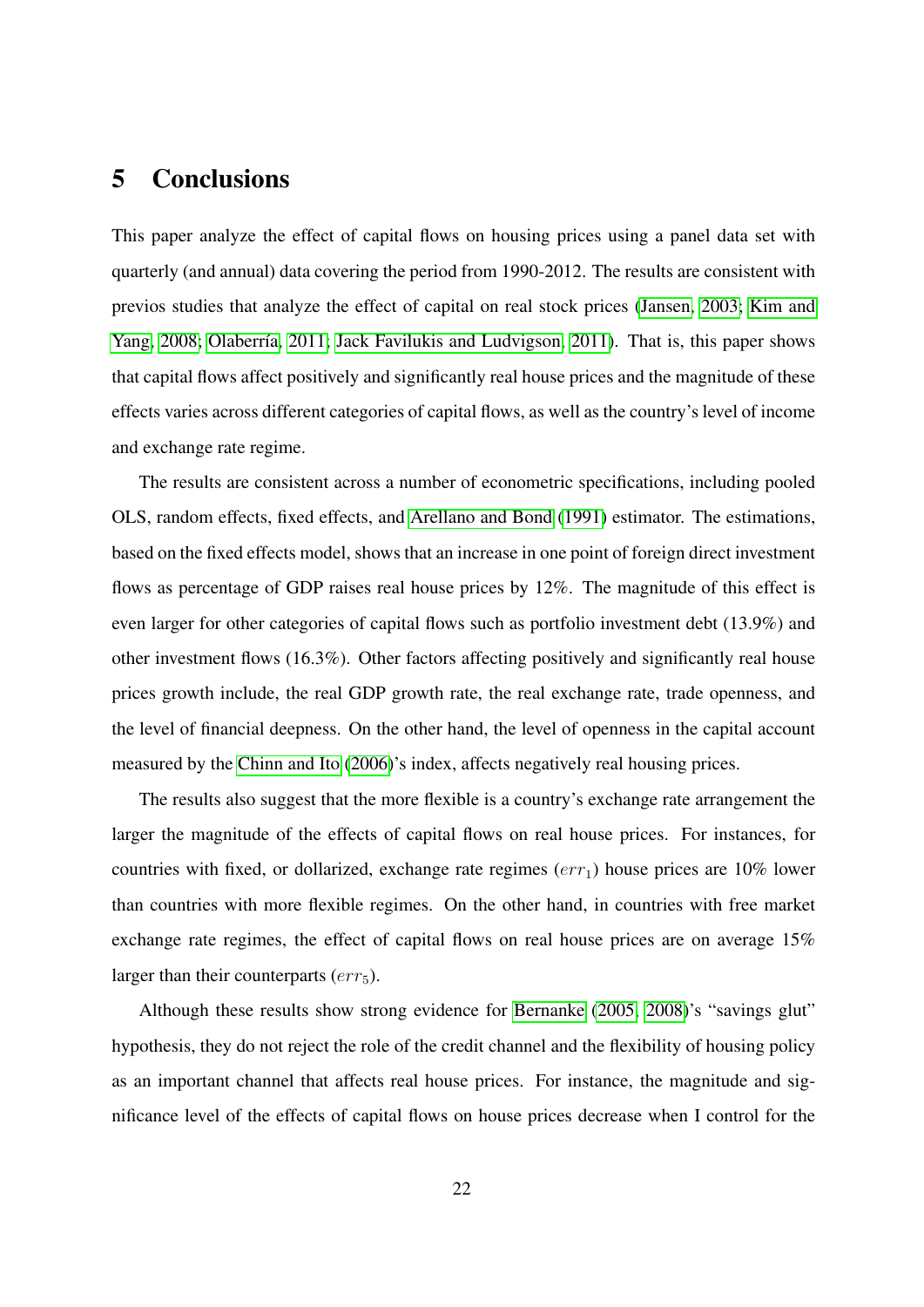level of credit in the economy (see tables [4](#page-16-0) and [5\)](#page-17-0). This is explained by the important role that credit expansion—or the reduction of credit standards—have on real house prices, as explained in [Jack Favilukis and Ludvigson](#page-24-3) [\(2011\)](#page-24-3).

Finally, the data shows that emerging market economies have been receiving large capital inflows in recent years. This raises a concern for policy makers because of the fear that a sudden stop of capital flows might bring adverse consequences into housing markets and the overall economy. However, to increase the level of capital controls might not be the answer for policy makers to respond. As the results show, the [Chinn and Ito](#page-23-6)  $(2006)$ 's  $KAOpen$  index, which measures the intensity and the extend of capital controls, indicates that more capital restrictions does note lead to lower real housing prices. This might be explained because a higher level of financial openness cause a higher development in equity market, which also increases financial deepness and the availability of funds that households can access to satisfy their financial requirements. Moreover, it is possible to extend that the private sector will always find ways to avoid regulatory capital controls, therefore nullifying their possible effects in the economy [\(Edwards, 1999\)](#page-23-10). For those reasons, the more reasonable way to make housing markets reflect prices according to the fundamentals of the economy might be to eliminate policy distortions e.g., subsidies, credit standard regulations, etc.—that can affect the real value of housing and financial credit conditions.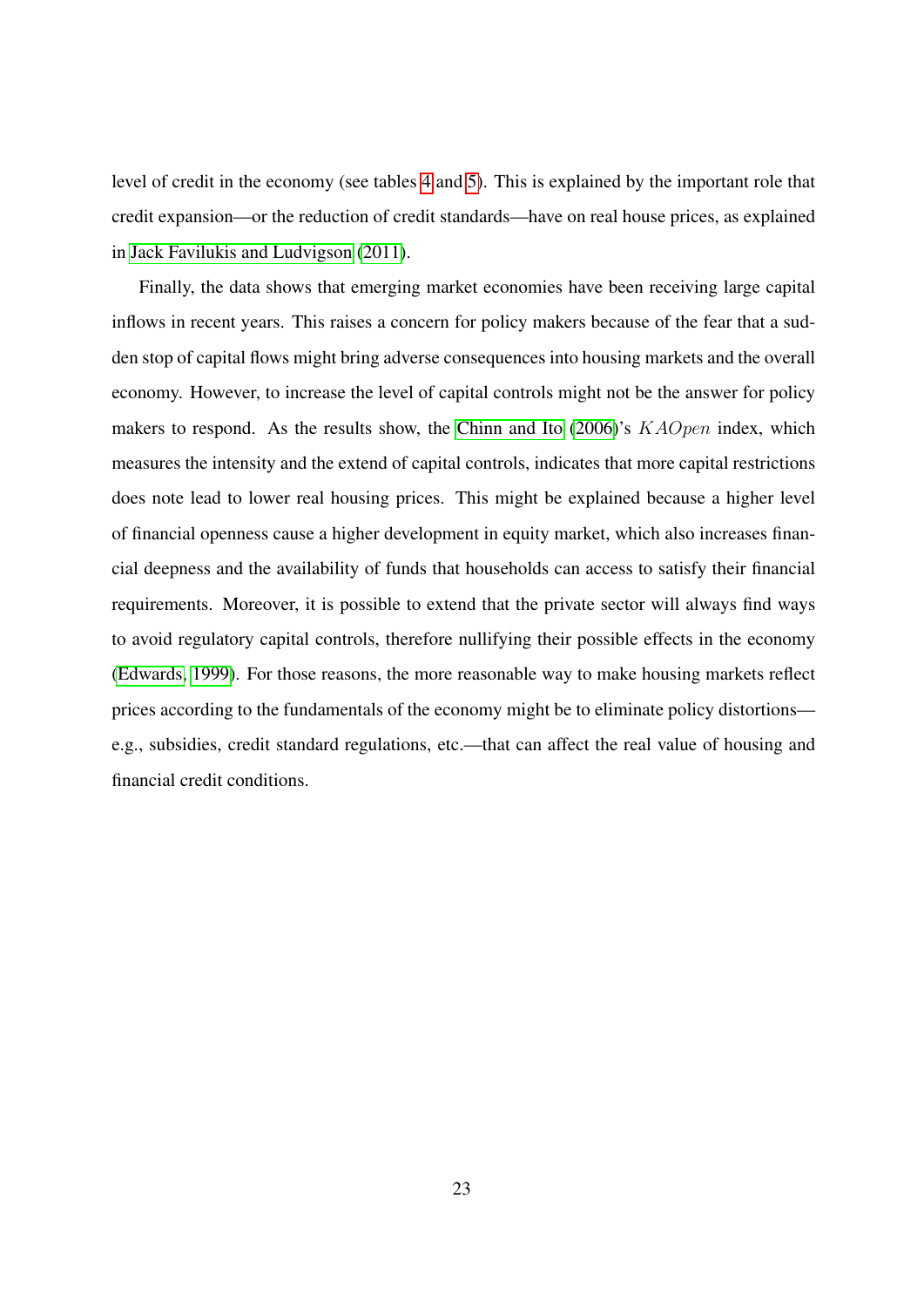## References

- <span id="page-23-4"></span>Aizenman, J. and Jinjarak, Y. (2008). Current account patterns and national real estate markets. Working Paper 13921. National Bureau of Economic Research (NBER).
- <span id="page-23-5"></span>Arellano, M. and Bond, S. (1991). Some test of specification for panel data: Monte carlo evidence and an application to employment equations. *The Review of Economic Studies*, 58:277–297.
- <span id="page-23-0"></span>Bernanke, B. S. (2005). Remarks by governor ben s. bernanke at the sandridge lecture. Virginia Asociation of Economics.
- <span id="page-23-1"></span>Bernanke, B. S. (2008). Remarks by chairman ben s. bernanke at the international monetary conference. Barcelona, Spain (via satellite).
- <span id="page-23-6"></span>Chinn, M. D. and Ito, H. (2006). What matters for financial development? capital controls, institutions, and interactions. *Journal of Development Economic*, 81(1):163–192.
- <span id="page-23-9"></span>D. Holtz-Eakin, W. N. and Rosen, H. S. (1988). Estimating vector autorregressions with panel data. *Econometrica*, 56:1371–1395.
- <span id="page-23-7"></span>Driscoll, J. C. and Kraay, A. C. (1998). Consistent covariance matrix estimation with spatially dependent panel data. *Review of Economics and Statistics*, 80:549–560.
- <span id="page-23-2"></span>E. Mendoza, V. Q. and Rios-Rull, J. V. (2009). Financial intergration, financial deepness and global imbalances. NBER Working Paper No. 12909.
- <span id="page-23-10"></span>Edwards, S. (1999). How effective are capital controls? *Journal of Economic Perspectives*, 13:65–84.
- <span id="page-23-3"></span>Gete, P. (2010). Housing markets and current account dynamics. Unpublished paper.
- <span id="page-23-8"></span>Ilzetzki, E. O. and Reinhart, C. M. (2012). Exchange rate arrangements entering the 21st century: Which anchor will hold. Website data base.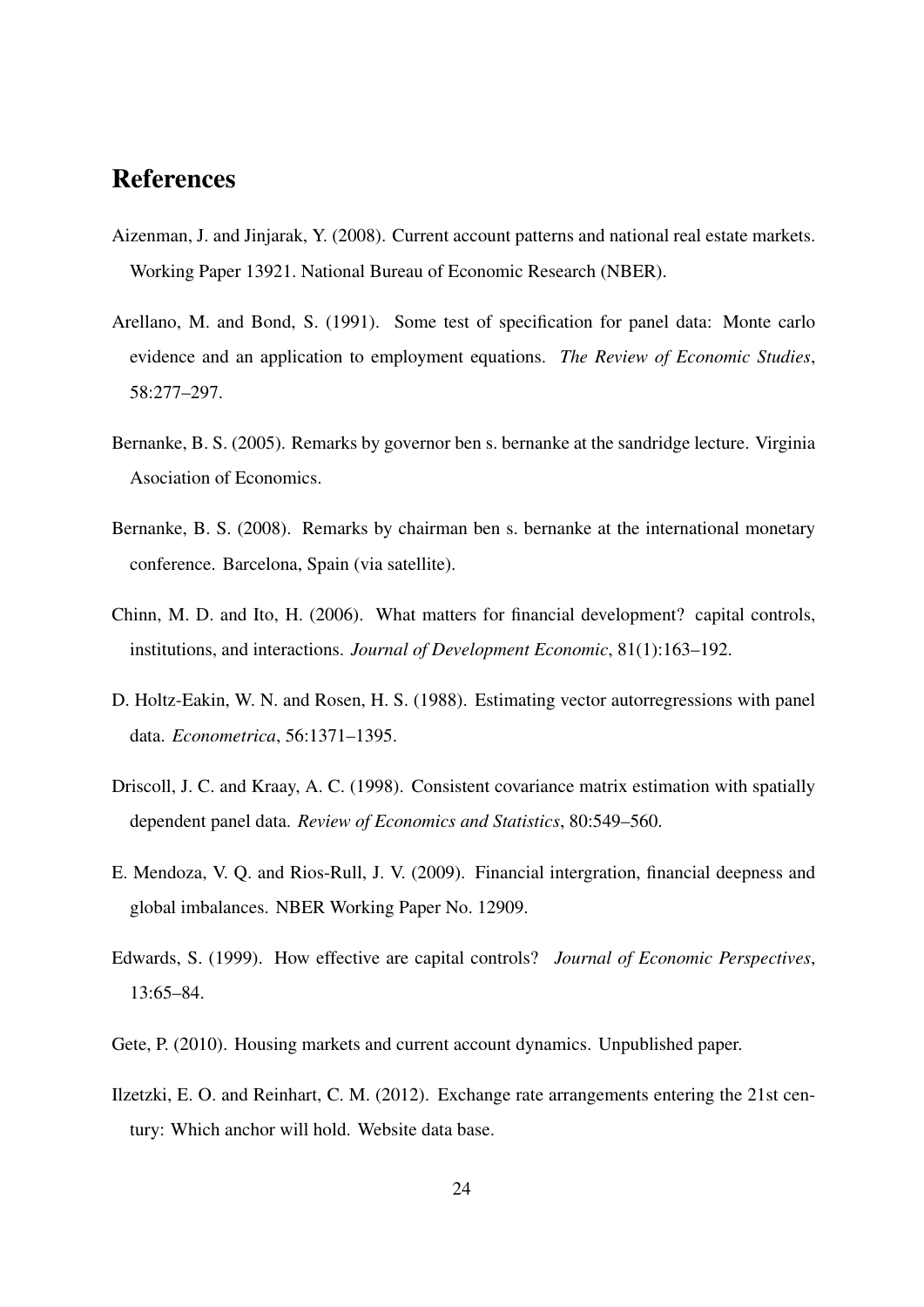- <span id="page-24-3"></span>Jack Favilukis, D. K. and Ludvigson, S. C. (2011). International capital flows and house prices: Theory and evidence. National Bureau of Economic Research (NBER).
- <span id="page-24-1"></span>Jansen, W. J. (2003). What do capital inflows do? dissecting the transmission mechanism for thailand, 1980-1996. *Journal of Macroeconomics*, 25(4):457–480.
- <span id="page-24-5"></span>Jinjarak, Y. and Sheffrin, S. M. (2011). Causality, real estate prices, and the current account. *Journal of Macroeconomics*, 33:233–246.
- <span id="page-24-7"></span>Karolyi, G. A. and Stulz, R. M. (2002). Are financial assets priced locally or globally? National Bureau of Economic Research. Working Paper 8994.
- <span id="page-24-2"></span>Kim, S. and Yang, D. Y. (2008). The impact of capital inflows on asset prices in emerging asian economies: is too much money chasing too little good? Mimeo, Korea University.
- <span id="page-24-4"></span>Laibson, D. and Mollerstrom, J. (2010). Capital flows, comsumption booms and asset bubbles: A behavioural alternative to the savings glut hypothesis. *Economic Journal*, 120:354–374.
- <span id="page-24-9"></span>Mileva, E. (2007). *Using Arellano - Bons Dynamic Panel GMM Estimation in Stata*. Economics Department, Fordham University.
- <span id="page-24-0"></span>Olaberría, E. (2011). Capital inflows and asset price appreciation: Evidence from a panel of countries. Banco Central de Chile.
- <span id="page-24-8"></span>Reinhart, C. M. and Rogoff, K. S. (2004). The modern history of exchange rare arrangements: A reinterpretation. *The Quarterly Journal of Economics*, 119(1):1–48.
- <span id="page-24-10"></span>Roodman, D. (2006). How to do xtabond2: an introduction to "difference" and "system" gmm in stata. Center for Global Development Working Paper Number 103.
- <span id="page-24-6"></span>Taguchi, H. (2011). Capital inflows and asset prices: The recent evidence of selected east asian economies. Policy Research Institute (PRI), Ministry of Finance, Japan.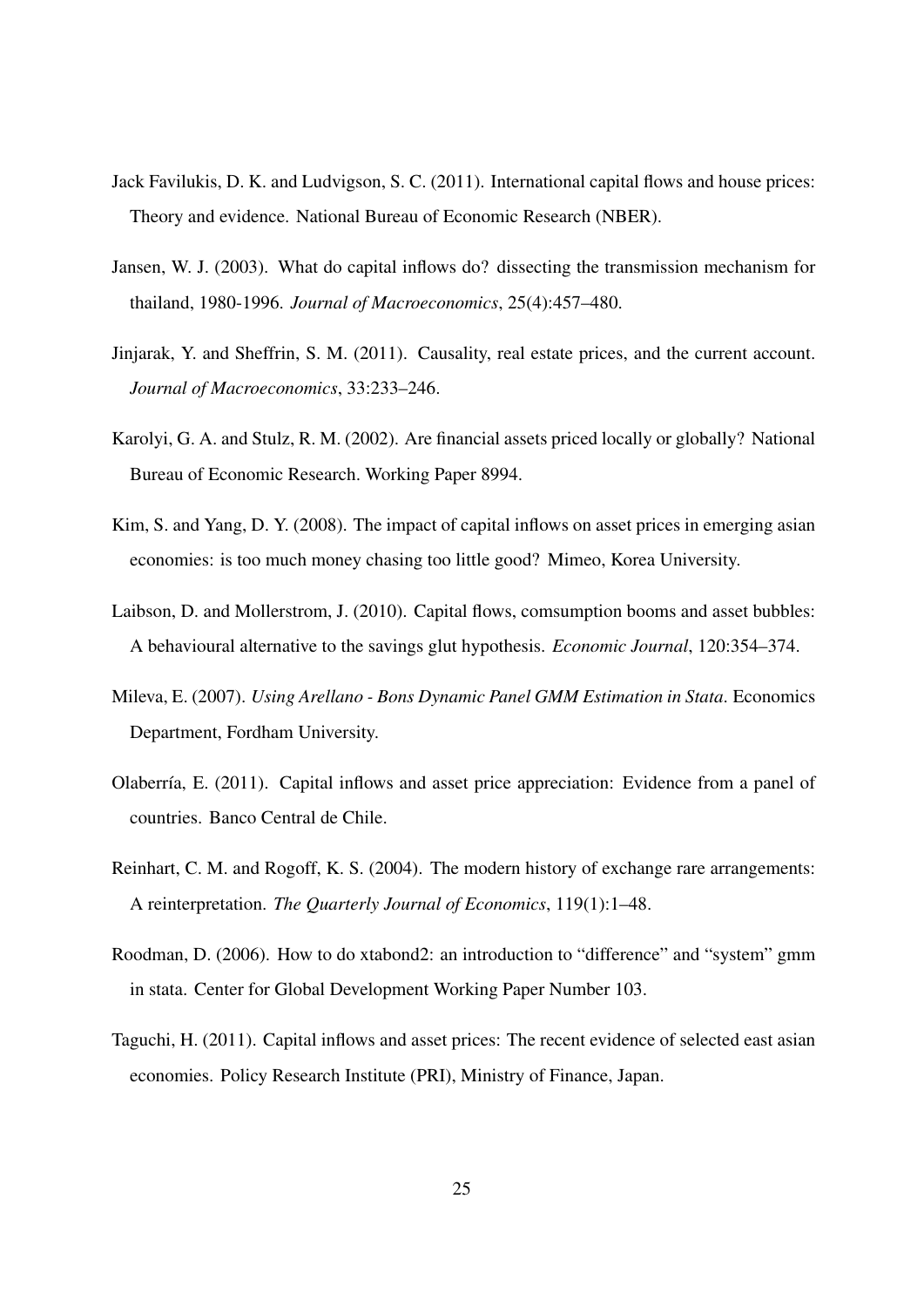# <span id="page-25-1"></span><span id="page-25-0"></span>A Data Appendix: Figures and Tables

| Countries            | Country groups          | Income Groups          |
|----------------------|-------------------------|------------------------|
| Australia            | Oceania                 | High Income OECD       |
| Austria              | Europe                  | High Income OECD       |
| Belgium              | Europe                  | High Income OECD       |
| Bulgaria             | Europe                  | Middle-to-Upper Income |
| Canada               | North America           | High Income OECD       |
| Colombia             | Latin America\Caribbean | Middle-to-Upper Income |
| Cyprus               | Europe                  | High Income OECD       |
| Czech Republic       | Europe                  | High Income OECD       |
| Denmark              | Europe                  | High Income OECD       |
| Dominican Republic   | Latin America\Caribbean | Middle-to-Upper Income |
| Ecuador              | Latin America\Caribbean | Middle-to-Upper Income |
| Estonia              | Europe                  | High Income OECD       |
| Finland              | Europe                  | High Income OECD       |
| France               | Europe                  | High Income OECD       |
| Germany              | Europe                  | High Income OECD       |
| Greece               | Europe                  | High Income OECD       |
| Hong Kong            | Asia                    | High Income Economy    |
| Hungary              | Europe                  | High Income OECD       |
| Iceland              | Europe                  | High Income OECD       |
| Indonesia            | Asia                    | Lower-to-Middle Income |
| Ireland              | Europe                  | High Income OECD       |
| Israel               | Asia                    | High Income OECD       |
| Italy                | Europe                  | High Income OECD       |
| Japan                | Asia                    | High Income OECD       |
| Lithuania            | Europe                  | Middle-to-Upper Income |
| Malaysia             | Asia                    | Middle-to-Upper Income |
| Malta                | Europe                  | High Income Economy    |
| Mexico               | Latin America\Caribbean | Middle-to-Upper Income |
| Netherlands          | Europe                  | High Income OECD       |
| New Zealand          | Europe                  | High Income OECD       |
| Norway               | Europe                  | High Income OECD       |
| Poland               | Europe                  | High Income OECD       |
| Portugal             | Europe                  | High Income OECD       |
| Russia               | Europe                  | Middle-to-Upper Income |
| Singapore            | Asia                    | High Income Economy    |
| Slovak Republic      | Europe                  | High Income OECD       |
| Slovenia             | Europe                  | High Income OECD       |
| South Africa         | Africa                  | Middle-to-Upper Income |
| South Korea          | Asia                    | High Income OECD       |
| Spain                | Europe                  | High Income OECD       |
| Sweeden              | Europe                  | High Income OECD       |
| Switzerland          | Europe                  | High Income OECD       |
| United Kingdom       | Europe                  | High Income OECD       |
| <b>United States</b> | North America           | High Income OECD       |
| Uruguay              | Latin America\Caribbean | Middle-to-Upper Income |

### Table A.1: Countries

*N*ote. Both High Income and High Income OECD were grouped as "High Income" in Chart I; the rest of the groups were grouped as "Lower-to-Middle Income" for the same chart.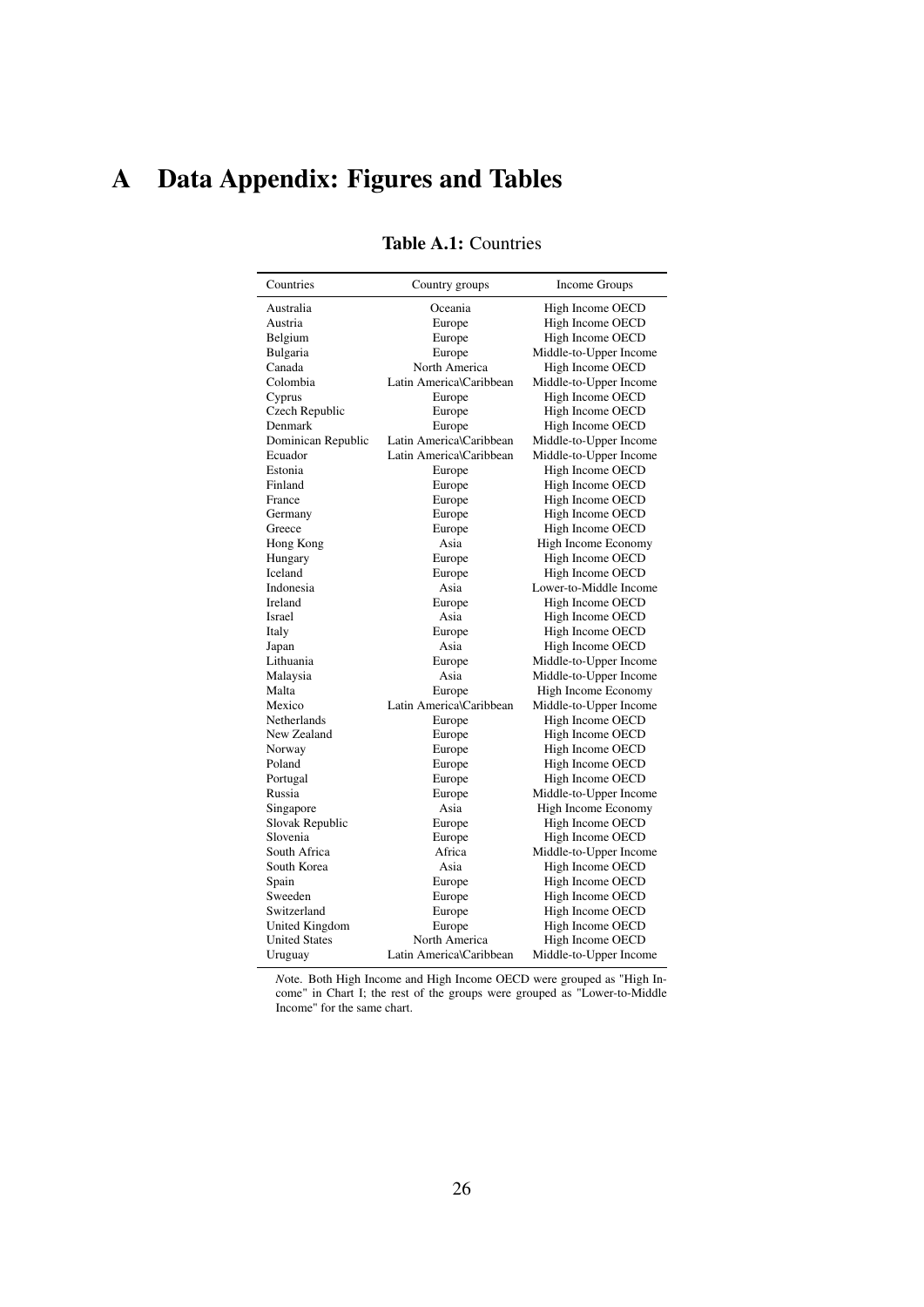<span id="page-26-0"></span>

| Series codes   | Description                                        | Source                 |
|----------------|----------------------------------------------------|------------------------|
| hpi            | House price indices                                | Bloomberg; GPG         |
| din_gdp        | Direct investment, net (%GDP)                      | <b>IMF-IFS</b>         |
| pieqnet_gdp    | Portfolio investment equity, net (%GDP)            | <b>IMF-IFS</b>         |
| pidebtnet_gdp  | Portfolio investment debt, net (%GDP)              | <b>IMF-IFS</b>         |
| oinet_gdp      | Other investment, net (%GDP)                       | <b>IMF-IFS</b>         |
| ran_gdp        | Reserve assets, net (%GDP)                         | <b>IMF-IFS</b>         |
| $can\_gdp$     | Current account, net (%GDP)                        | <b>IMF-IFS</b>         |
| infy           | Inflation (year-on-year)                           | <b>IMF-IFS</b>         |
| gdp_growth     | Real GDP growth (year-on-year)                     | <b>IMF-IFS</b>         |
| Ind_production | Industrial production index                        | <b>IMF-IFS</b>         |
| reer           | Real exchange rate regime-CPI                      | <b>IMF-IFS</b>         |
| openness       | (exports+imports)\GDP                              | <b>IMF-IFS</b>         |
| m1             | Currency and demand deposits                       | <b>IMF-IFS</b>         |
| $err_1$        | De facto peg; pre announced peg or band            | Ilzetzki et al. (2008) |
| $err_2$        | De facto and pre announced crawling peg or band    | Ilzetzki et al. (2008) |
| $err_3$        | Moving band; managed floating                      | Ilzetzki et al. (2008) |
| $err_4$        | Freely floating                                    | Ilzetzki et al. (2008) |
| $err_{5}$      | Freely falling                                     | Ilzetzki et al. (2008) |
| $err_6$        | Dual market; parallel market data missing          | Ilzetzki et al. (2008) |
| d income       | Country classification by income dummy             | World Bank-WDI         |
| credit_gdp     | Domestic credit provided by banking sector (% GDP) | World Bank-WDI         |
| remit          | Workers' remittances, receipts (BoP, current US\$) | World Bank-WDI         |
| popul          | Population, total                                  | World Bank-WDI         |
| f_capital      | Gross fixed capital formation (%GDP)               | World Bank-WDI         |
| corruption     | Corruption index                                   | World Bank-WGI         |
| d_emer         | Emerging market dummy                              | <b>EMGPP</b>           |
| kaopen         | Capital account openness                           | Chinn and Ito (2006)   |

Table A.2: Data description and sources

Notes. GPG: Global Property Guide. IMF-IFS: IMF's International Financial Statistics. WDI: World Development Indicators. WGI: World Governance Indicators. Ilzetzki et al. (2008): For more detail on exchange rate regimes classification see Ilzetzki, Reinhart and Rogoff (2008). EMGPP: Emerging Market Global Players Project (Columbia University).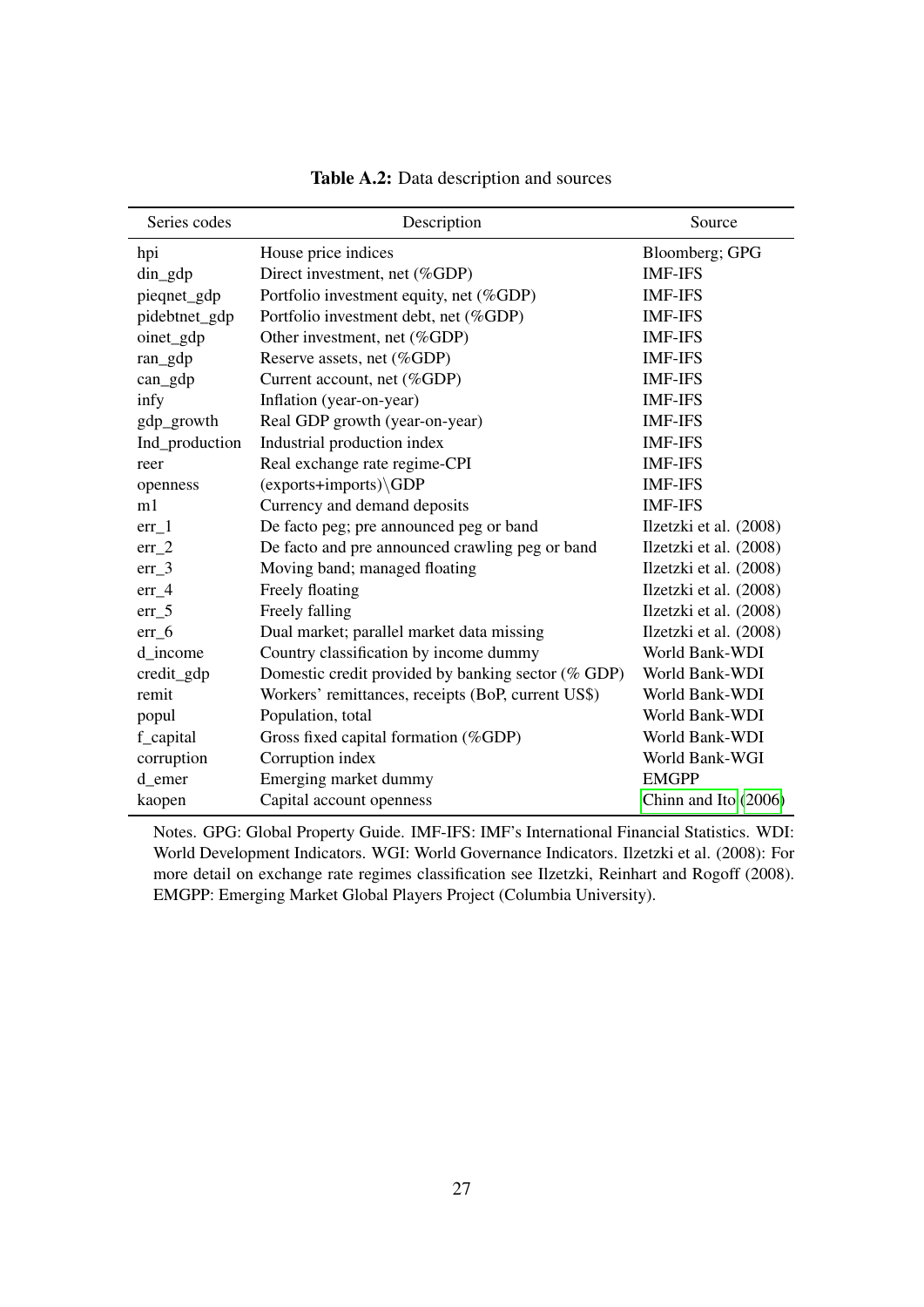<span id="page-27-0"></span>

|            | hpi   | $\overline{\inf}$      | din_ngdp | pin_ngdp | gdp_growth      | kaopen | credit_gdp | openness |
|------------|-------|------------------------|----------|----------|-----------------|--------|------------|----------|
|            |       |                        |          |          | <b>Austria</b>  |        |            |          |
| Min        | 64.7  | 0.0                    | $-8.3$   | $-12.3$  | $-1.6$          | 1.1    | 118.7      | 85.2     |
| Median     | 89.1  | 2.1                    | $-0.3$   | 0.9      | 3.4             | 2.5    | 124.5      | 155.2    |
| Average    | 92.0  | 2.2                    | $-0.6$   | 1.6      | 3.2             | 2.3    | 126.3      | 362.1    |
| Max        | 123.7 | 4.1                    | 7.7      | 22.6     | 5.9             | 2.5    | 140.9      | 876.0    |
| Obs.       | 88.0  | 84.0                   | 88.0     | 88.0     | 89.0            | 89.0   | 84.0       | 89.0     |
| $\sigma$   | 17.2  | 1.0                    | 2.7      | 5.9      | 1.5             | 0.4    | 6.1        | 264.2    |
| $I(\cdot)$ | I(1)  | I(0)                   | I(0)     | I(0)     | I(0)            | I(0)   | I(1)       | I(1)     |
|            |       |                        |          |          | Australia       |        |            |          |
| Min        | 39.6  | $-0.3$                 | $-7.2$   | $-14.7$  | $-5.9$          | 1.1    | 69.7       | 40.0     |
| Median     | 58.9  | 2.6                    | 0.5      | 3.5      | 2.5             | 1.1    | 93.8       | 72.3     |
| Average    | 75.8  | 2.7                    | 0.9      | 3.0      | 2.2             | 1.6    | 101.8      | 72.7     |
| Max        | 144.8 | 6.1                    | 16.2     | 12.8     | 5.3             | 2.5    | 147.6      | 106.7    |
| Obs.       | 86.0  | 84.0                   | 88.0     | 88.0     | 89.0            | 89.0   | 88.0       | 89.0     |
| $\sigma$   | 35.2  | 1.4                    | 2.8      | 4.7      | 2.0             | 0.6    | 26.3       | 15.2     |
| $I(\cdot)$ | I(1)  | I(0)                   | I(0)     | I(0)     | I(0)            | I(1)   | I(1)       | I(1)     |
|            |       |                        |          |          | <b>Belgium</b>  |        |            |          |
| Min        | 40.4  | $-1.2$                 | $-23.4$  | $-31.9$  | $-4.2$          | 1.7    | 69.1       | 177.7    |
| Median     | 71.4  | 2.2                    | 0.0      | 0.0      | 2.1             | 2.5    | 117.3      | 319.8    |
| Average    | 80.0  | 2.1                    | 1.1      | $-0.4$   | 2.9             | 2.3    | 119.5      | 1453.3   |
| Max        | 137.6 | 5.6                    | 21.4     | 28.3     | 29.2            | 2.5    | 149.1      | 5754.7   |
| Obs.       | 86.0  | 84.0                   | 88.0     | 88.0     | 88.0            | 89.0   | 84.0       | 89.0     |
| $\sigma$   | 30.8  | 1.1                    | 6.3      | 9.0      | 5.1             | 0.3    | 22.5       | 1872.4   |
| $I(\cdot)$ | I(1)  | I(0)                   | I(0)     | I(0)     | I(0)            | I(1)   | I(1)       | I(1)     |
|            |       |                        |          |          | <b>Bulgaria</b> |        |            |          |
| Min        | 87.6  | $-0.9$                 | $-7.8$   | $-13.5$  | $-7.6$          | $-1.2$ | 15.0       | 74.5     |
| Median     | 103.0 | 8.1                    | 5.2      | $-0.8$   | 5.5             | $-0.9$ | 55.6       | 231.7    |
| Average    | 109.1 | 89.4                   | 8.7      | $-1.3$   | 3.8             | 0.1    | 59.7       | 188.0    |
| Max        | 330.2 | 1715.6                 | 33.8     | $7.0\,$  | $8.8\,$         | 2.2    | 133.1      | 500.5    |
| Obs.       | 76.0  | 80.0                   | 72.0     | 72.0     | 36.0            | 73.0   | 84.0       | 89.0     |
| $\sigma$   | 30.3  | 282.7                  | 8.7      | 3.1      | 4.3             | 1.5    | 38.8       | 112.8    |
| $I(\cdot)$ | I(0)  | I(0)                   | I(1)     | I(0)     | I(1)            | I(1)   | I(1)       | I(0)     |
|            |       |                        |          |          | Canada          |        |            |          |
| Min        | 59.1  | $-0.9$                 | $-2.9$   | $-2.4$   | $-3.7$          | 2.5    | 102.5      | 16.0     |
| Median     | 69.7  | 1.9                    | $-0.1$   | 0.3      | 2.5             | 2.5    | 118.8      | 23.8     |
| Average    | 87.2  | 2.1                    | $-0.1$   | 0.2      | 2.3             | 2.5    | 147.3      | 23.9     |
| Max        | 158.0 | 6.4                    | 2.2      | 3.4      | 5.9             | 2.5    | 219.6      | 33.3     |
| Obs.       | 86.0  | 84.0                   | 88.0     | 88.0     | 89.0            | 89.0   | 76.0       | 89.0     |
| $\sigma$   | 30.9  | 1.2                    | 0.7      | 1.0      | 2.2             | 0.0    | 41.0       | 5.5      |
| $I(\cdot)$ | I(1)  | I(0)                   | I(0)     | I(0)     | I(0)            | n.a.   | I(1)       | I(1)     |
|            |       | Continued on next page |          |          |                 |        |            |          |

Table A.4: Descriptive statistics $^{12}$  $^{12}$  $^{12}$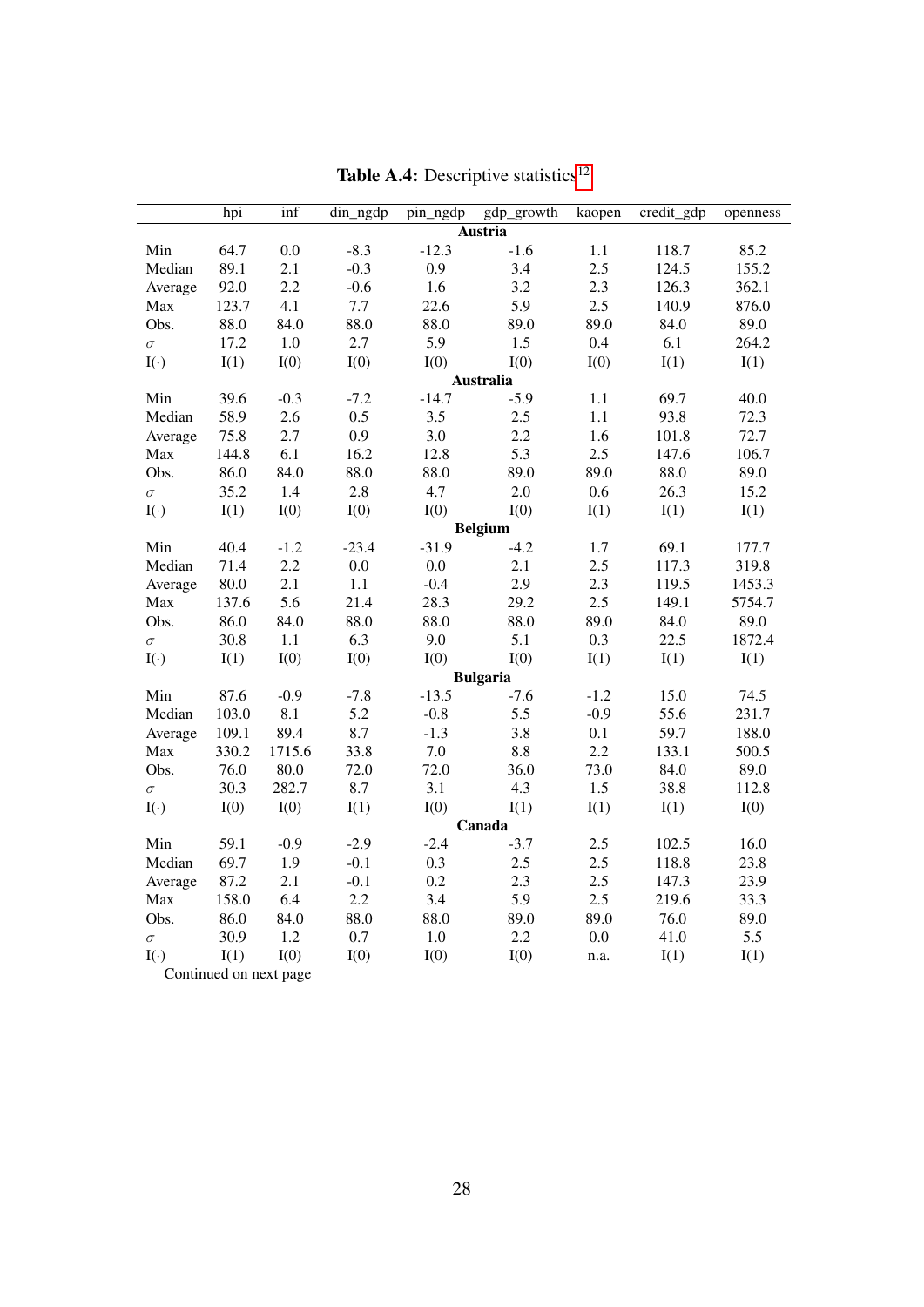| Table A.4  |                        | - сопиниеа |          |          |                           |         |            |          |
|------------|------------------------|------------|----------|----------|---------------------------|---------|------------|----------|
|            | hpi                    | inf        | din_ngdp | pin_ngdp | gdp_growth                | kaopen  | credit_gdp | openness |
|            |                        |            |          |          | Colombia                  |         |            |          |
| Min        | 57.7                   | 2.0        | $-3.6$   | $-5.9$   | $-6.8$                    | $-1.9$  | 30.2       | 21.3     |
| Median     | 82.4                   | $\rm 8.0$  | 2.3      | $0.0\,$  | 3.8                       | $-1.2$  | 40.7       | 26.2     |
| Average    | 95.4                   | 12.4       | 2.1      | 0.2      | 3.2                       | $-0.8$  | 44.1       | 22.3     |
| Max        | 170.3                  | 31.6       | 5.8      | 4.0      | 7.7                       | 1.1     | 65.9       | 35.4     |
| Obs.       | 60.0                   | 84.0       | 72.0     | 72.0     | 65.0                      | 89.0    | 88.0       | 89.0     |
| $\sigma$   | 34.2                   | 8.7        | $1.7\,$  | 1.8      | 3.0                       | $0.7\,$ | 10.3       | 11.2     |
| $I(\cdot)$ | I(1)                   | I(1)       | I(0)     | I(0)     | I(1)                      | I(1)    | I(1)       | I(1)     |
|            |                        |            |          |          | <b>Cyprus</b>             |         |            |          |
| Min        | 77.2                   | $-1.0$     | $-25.7$  | $-193.6$ | $-3.0$                    | $-1.2$  | 113.5      | 55.5     |
| Median     | 107.4                  | 3.1        | $0.0\,$  | $0.0\,$  | 3.6                       | $-0.1$  | 191.2      | 67.7     |
| Average    | 104.0                  | 3.2        | 2.1      | $-9.0$   | 2.8                       | 0.3     | 200.5      | 56.2     |
| Max        | 118.6                  | 7.8        | 21.1     | 165.3    | 6.6                       | 2.5     | 330.1      | 92.0     |
| Obs.       | 23.0                   | 84.0       | 68.0     | 68.0     | 65.0                      | 89.0    | 88.0       | 89.0     |
| $\sigma$   | 12.0                   | 1.5        | 6.3      | 49.8     | 2.1                       | 1.5     | 62.4       | 32.4     |
| $I(\cdot)$ | I(1)                   | I(0)       | I(0)     | I(1)     | I(1)                      | I(1)    | I(1)       | I(0)     |
|            |                        |            |          |          | <b>Czech Republic</b>     |         |            |          |
| Min        | 98.7                   | $-0.4$     | $-4.0$   | $-10.7$  | $-6.2$                    | $-0.1$  | 40.6       | 1697.3   |
| Median     | 118.5                  | 3.1        | 3.2      | 0.1      | 3.2                       | 2.5     | 55.6       | 2758.6   |
| Average    | 115.6                  | 4.5        | 3.9      | 0.5      | 3.1                       | 1.6     | 55.2       | 2641.5   |
| Max        | 133.2                  | 13.3       | 26.5     | 11.9     | 16.4                      | 2.5     | 68.3       | 5024.3   |
| Obs.       | 28.0                   | 72.0       | 88.0     | 88.0     | 69.0                      | 65.0    | 76.0       | 89.0     |
| $\sigma$   | 13.3                   | 3.5        | 4.5      | 3.4      | 3.9                       | 1.1     | 9.7        | 1116.4   |
| $I(\cdot)$ | I(1)                   | I(1)       | I(0)     | I(0)     | I(0)                      | I(1)    | I(1)       | I(1)     |
|            |                        |            |          |          | <b>Denmark</b>            |         |            |          |
| Min        | 35.8                   | 0.9        | $-10.6$  | $-24.5$  | $-8.0$                    | 1.9     | 52.9       | 334.0    |
| Median     | 70.4                   | 2.1        | $-0.4$   | 0.5      | 1.8                       | $2.5\,$ | 148.6      | 401.0    |
| Average    | 74.0                   | 2.1        | $-0.6$   | $-0.8$   | 1.5                       | 2.4     | 126.4      | 410.9    |
| Max        | 127.4                  | 4.2        | 11.6     | 19.6     | 6.7                       | 2.5     | 221.9      | 589.3    |
| Obs.       | 86.0                   | 84.0       | 88.0     | 88.0     | 89.0                      | 89.0    | 88.0       | 89.0     |
| $\sigma$   | 30.3                   | 0.6        | 3.4      | 10.3     | 2.5                       | 0.1     | 66.2       | 75.1     |
| $I(\cdot)$ | I(1)                   | I(0)       | I(0)     | I(0)     | I(0)                      | n.a.    | I(1)       | I(1)     |
|            |                        |            |          |          | <b>Dominican Republic</b> |         |            |          |
| Min        | 30.8                   | $-1.1$     | $-1.6$   | $-7.6$   | $-2.2$                    | $-1.9$  | 18.1       | 19.4     |
| Median     | 70.0                   | 7.1        | 3.4      | $0.0\,$  | 5.8                       | $-1.2$  | 31.7       | 29.4     |
| Average    | 65.8                   | 12.1       | 3.0      | 0.5      | 5.7                       | $-0.2$  | 30.3       | 27.3     |
| Max        | 105.4                  | 80.4       | 13.0     | 9.0      | 12.8                      | 2.2     | 40.6       | 46.5     |
| Obs.       | 48.0                   | 84.0       | 80.0     | 80.0     | 76.0                      | 89.0    | 88.0       | 89.0     |
| $\sigma$   | 24.6                   | 15.5       | 2.6      | 2.4      | 3.5                       | 1.5     | 7.9        | 11.3     |
| $I(\cdot)$ | I(1)                   | I(0)       | I(0)     | I(0)     | I(0)                      | I(1)    | I(1)       | I(1)     |
|            | Continued on next page |            |          |          |                           |         |            |          |

Table A.4 – continued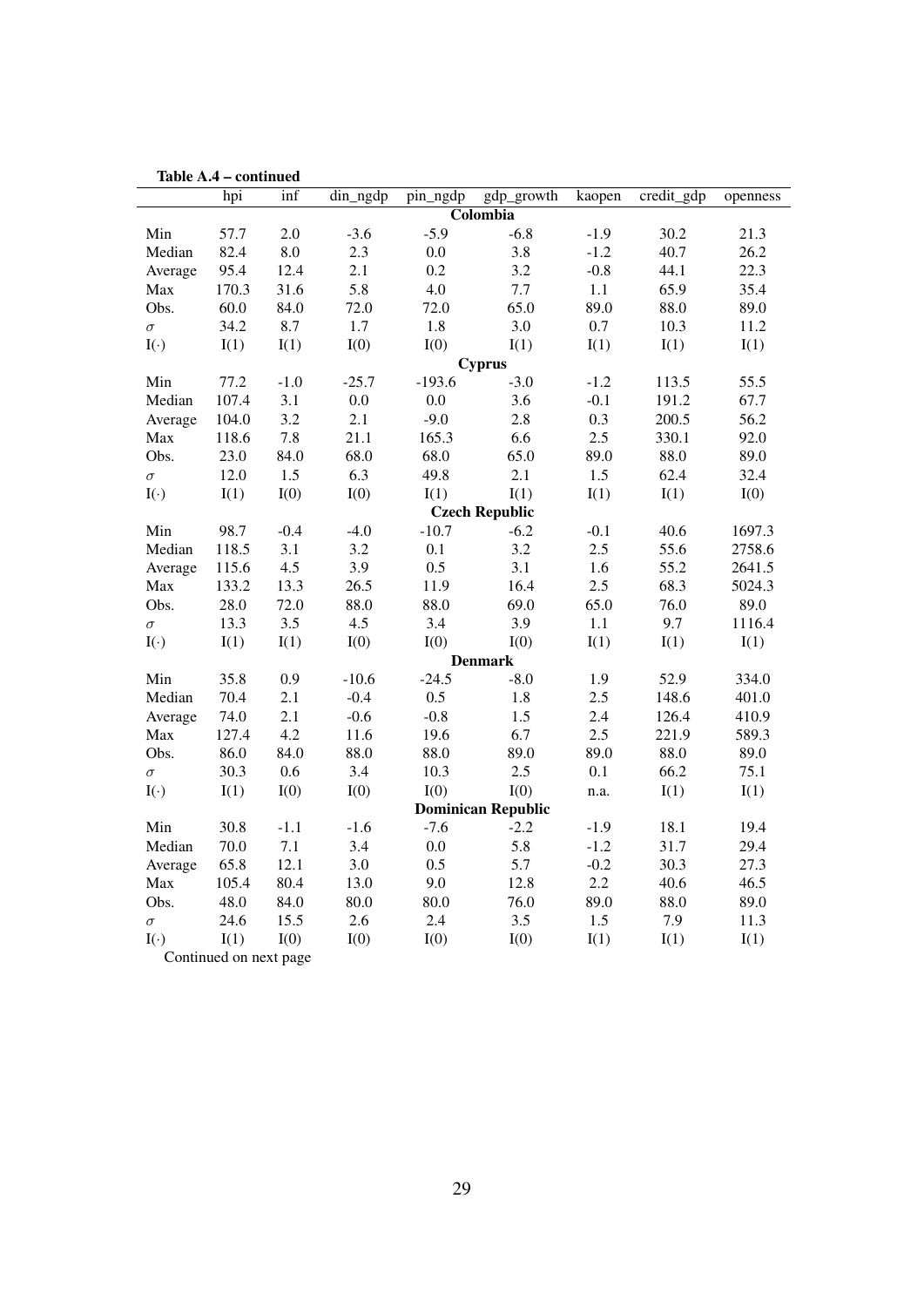|            | hpi                    | inf     | din_ngdp | pin_ngdp | gdp_growth     | kaopen  | $\overline{\text{credit\_gdp}}$ | openness |
|------------|------------------------|---------|----------|----------|----------------|---------|---------------------------------|----------|
|            |                        |         |          |          | <b>Ecuador</b> |         |                                 |          |
| Min        | 100.6                  | 1.5     | $-2.3$   | $-40.2$  | $-7.2$         | $-1.1$  | 15.5                            | 35.9     |
| Median     | 120.9                  | 22.6    | 2.2      | 0.0      | 3.5            | 0.2     | 24.7                            | 49.0     |
| Average    | 119.3                  | 25.3    | 2.1      | 0.7      | 3.3            | 0.6     | 25.3                            | 46.1     |
| Max        | 132.3                  | 104.8   | 7.8      | 124.2    | 12.0           | 2.5     | 42.7                            | 74.4     |
| Obs.       | 29.0                   | 84.0    | 80.0     | 80.0     | 76.0           | 89.0    | 88.0                            | 89.0     |
| $\sigma$   | 9.6                    | 24.5    | 1.9      | 15.0     | 3.5            | 1.2     | 7.7                             | 17.4     |
| $I(\cdot)$ | I(0)                   | I(1)    | I(0)     | I(0)     | I(0)           | I(1)    | I(1)                            | I(1)     |
|            |                        |         |          |          | <b>Estonia</b> |         |                                 |          |
| Min        | 89.2                   | $-2.0$  | $-6.0$   | $-46.7$  | $-17.6$        | 1.9     | 11.2                            | 1081.5   |
| Median     | 210.0                  | 5.2     | 5.5      | $-0.4$   | 6.6            | 2.5     | 50.4                            | 1620.5   |
| Average    | 227.5                  | 15.6    | 6.0      | $-0.6$   | 4.7            | 2.4     | 57.2                            | 1401.4   |
| Max        | 355.4                  | 256.2   | 34.3     | 16.2     | 13.1           | 2.5     | 105.4                           | 2789.6   |
| Obs.       | 32.0                   | 76.0    | 76.0     | 76.0     | 73.0           | 65.0    | 68.0                            | 89.0     |
| $\sigma$   | 82.2                   | 34.2    | 6.6      | 9.6      | 6.6            | 0.1     | 30.0                            | 753.9    |
| $I(\cdot)$ | I(1)                   | I(0)    | I(0)     | I(0)     | I(0)           | n.a.    | I(1)                            | I(0)     |
|            |                        |         |          |          | <b>Finland</b> |         |                                 |          |
| Min        | 44.4                   | $-1.0$  | $-32.6$  | $-21.3$  | $-9.8$         | 1.1     | 55.0                            | 66.8     |
| Median     | 68.9                   | 1.6     | $-0.7$   | 0.4      | 3.1            | 2.5     | 74.0                            | 128.9    |
| Average    | 77.4                   | 1.8     | $-1.5$   | 0.0      | 2.2            | 2.3     | 75.4                            | 183.8    |
| Max        | 127.9                  | 4.9     | 11.5     | 26.0     | 9.3            | 2.5     | 100.8                           | 396.3    |
| Obs.       | 86.0                   | 84.0    | 88.0     | 88.0     | 88.0           | 89.0    | 88.0                            | 89.0     |
| $\sigma$   | 27.0                   | 1.3     | 5.2      | 9.4      | 4.2            | 0.4     | 15.0                            | 95.8     |
| $I(\cdot)$ | I(1)                   | I(0)    | I(0)     | I(0)     | I(0)           | I(0)    | I(1)                            | I(1)     |
|            |                        |         |          |          | France         |         |                                 |          |
| Min        | 45.9                   | $-0.4$  | $-25.2$  | $-11.3$  | $-3.9$         | 0.2     | 99.5                            | 49.6     |
| Median     | 58.8                   | 1.8     | $-1.3$   | 0.0      | 1.8            | 2.5     | 103.9                           | 93.8     |
| Average    | 73.7                   | 1.7     | $-2.2$   | 0.8      | 1.6            | 2.2     | 109.7                           | 145.3    |
| Max        | 127.4                  | 3.4     | 3.2      | 22.4     | 5.6            | 2.5     | 133.5                           | 293.9    |
| Obs.       | 86.0                   | 84.0    | 88.0     | 88.0     | 88.0           | 89.0    | 84.0                            | 89.0     |
| $\sigma$   | 29.4                   | $0.8\,$ | 4.0      | 6.8      | 1.6            | 0.7     | 11.2                            | 79.5     |
| $I(\cdot)$ | I(1)                   | I(0)    | I(0)     | I(0)     | I(1)           | I(1)    | I(1)                            | I(1)     |
|            |                        |         |          |          | <b>Germany</b> |         |                                 |          |
| Min        | 84.8                   | $-0.2$  | $-9.9$   | $-34.3$  | $-6.8$         | 2.5     | 101.8                           | 66.7     |
| Median     | 101.1                  | 1.6     | $-1.3$   | 0.6      | 1.9            | 2.5     | 132.0                           | 114.4    |
| Average    | 100.1                  | 1.9     | $-0.9$   | 0.5      | 2.2            | 2.5     | 129.8                           | 115.2    |
| Max        | 104.2                  | 6.1     | 25.6     | 10.8     | 16.2           | 2.5     | 146.5                           | 274.2    |
| Obs.       | 86.0                   | 80.0    | 88.0     | 88.0     | 88.0           | 89.0    | 88.0                            | 89.0     |
| $\sigma$   | 4.4                    | 1.2     | 3.7      | 5.9      | 3.4            | $0.0\,$ | 13.3                            | 27.3     |
| $I(\cdot)$ | I(0)                   | I(1)    | I(0)     | I(0)     | I(0)           | n.a.    | I(1)                            | I(0)     |
|            | Continued on next page |         |          |          |                |         |                                 |          |

|  |  | Table A.4 – continued |  |
|--|--|-----------------------|--|
|--|--|-----------------------|--|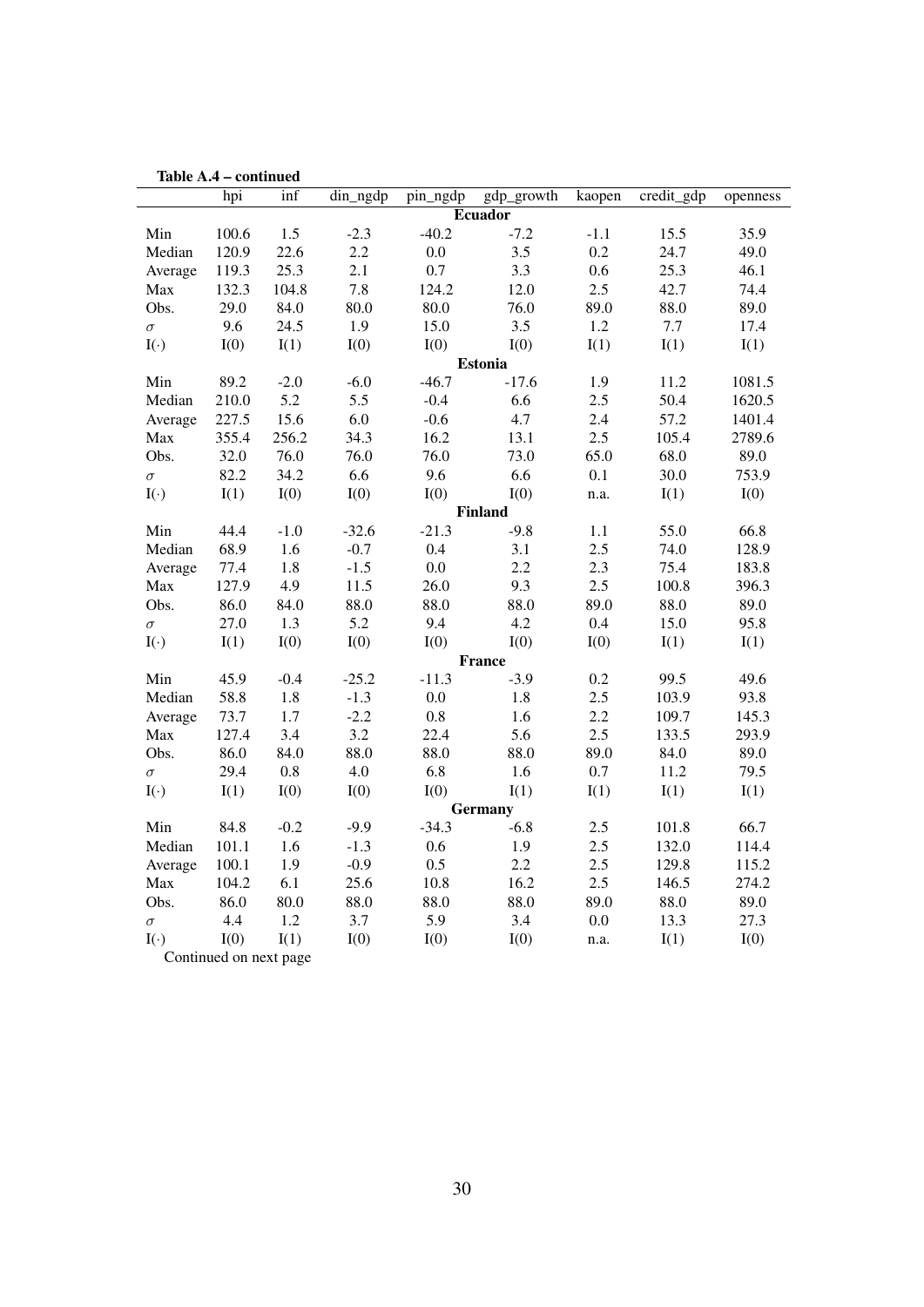|            | Table A.4 – continued  |        |             |          |                  |        |                                 |          |
|------------|------------------------|--------|-------------|----------|------------------|--------|---------------------------------|----------|
|            | hpi                    | inf    | $din_n$ gdp | pin_ngdp | gdp_growth       | kaopen | $\overline{\text{credit\_gdp}}$ | openness |
|            |                        |        |             |          | Greece           |        |                                 |          |
| Min        | 96.2                   | 0.7    | $-4.2$      | $-23.5$  | $-8.6$           | $-1.2$ | 76.3                            | 28.5     |
| Median     | 192.4                  | 3.9    | $-0.1$      | 4.8      | 1.8              | 1.4    | 94.6                            | 32.4     |
| Average    | 192.4                  | 6.2    | 0.0         | 4.4      | 0.8              | 1.3    | 99.3                            | 28.1     |
| Max        | 261.4                  | 21.5   | 3.4         | 29.5     | 7.4              | 2.5    | 148.5                           | 68.7     |
| Obs.       | 60.0                   | 84.0   | 48.0        | 48.0     | 46.0             | 89.0   | 88.0                            | 89.0     |
| $\sigma$   | 53.6                   | 4.9    | 1.4         | 10.5     | 4.4              | 1.3    | 19.1                            | 26.9     |
| $I(\cdot)$ | I(1)                   | I(0)   | I(0)        | I(0)     | I(1)             | I(1)   | I(1)                            | I(0)     |
|            |                        |        |             |          | <b>Hong Kong</b> |        |                                 |          |
| Min        | 56.5                   | $-5.8$ | $-37.6$     | $-89.5$  | $-8.1$           | 2.5    | 120.2                           | 196.0    |
| Median     | 97.6                   | 2.3    | 0.0         | 0.0      | 5.2              | 2.5    | 142.5                           | 246.8    |
| Average    | 104.4                  | 3.1    | $-0.1$      | $-7.5$   | 4.1              | 2.5    | 146.5                           | 271.3    |
| Max        | 177.5                  | 12.0   | 24.7        | 47.6     | 12.0             | 2.5    | 211.2                           | 399.9    |
| Obs.       | 80.0                   | 84.0   | 88.0        | 88.0     | 89.0             | 89.0   | 88.0                            | 89.0     |
| $\sigma$   | 28.1                   | 4.7    | 9.7         | 21.0     | 4.0              | 0.0    | 22.1                            | 64.2     |
| $I(\cdot)$ | I(1)                   | I(1)   | I(0)        | I(0)     | I(0)             | n.a.   | I(1)                            | I(1)     |
|            |                        |        |             |          | Hungary          |        |                                 |          |
| Min        | 45.6                   | 2.5    | $-8.8$      | $-16.5$  | $-8.1$           | $-1.9$ | 49.6                            | 6736.0   |
| Median     | 172.4                  | 8.9    | 4.3         | 0.9      | 3.3              | 1.4    | 73.5                            | 23272.0  |
| Average    | 149.5                  | 12.5   | 4.1         | 1.9      | 2.2              | 0.7    | 73.5                            | 18792.6  |
| Max        | 200.7                  | 35.8   | 30.9        | 18.6     | 5.6              | 2.5    | 105.5                           | 43217.5  |
| Obs.       | 56.0                   | 84.0   | 68.0        | 68.0     | 65.0             | 89.0   | 88.0                            | 89.0     |
| $\sigma$   | 46.5                   | 9.2    | 5.1         | 6.7      | 3.0              | 1.7    | 16.3                            | 12437.1  |
| $I(\cdot)$ | I(0)                   | I(1)   | I(0)        | I(0)     | I(0)             | I(1)   | I(1)                            | I(1)     |
|            |                        |        |             |          | <b>Iceland</b>   |        |                                 |          |
| Min        | 137.1                  | 0.2    | $-79.8$     | $-136.2$ | $-8.6$           | $-1.2$ | 49.4                            | 2719.7   |
| Median     | 294.7                  | 3.9    | $-0.7$      | 2.2      | 2.7              | 1.1    | 99.0                            | 3579.2   |
| Average    | 253.0                  | 4.7    | $-1.9$      | $-0.9$   | 3.0              | 0.4    | 123.6                           | 3270.1   |
| Max        | 354.7                  | 17.1   | 59.9        | 116.7    | 14.1             | 1.1    | 313.9                           | 8940.2   |
| Obs.       | 48.0                   | 84.0   | 60.0        | 60.0     | 56.0             | 89.0   | 88.0                            | 89.0     |
| $\sigma$   | 77.8                   | 3.4    | 21.8        | 54.2     | 4.9              | 1.0    | 80.2                            | 2770.7   |
| $I(\cdot)$ | I(1)                   | I(1)   | I(0)        | I(1)     | I(1)             | I(1)   | I(1)                            | I(1)     |
|            |                        |        |             |          | Indonesia        |        |                                 |          |
| Min        | 124.7                  | $-0.6$ | $-4.3$      | $-15.8$  | $-17.6$          | 1.0    | 36.5                            | 37.4     |
| Median     | 133.3                  | 8.2    | 0.5         | 1.1      | 5.1              | 1.1    | 48.3                            | 45.0     |
| Average    | 133.6                  | 11.2   | 0.4         | 0.7      | 3.7              | 1.6    | 48.6                            | 43.5     |
| Max        | 142.8                  | 78.4   | 4.5         | 8.6      | 7.2              | 2.5    | 62.1                            | 105.3    |
| Obs.       | 24.0                   | 84.0   | 76.0        | 76.0     | 57.0             | 89.0   | 88.0                            | 89.0     |
| $\sigma$   | 5.8                    | 13.2   | 1.6         | 3.2      | 5.2              | 0.6    | 7.8                             | 21.9     |
| $I(\cdot)$ | I(1)                   | I(0)   | I(0)        | I(0)     | I(1)             | I(1)   | I(1)                            | I(0)     |
|            | Continued on next page |        |             |          |                  |        |                                 |          |

Table A.4 – continued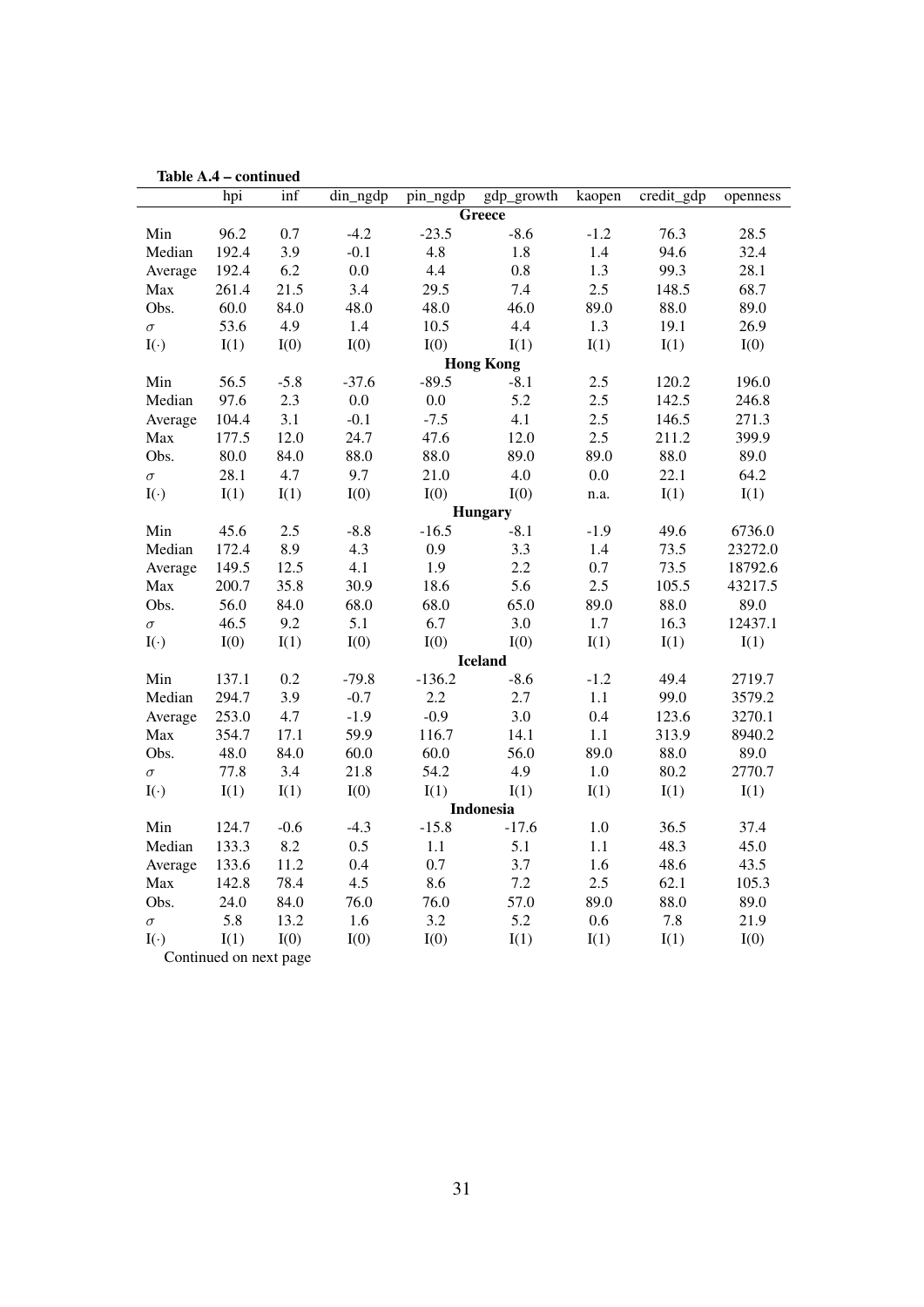| ташс А.Ч   |                        | - сопиниси |          |          |                |         |                                 |          |
|------------|------------------------|------------|----------|----------|----------------|---------|---------------------------------|----------|
|            | hpi                    | inf        | din_ngdp | pin_ngdp | gdp_growth     | kaopen  | $\overline{\text{credit\_gdp}}$ | openness |
|            |                        |            |          |          | <b>Ireland</b> |         |                                 |          |
| Min        | 18.5                   | $-6.1$     | $-39.4$  | $-82.5$  | $-8.3$         | $-0.1$  | 48.8                            | 105.0    |
| Median     | 58.3                   | 2.6        | 3.5      | $-6.1$   | 4.6            | 2.5     | 107.1                           | 145.4    |
| Average    | 58.4                   | 2.5        | 2.3      | $-0.9$   | 3.9            | 2.1     | 122.4                           | 153.2    |
| Max        | 119.6                  | 6.6        | 34.6     | 250.9    | 15.2           | 2.5     | 233.2                           | 933.6    |
| Obs.       | 84.0                   | 84.0       | 60.0     | 60.0     | 56.0           | 89.0    | 88.0                            | 89.0     |
| $\sigma$   | 33.9                   | 2.3        | 16.4     | 46.3     | 5.1            | $0.8\,$ | 61.5                            | 163.3    |
| $I(\cdot)$ | I(1)                   | I(0)       | I(0)     | I(0)     | I(1)           | I(0)    | I(1)                            | I(1)     |
|            |                        |            |          |          | <b>Israel</b>  |         |                                 |          |
| Min        | 119.6                  | $-2.5$     | $-22.6$  | $-14.2$  | $-4.7$         | $-1.2$  | 74.0                            | 44.0     |
| Median     | 187.9                  | 4.1        | $0.8\,$  | $-0.1$   | 4.8            | 1.4     | 82.3                            | 55.2     |
| Average    | 194.7                  | 5.8        | 0.7      | 0.2      | 4.4            | 1.0     | 83.1                            | 55.5     |
| Max        | 292.8                  | 21.2       | 13.2     | 17.6     | 11.4           | 2.5     | 106.2                           | 71.0     |
| Obs.       | 72.0                   | 84.0       | 88.0     | 88.0     | 89.0           | 89.0    | 80.0                            | 89.0     |
| $\sigma$   | 35.7                   | 5.3        | 3.5      | 4.3      | 3.1            | 1.4     | 7.9                             | 8.9      |
| $I(\cdot)$ | I(1)                   | I(0)       | I(0)     | I(0)     | I(0)           | I(1)    | I(0)                            | I(0)     |
|            |                        |            |          |          | <b>Italy</b>   |         |                                 |          |
| Min        | 47.6                   | 0.1        | $-6.8$   | $-11.0$  | $-6.9$         | 0.2     | 87.0                            | 49.1     |
| Median     | 65.7                   | 2.5        | $-0.3$   | 1.0      | 1.3            | 2.5     | 98.6                            | 87.3     |
| Average    | 77.9                   | 2.9        | $-0.6$   | $1.2\,$  | 1.1            | 2.2     | 107.2                           | 21187.8  |
| Max        | 115.8                  | 6.6        | 3.3      | 12.0     | 6.3            | 2.5     | 157.0                           | 71189.3  |
| Obs.       | 86.0                   | 84.0       | 88.0     | 88.0     | 88.0           | 89.0    | 88.0                            | 89.0     |
| $\sigma$   | 22.7                   | 1.4        | 1.7      | 4.7      | 2.2            | $0.7\,$ | 21.0                            | 26867.4  |
| $I(\cdot)$ | I(1)                   | I(0)       | I(0)     | I(0)     | I(1)           | I(1)    | I(1)                            | I(1)     |
|            |                        |            |          |          | <b>Japan</b>   |         |                                 |          |
| Min        | 85.0                   | $-2.2$     | $-1.1$   | $-3.7$   | $-9.2$         | 2.2     | 253.8                           | 293.4    |
| Median     | 128.2                  | $-0.1$     | $-0.2$   | $-0.1$   | 1.3            | $2.5\,$ | 299.3                           | 560.8    |
| Average    | 124.6                  | 0.3        | $-0.2$   | $-0.2$   | 1.1            | 2.4     | 295.4                           | 561.8    |
| Max        | 165.4                  | 3.7        | $0.0\,$  | 3.0      | 7.7            | 2.5     | 337.8                           | 968.0    |
| Obs.       | 86.0                   | 84.0       | 88.0     | 88.0     | 89.0           | 89.0    | 88.0                            | 89.0     |
| $\sigma$   | 25.1                   | $1.2\,$    | 0.2      | $1.0\,$  | 2.6            | 0.1     | 22.8                            | 157.7    |
| $I(\cdot)$ | I(1)                   | I(0)       | I(0)     | I(0)     | I(0)           | I(1)    | I(1)                            | I(1)     |
|            |                        |            |          |          | Lithuania      |         |                                 |          |
| Min        | 58.4                   | $-1.7$     | $-5.5$   | $-7.2$   | $-15.8$        | 1.7     | 11.1                            | 299.9    |
| Median     | 87.1                   | 3.6        | 2.7      | 0.2      | 5.7            | 2.5     | 19.2                            | 382.0    |
| Average    | 97.9                   | 29.4       | $2.8\,$  | 1.3      | 4.0            | 2.3     | 32.2                            | 381.6    |
| Max        | 144.3                  | 722.9      | 19.4     | 21.5     | 11.6           | 2.5     | 70.0                            | 2110.5   |
| Obs.       | 69.0                   | 75.0       | 76.0     | 76.0     | 73.0           | 65.0    | 76.0                            | 89.0     |
| $\sigma$   | 21.1                   | 101.6      | 3.1      | 4.7      | 6.4            | 0.3     | 21.2                            | 266.7    |
| $I(\cdot)$ | I(1)                   | I(0)       | I(0)     | I(0)     | I(0)           | I(1)    | I(1)                            | I(0)     |
|            | Continued on next page |            |          |          |                |         |                                 |          |
|            |                        |            |          |          |                |         |                                 |          |

Table A.4 – continued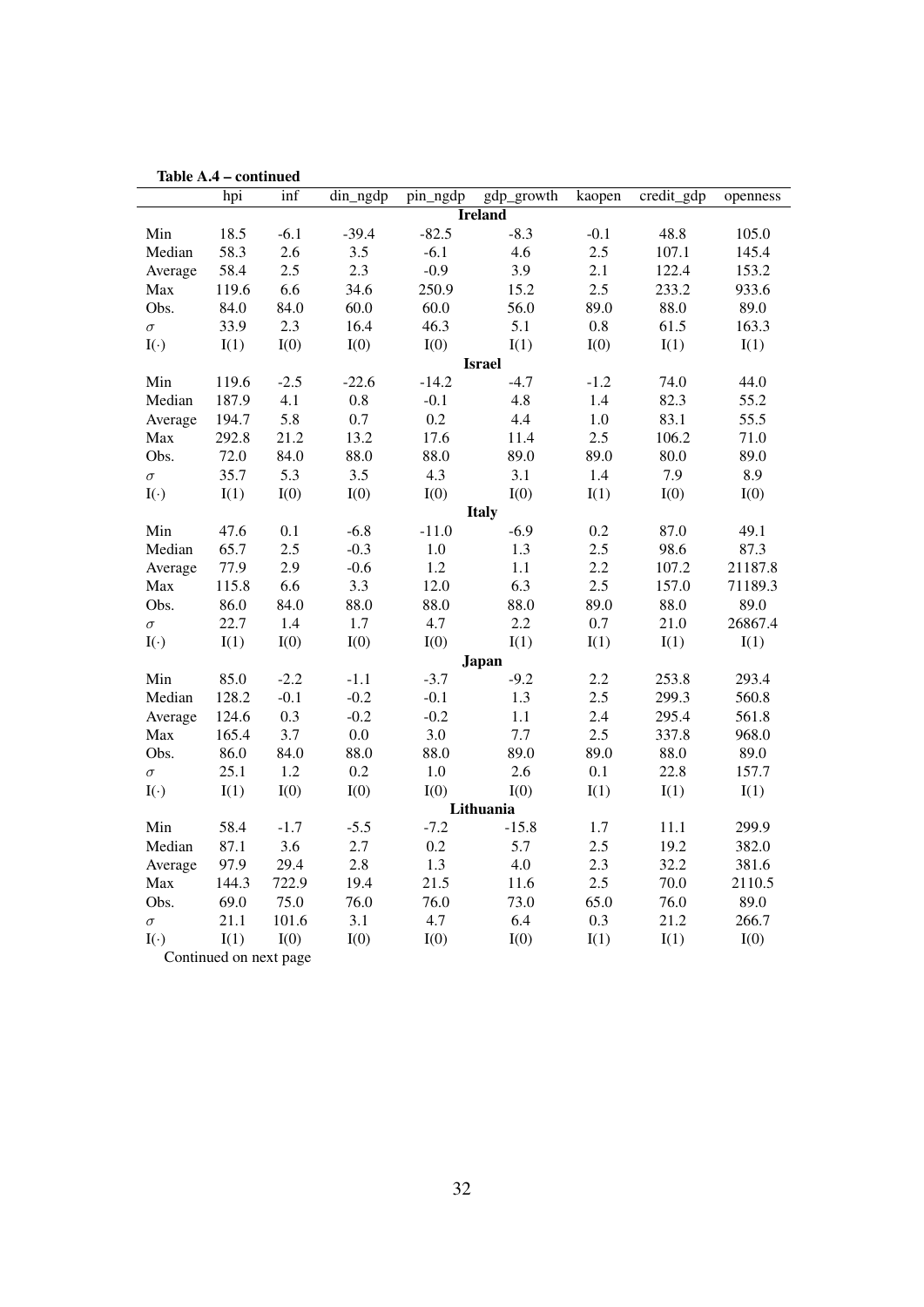| ташс А.Т   |                        | - сопиниси |                      |          |                    |         |            |          |
|------------|------------------------|------------|----------------------|----------|--------------------|---------|------------|----------|
|            | hpi                    | inf        | $\dim_{\text{mgdp}}$ | pin_ngdp | gdp_growth         | kaopen  | credit_gdp | openness |
|            |                        |            |                      |          | <b>Mexico</b>      |         |            |          |
| Min        | 81.3                   | 3.1        | $-0.1$               | $-2.8$   | $-9.7$             | $-0.8$  | 31.8       | 7.1      |
| Median     | 101.2                  | 6.5        | 0.6                  | 0.4      | 3.6                | 1.1     | 37.4       | 13.4     |
| Average    | 100.2                  | 11.3       | 0.6                  | 0.3      | 2.9                | 0.8     | 38.8       | 12.4     |
| Max        | 116.8                  | 48.7       | 2.1                  | 2.7      | 8.4                | 1.1     | 49.6       | 16.5     |
| Obs.       | 28.0                   | 84.0       | 88.0                 | 88.0     | 88.0               | 89.0    | 88.0       | 89.0     |
| $\sigma$   | 10.6                   | 10.3       | 0.3                  | 0.9      | 3.7                | 0.6     | 5.1        | 2.9      |
| $I(\cdot)$ | I(1)                   | I(0)       | I(0)                 | I(0)     | I(0)               | I(0)    | I(1)       | I(1)     |
|            |                        |            |                      |          | Malasya            |         |            |          |
| Min        | 93.4                   | $-2.3$     | $-9.9$               | $-26.6$  | $-11.2$            | $-1.2$  | 72.7       | 469.0    |
| Median     | 116.7                  | 3.0        | 0.0                  | $0.0\,$  | 6.8                | $-0.1$  | 129.8      | 675.7    |
| Average    | 118.7                  | 2.9        | 0.0                  | 0.0      | 6.1                | $0.5\,$ | 127.2      | 676.5    |
| Max        | 157.8                  | 8.4        | 5.4                  | 17.6     | 13.1               | 2.5     | 163.4      | 973.9    |
| Obs.       | 52.0                   | 84.0       | 84.0                 | 84.0     | 88.0               | 89.0    | 88.0       | 89.0     |
| $\sigma$   | 17.2                   | 1.6        | 2.3                  | 6.3      | 4.7                | $1.0\,$ | 22.6       | 222.6    |
| $I(\cdot)$ | I(1)                   | I(0)       | I(1)                 | I(0)     | I(0)               | I(1)    | I(1)       | I(1)     |
|            |                        |            |                      |          | <b>Malta</b>       |         |            |          |
| Min        | 93.1                   | $-0.4$     | $-43.0$              | $-127.5$ | $-6.6$             | $-1.2$  | 82.3       | 124.7    |
| Median     | 166.4                  | 2.8        | 4.2                  | $-7.9$   | 2.7                | $-1.2$  | 128.4      | 175.2    |
| Average    | 150.6                  | 2.7        | 7.4                  | $-14.7$  | 2.6                | 0.1     | 123.8      | 162.0    |
| Max        | 181.9                  | 5.1        | 63.5                 | 182.5    | 11.8               | 2.5     | 159.2      | 344.1    |
| Obs.       | 48.0                   | 84.0       | 80.0                 | 80.0     | 60.0               | 89.0    | 88.0       | 89.0     |
| $\sigma$   | 29.2                   | 1.3        | 15.8                 | 39.7     | 3.5                | 1.6     | 21.7       | 62.3     |
| $I(\cdot)$ | I(1)                   | I(0)       | I(0)                 | I(0)     | I(0)               | I(1)    | I(1)       | I(1)     |
|            |                        |            |                      |          | <b>Netherlands</b> |         |            |          |
| Min        | 28.7                   | 0.3        | $-57.7$              | $-69.5$  | $-4.5$             | 2.5     | 102.8      | 111.5    |
| Median     | 77.9                   | 2.2        | $-2.4$               | $-1.3$   | 2.4                | $2.5\,$ | 147.8      | 218.7    |
| Average    | 71.8                   | 2.2        | $-3.1$               | $-0.6$   | 2.1                | 2.5     | 151.8      | 232.4    |
| Max        | 112.7                  | 4.4        | 54.9                 | 44.9     | 5.4                | 2.5     | 224.1      | 807.6    |
| Obs.       | 86.0                   | 84.0       | 88.0                 | 88.0     | 88.0               | 89.0    | 84.0       | 89.0     |
| $\sigma$   | 30.5                   | $0.8\,$    | 10.9                 | 13.5     | 1.9                | $0.0\,$ | 40.0       | 97.1     |
| $I(\cdot)$ | I(1)                   | I(1)       | I(0)                 | I(0)     | I(0)               | n.a.    | I(1)       | I(0)     |
|            |                        |            |                      |          | <b>Norway</b>      |         |            |          |
| Min        | 39.4                   | $-1.4$     | $-13.5$              | $-37.4$  | $-4.4$             | $-0.1$  | 56.9       | 309.1    |
| Median     | 76.9                   | 2.2        | $-0.5$               | $-3.1$   | 2.3                | 2.5     | 68.2       | 389.9    |
| Average    | 80.9                   | 2.1        | $-1.4$               | $-5.9$   | 2.6                | 1.9     | 70.4       | 395.9    |
| Max        | 148.6                  | 4.7        | 9.3                  | 22.1     | 9.3                | 2.5     | 87.0       | 575.7    |
| Obs.       | 86.0                   | 84.0       | 88.0                 | 88.0     | 89.0               | 89.0    | 68.0       | 89.0     |
| $\sigma$   | 33.7                   | $1.0\,$    | 4.3                  | 12.0     | 2.5                | 0.9     | 9.9        | 67.9     |
| $I(\cdot)$ | I(1)                   | I(0)       | I(0)                 | I(0)     | I(1)               | I(0)    | I(1)       | I(1)     |
|            | Continued on next page |            |                      |          |                    |         |            |          |

Table A.4 – continued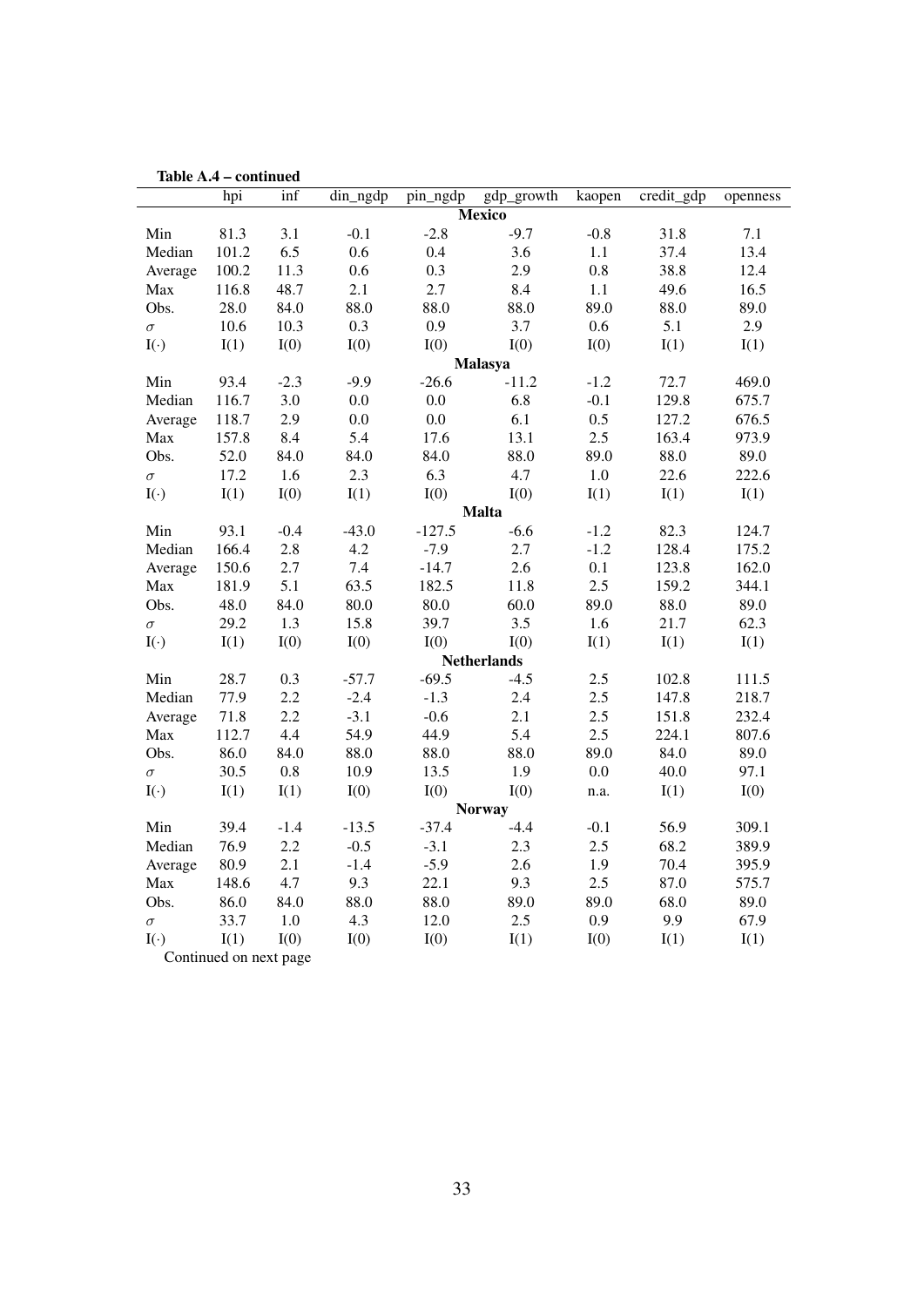|            | Table A.4 – continued  |         |                       |          |                     |         |                                 |          |
|------------|------------------------|---------|-----------------------|----------|---------------------|---------|---------------------------------|----------|
|            | hpi                    | inf     | $din_ng\overline{dp}$ | pin_ngdp | $gdp\_growth$       | kaopen  | $\overline{\text{credit\_gdp}}$ | openness |
|            |                        |         |                       |          | <b>New Zeland</b>   |         |                                 |          |
| Min        | 37.1                   | $-0.5$  | $-5.1$                | $-19.0$  | $-2.4$              | 2.5     | 79.2                            | 95.6     |
| Median     | 57.2                   | $2.2\,$ | 1.6                   | 0.7      | 2.7                 | 2.5     | 110.5                           | 115.8    |
| Average    | 72.0                   | 2.3     | 2.5                   | 0.9      | 2.6                 | 2.5     | 113.0                           | 121.0    |
| Max        | 124.3                  | 5.3     | 22.0                  | 14.1     | $\rm 8.0$           | 2.5     | 154.8                           | 196.1    |
| Obs.       | 86.0                   | 84.0    | 88.0                  | 88.0     | 88.0                | 89.0    | 84.0                            | 89.0     |
| $\sigma$   | 30.6                   | 1.2     | 4.0                   | 5.6      | 2.3                 | $0.0\,$ | 23.6                            | 24.8     |
| $I(\cdot)$ | I(1)                   | I(0)    | I(0)                  | I(0)     | I(0)                | n.a.    | I(1)                            | I(1)     |
|            |                        |         |                       |          | Poland              |         |                                 |          |
| Min        | 91.1                   | 0.3     | $-0.5$                | $-3.4$   | $-0.3$              | $-1.9$  | 18.8                            | 123.9    |
| Median     | 100.7                  | 5.5     | 1.8                   | 0.0      | 4.4                 | $-0.1$  | 37.1                            | 234.5    |
| Average    | 104.2                  | 15.2    | 2.0                   | 1.3      | 4.4                 | $-0.7$  | 40.2                            | 184.3    |
| Max        | 117.8                  | 95.8    | 11.1                  | 9.4      | 11.8                | 0.1     | 66.2                            | 343.2    |
| Obs.       | 48.0                   | 84.0    | 68.0                  | 68.0     | 65.0                | 89.0    | 88.0                            | 89.0     |
| $\sigma$   | 9.5                    | 19.5    | 2.2                   | 3.0      | 2.3                 | 0.8     | 11.8                            | 113.1    |
| $I(\cdot)$ | I(1)                   | I(0)    | I(0)                  | I(0)     | I(0)                | I(1)    | I(1)                            | I(1)     |
|            |                        |         |                       |          | Portugal            |         |                                 |          |
| Min        | 45.7                   | $-1.5$  | $-6.4$                | $-15.7$  | $-4.0$              | $-0.1$  | 63.9                            | 0.0      |
| Median     | 90.9                   | 3.1     | 0.2                   | 1.1      | 2.1                 | 2.5     | 132.5                           | 51.3     |
| Average    | 83.8                   | 3.7     | 0.1                   | 0.6      | 1.9                 | 2.0     | 124.9                           | 1140.4   |
| Max        | 106.9                  | 12.6    | 8.0                   | 13.2     | 10.8                | 2.5     | 209.1                           | 6870.9   |
| Obs.       | 88.0                   | 84.0    | 68.0                  | 68.0     | 87.0                | 89.0    | 88.0                            | 89.0     |
| $\sigma$   | 17.4                   | 2.6     | 2.1                   | 5.7      | 2.6                 | 0.9     | 45.5                            | 2370.6   |
| $I(\cdot)$ | I(1)                   | I(0)    | I(0)                  | I(0)     | I(0)                | I(0)    | I(1)                            | I(1)     |
|            |                        |         |                       |          | <b>Russia</b>       |         |                                 |          |
| Min        | 100.0                  | 5.9     | $-4.0$                | $-12.3$  | $-11.2$             | $-1.9$  | 22.1                            | 37.1     |
| Median     | 349.4                  | 14.7    | 0.3                   | $-0.1$   | 5.0                 | $-0.1$  | 26.9                            | 46.5     |
| Average    | 349.6                  | 94.0    | 0.2                   | 0.3      | 3.9                 | $-0.3$  | 29.2                            | 39.2     |
| Max        | 585.3                  | 952.9   | 4.7                   | 27.7     | 13.2                | $0.4\,$ | 44.9                            | 65.8     |
| Obs.       | 44.0                   | 76.0    | 72.0                  | 72.0     | 63.0                | 65.0    | 76.0                            | 89.0     |
| $\sigma$   | 171.8                  | 206.2   | 1.2                   | 4.2      | 5.7                 | 0.7     | 6.2                             | 20.1     |
| $I(\cdot)$ | I(1)                   | I(0)    | I(0)                  | I(0)     | I(0)                | I(1)    | I(1)                            | I(0)     |
|            |                        |         |                       |          | <b>South Africa</b> |         |                                 |          |
| Min        | 41.8                   | 0.4     | $-2.1$                | $-6.4$   | $-3.3$              | $-1.9$  | 77.5                            | 30.2     |
| Median     | 107.6                  | 7.0     | 0.0                   | 0.3      | 3.0                 | $-1.2$  | 153.3                           | 83.2     |
| Average    | 174.7                  | 7.4     | 0.2                   | 0.3      | 2.6                 | $-1.1$  | 152.6                           | 80.6     |
| Max        | 402.1                  | 16.1    | 9.3                   | 3.0      | 6.4                 | $-0.1$  | 195.3                           | 184.6    |
| Obs.       | 88.0                   | 84.0    | 88.0                  | 88.0     | 88.0                | 89.0    | 84.0                            | 89.0     |
| $\sigma$   | 130.5                  | 3.7     | 1.1                   | 1.3      | 2.4                 | 0.4     | 30.4                            | 38.6     |
| $I(\cdot)$ | I(1)                   | I(0)    | I(0)                  | I(0)     | I(0)                | I(1)    | I(1)                            | I(1)     |
|            | Continued on next page |         |                       |          |                     |         |                                 |          |

Table A.4 – continued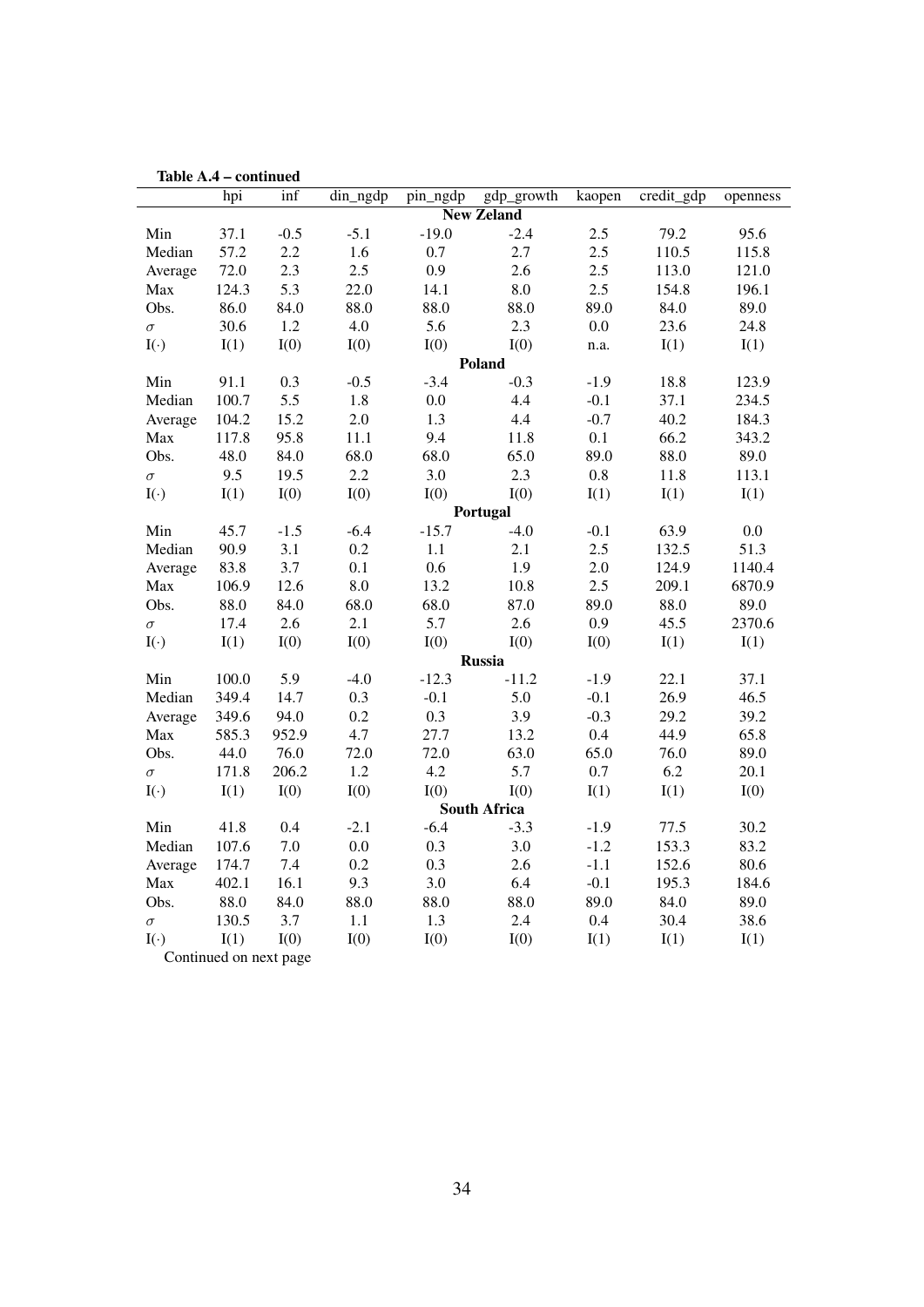|            | Table A.4 – continued  |        |             |          |                        |        |                                 |          |
|------------|------------------------|--------|-------------|----------|------------------------|--------|---------------------------------|----------|
|            | hpi                    | inf    | $din_n$ gdp | pin_ngdp | gdp_growth             | kaopen | $\overline{\text{credit\_gdp}}$ | openness |
|            |                        |        |             |          | <b>Sweden</b>          |        |                                 |          |
| Min        | 45.1                   | $-1.4$ | $-16.0$     | $-57.9$  | $-6.8$                 | 1.1    | 48.6                            | 249.1    |
| Median     | 70.5                   | 1.7    | $-1.5$      | $-1.2$   | 3.1                    | 2.5    | 119.4                           | 514.7    |
| Average    | 80.1                   | 2.0    | $-0.9$      | $-1.5$   | 2.3                    | 2.2    | 118.5                           | 497.8    |
| Max        | 143.7                  | 10.8   | 60.2        | 21.6     | 8.1                    | 2.5    | 144.1                           | 730.6    |
| Obs.       | 86.0                   | 84.0   | 88.0        | 88.0     | 89.0                   | 89.0   | 88.0                            | 89.0     |
| $\sigma$   | 32.3                   | 2.2    | 8.1         | 9.8      | 2.9                    | 0.5    | 20.1                            | 123.2    |
| $I(\cdot)$ | I(1)                   | I(0)   | I(0)        | I(0)     | I(0)                   | I(0)   | I(1)                            | I(1)     |
|            |                        |        |             |          | <b>Singapore</b>       |        |                                 |          |
| Min        | 99.5                   | $-1.5$ | $-5.8$      | $-17.5$  | $-8.3$                 | 1.4    | 56.1                            | 655.0    |
| Median     | 136.5                  | 1.6    | 4.1         | $-5.8$   | 7.5                    | 2.5    | 71.2                            | $0.0\,$  |
| Average    | 142.9                  | 1.8    | 4.9         | $-5.7$   | 6.9                    | 2.4    | 72.8                            | 320.8    |
| Max        | 206.2                  | $7.5$  | 19.8        | 5.4      | 19.8                   | 2.5    | 97.2                            | 948.2    |
| Obs.       | 75.0                   | 84.0   | 36.0        | 36.0     | 84.0                   | 89.0   | 88.0                            | 89.0     |
| $\sigma$   | 29.6                   | 1.8    | 5.4         | 5.6      | 4.7                    | 0.3    | 12.8                            | 396.0    |
| $I(\cdot)$ | I(1)                   | I(1)   | I(0)        | I(1)     | I(0)                   | I(1)   | I(1)                            | I(1)     |
|            |                        |        |             |          | <b>South Korea</b>     |        |                                 |          |
| Min        | 70.9                   | 0.6    | $-3.0$      | $-5.1$   | $-8.1$                 | $-1.2$ | 50.2                            | 43.6     |
| Median     | 85.1                   | 3.9    | $-0.3$      | 1.3      | 5.3                    | $-0.1$ | 77.0                            | 59.7     |
| Average    | 92.3                   | 4.1    | $-0.4$      | 1.3      | 5.4                    | $-0.2$ | 76.4                            | 62.9     |
| Max        | 129.3                  | 11.0   | 1.9         | 9.5      | 15.5                   | 0.7    | 109.4                           | 99.5     |
| Obs.       | 86.0                   | 84.0   | 88.0        | 88.0     | 89.0                   | 89.0   | 88.0                            | 89.0     |
| $\sigma$   | 17.5                   | 2.0    | 1.0         | 2.7      | 4.1                    | 0.5    | 21.0                            | 16.2     |
| $I(\cdot)$ | I(1)                   | I(0)   | I(1)        | I(0)     | I(0)                   | I(1)   | I(1)                            | I(1)     |
|            |                        |        |             |          | <b>Slovak Republic</b> |        |                                 |          |
| Min        | 140.2                  | 0.4    | $-5.7$      | $-15.5$  | $-9.5$                 | $-1.2$ | 42.9                            | 205.5    |
| Median     | 214.1                  | 6.0    | 1.6         | 0.3      | 4.0                    | 0.6    | 54.0                            | 3381.9   |
| Average    | 204.9                  | 6.3    | 3.4         | $0.7\,$  | 3.3                    | 0.1    | 54.3                            | 3126.5   |
| Max        | 261.7                  | 15.8   | 49.8        | 14.5     | 8.2                    | 1.4    | 70.8                            | 6969.2   |
| Obs.       | 28.0                   | 72.0   | 76.0        | 76.0     | 77.0                   | 65.0   | 64.0                            | 89.0     |
| $\sigma$   | 35.9                   | 3.8    | 6.7         | 4.4      | 3.5                    | 1.2    | 7.4                             | 2145.9   |
| $I(\cdot)$ | I(0)                   | I(1)   | I(0)        | I(0)     | I(0)                   | I(1)   | I(1)                            | I(1)     |
|            |                        |        |             |          | <b>Spain</b>           |        |                                 |          |
| Min        | 30.3                   | $-1.1$ | $-21.0$     | $-18.8$  | $-4.4$                 | $-0.1$ | 96.3                            | 49.3     |
| Median     | 48.8                   | 3.4    | 0.1         | 1.4      | 3.0                    | 2.5    | 117.5                           | 89.6     |
| Average    | 65.2                   | 3.3    | $-0.9$      | 2.3      | 2.5                    | 1.9    | 140.7                           | 1739.4   |
| Max        | 118.2                  | 6.6    | 3.6         | 32.2     | 8.4                    | 2.5    | 233.9                           | 6554.3   |
| Obs.       | 86.0                   | 84.0   | 88.0        | 88.0     | 88.0                   | 89.0   | 88.0                            | 89.0     |
| $\sigma$   | 31.5                   | 1.5    | 3.6         | 8.3      | 2.4                    | 0.9    | 48.4                            | 2165.1   |
| $I(\cdot)$ | I(1)                   | I(0)   | I(0)        | I(0)     | I(1)                   | I(0)   | I(1)                            | I(1)     |
|            | Continued on next page |        |             |          |                        |        |                                 |          |

Table A.4 – continued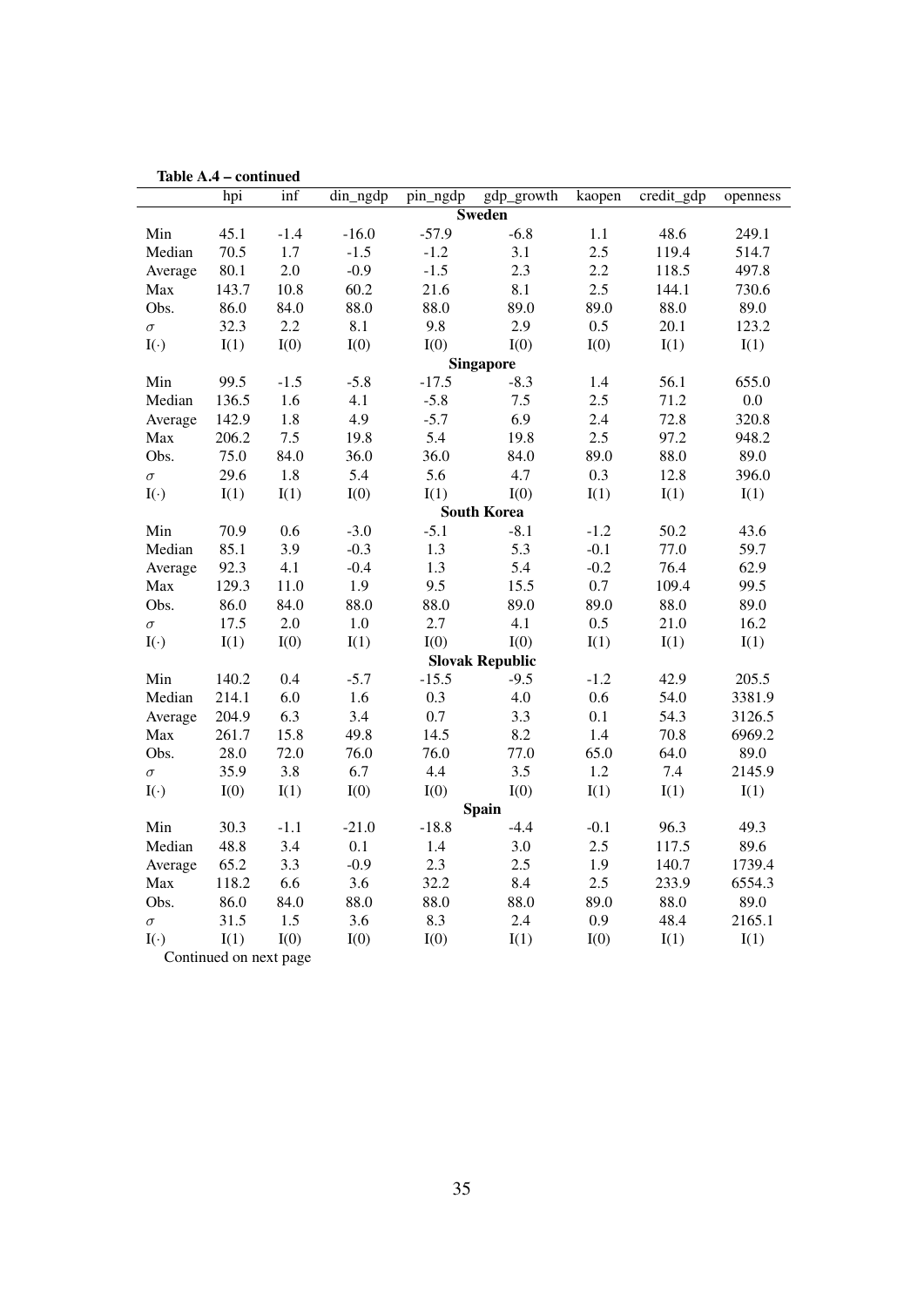|                     | hpi   | commuca<br>inf | din_ngdp | pin_ngdp | gdp_growth            | kaopen  | credit_gdp | openness |
|---------------------|-------|----------------|----------|----------|-----------------------|---------|------------|----------|
|                     |       |                |          |          | <b>Slovenia</b>       |         |            |          |
| Min                 | 62.1  | $-0.2$         | $-5.0$   | $-13.7$  | $-9.5$                | $-1.2$  | 22.7       | 80.2     |
| Median              | 88.7  | 6.6            | 0.6      | $-0.3$   | 4.0                   | 1.7     | 43.6       | 93.0     |
| Average             | 91.7  | 8.1            | 0.8      | $0.8\,$  | 3.3                   | 1.2     | 53.6       | 76.8     |
| Max                 | 123.7 | 56.6           | 11.9     | 31.0     | 8.2                   | 2.5     | 97.4       | 125.5    |
| Obs.                | 89.0  | 76.0           | 68.0     | 68.0     | 77.0                  | 65.0    | 84.0       | 89.0     |
| $\sigma$            | 17.4  | 8.3            | 2.3      | $7.2\,$  | 3.5                   | $1.0\,$ | 24.0       | 44.2     |
| $\mathrm{I}(\cdot)$ | I(1)  | I(0)           | I(0)     | I(0)     | I(0)                  | I(1)    | I(1)       | I(1)     |
|                     |       |                |          |          | Switzerland           |         |            |          |
| Min                 | 86.7  | $-1.0$         | $-32.8$  | $-45.3$  | $-3.5$                | 2.5     | 167.4      | 107.9    |
| Median              | 99.4  | $1.0\,$        | $0.0\,$  | $0.0\,$  | 1.4                   | 2.5     | 176.0      | 145.7    |
| Average             | 100.1 | $1.4\,$        | $-3.8$   | $-4.9$   | 1.5                   | 2.5     | 177.3      | 144.6    |
| Max                 | 122.5 | 6.3            | 15.3     | 20.7     | 6.7                   | 2.5     | 193.1      | 188.1    |
| Obs.                | 86.0  | 84.0           | 88.0     | 88.0     | 88.0                  | 65.0    | 88.0       | 89.0     |
| $\sigma$            | 9.7   | 1.5            | 7.5      | 10.8     | 1.8                   | $0.0\,$ | 7.3        | 23.2     |
| $I(\cdot)$          | I(1)  | I(0)           | I(0)     | I(1)     | I(0)                  | n.a.    | I(1)       | I(1)     |
|                     |       |                |          |          | <b>United Kingdom</b> |         |            |          |
| Min                 | 34.7  | 0.6            | $-40.7$  | $-21.0$  | $-6.9$                | 2.5     | 111.6      | 54.8     |
| Median              | 59.7  | 2.1            | $-0.9$   | 0.2      | 2.8                   | 2.5     | 133.0      | 65.1     |
| Average             | 69.3  | 2.5            | $-1.4$   | 1.7      | 2.0                   | 2.5     | 149.3      | 64.4     |
| Max                 | 121.5 | 8.4            | 19.4     | 47.0     | 5.2                   | 2.5     | 229.2      | 76.7     |
| Obs.                | 86.0  | 84.0           | 88.0     | 88.0     | 89.0                  | 89.0    | 88.0       | 89.0     |
| $\sigma$            | 32.1  | 1.6            | 7.2      | 11.6     | 2.3                   | $0.0\,$ | 38.8       | 9.0      |
| $I(\cdot)$          | I(1)  | I(0)           | I(0)     | I(0)     | I(1)                  | na.a    | I(1)       | I(1)     |
|                     |       |                |          |          | <b>Uruguay</b>        |         |            |          |
| Min                 | 100.0 | 3.5            | 0.0      | $-8.5$   | 0.3                   | 0.4     | 24.5       | 32.7     |
| Median              | 136.1 | 8.7            | 4.8      | 0.1      | 6.3                   | 2.5     | 33.8       | $0.0\,$  |
| Average             | 156.2 | 23.0           | 4.6      | 1.8      | 5.8                   | 1.9     | 42.1       | 13.4     |
| Max                 | 275.2 | 125.6          | 8.3      | 19.6     | 11.1                  | 2.5     | 98.9       | 57.3     |
| Obs.                | 56.0  | 84.0           | 28.0     | 28.0     | 24.0                  | 89.0    | 84.0       | 89.0     |
| $\sigma$            | 43.7  | 26.5           | 2.5      | 6.9      | 2.6                   | 0.7     | 17.3       | 20.0     |
| $I(\cdot)$          | I(1)  | I(0)           | I(1)     | I(0)     | I(0)                  | I(1)    | I(1)       | I(0)     |
|                     |       |                |          |          | <b>United States</b>  |         |            |          |
| Min                 | 47.5  | $-1.6$         | $-0.8$   | $-0.5$   | $-5.0$                | 2.5     | 151.0      | 7.6      |
| Median              | 68.8  | 2.7            | $-0.1$   | 0.6      | 2.8                   | 2.5     | 202.5      | 9.3      |
| Average             | 74.1  | 2.6            | $-0.1$   | 0.6      | 2.4                   | 2.5     | 200.5      | 9.6      |
| Max                 | 109.4 | 5.3            | $1.0\,$  | 2.3      | 5.4                   | 2.5     | 244.4      | 12.9     |
| Obs.                | 86.0  | 84.0           | 88.0     | 88.0     | 89.0                  | 89.0    | 88.0       | 88.0     |
| $\sigma$            | 21.5  | 1.1            | 0.3      | 0.6      | 2.0                   | $0.0\,$ | 28.9       | 1.4      |
| $I(\cdot)$          | I(1)  | I(0)           | I(0)     | I(0)     | I(0)                  | n.a.    | I(1)       | I(1)     |

Table A.4 – continued

<span id="page-35-0"></span><sup>&</sup>lt;sup>12</sup>hpi: house price index; inf: inflation; din\_ngdp: net direct investment (%GDP); pin\_ngdp: net portfolio investment (%GDP); gdp\_growth: real GDP growth (year-on-year); kaopen: capital account openness; credit\_gdp: domestic credit provided by banking sector (%GDP); **openness**:  $\frac{imports+exports}{GDP}$ .  $\sigma$  stands for the standard deviation;  $I(\cdot)$  refers to the order of integration.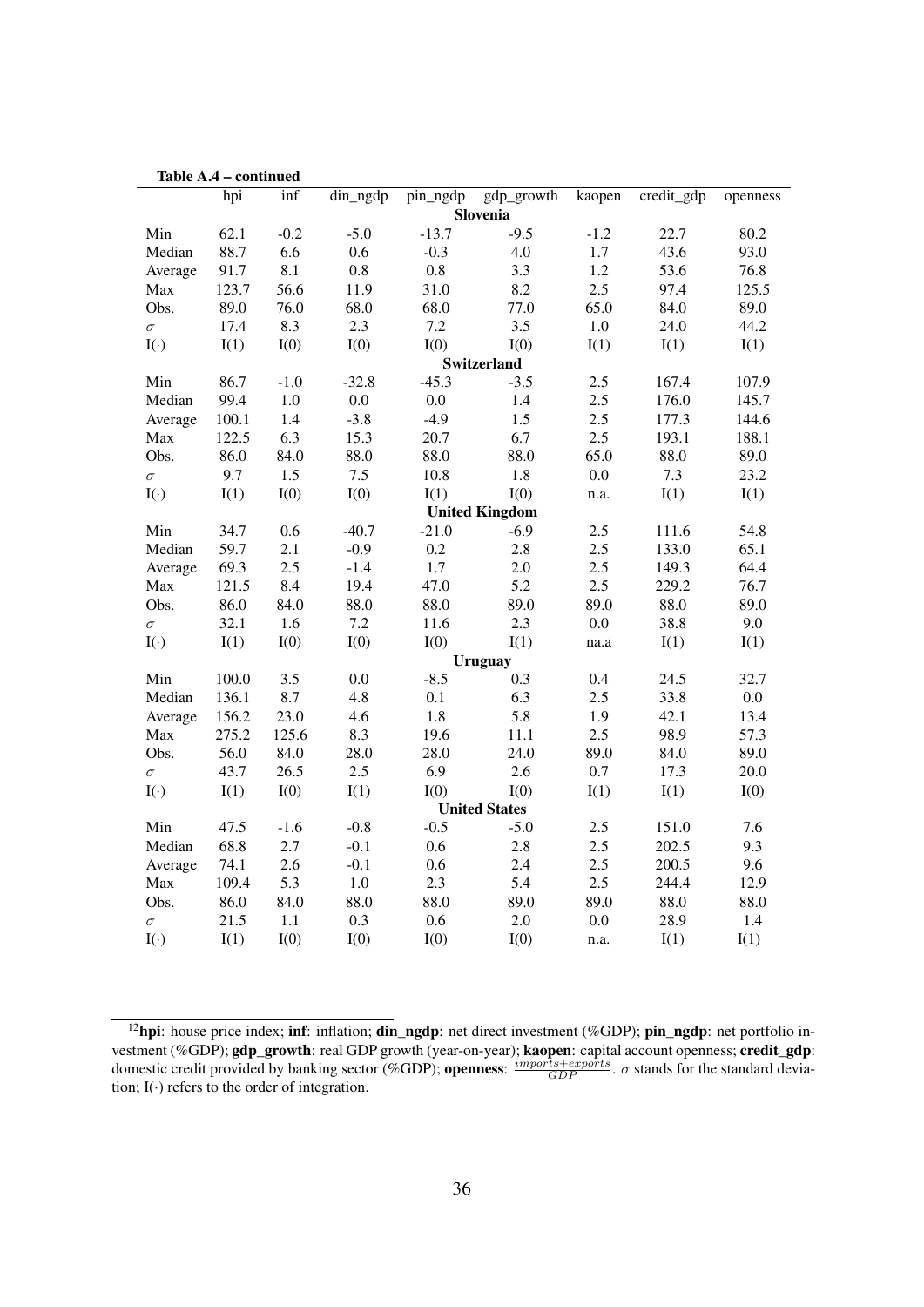<span id="page-36-0"></span>

Figure A.1: Net Foreign Direct Investment by Country Groups. Source: author's estimations based on the International Monetary Fund's International Financial Statistics.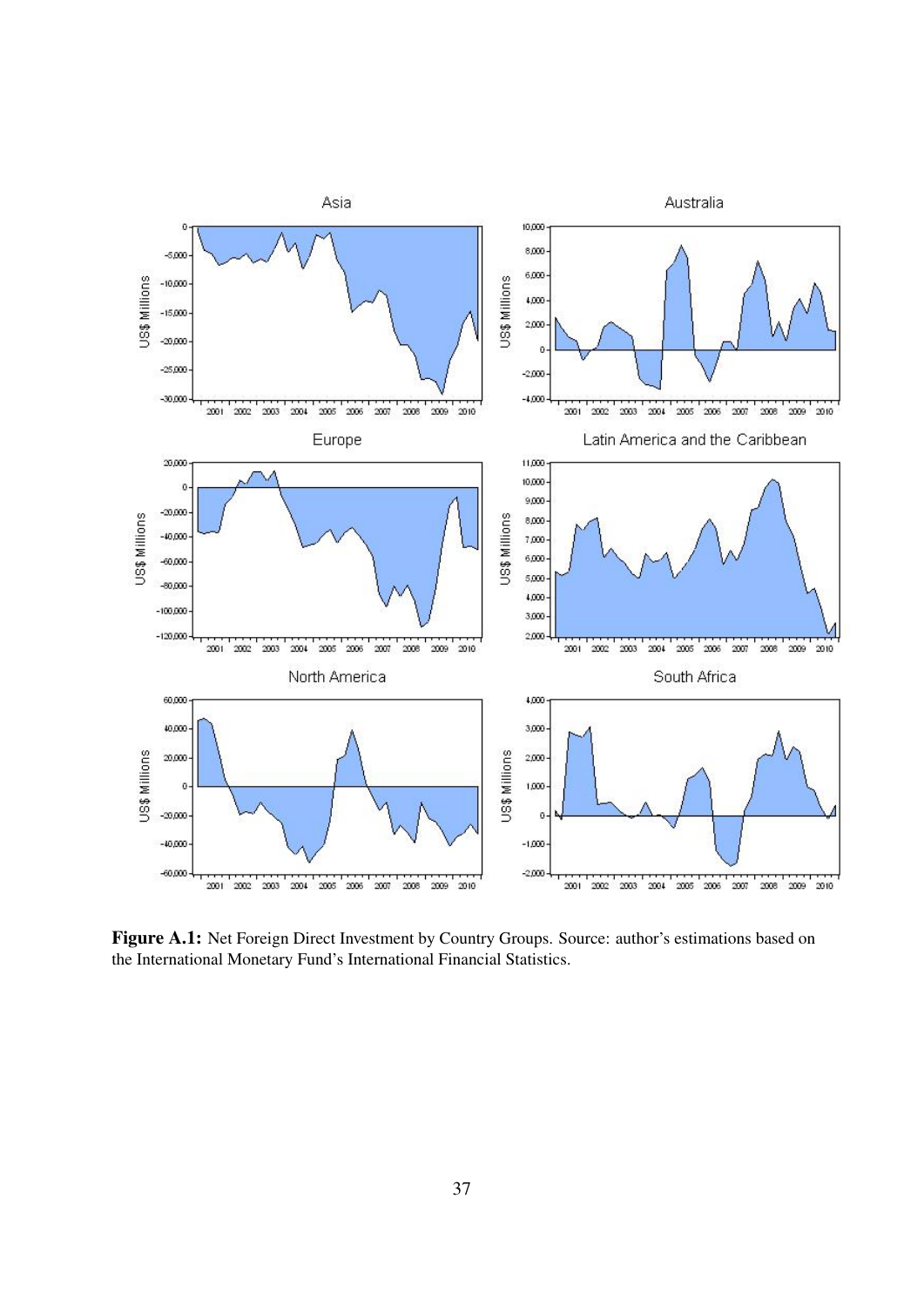<span id="page-37-0"></span>

Figure A.2: Net Portfolio Investment Equity by Country Groups. Source: author's estimations based on the International Monetary Fund's International Financial Statistics.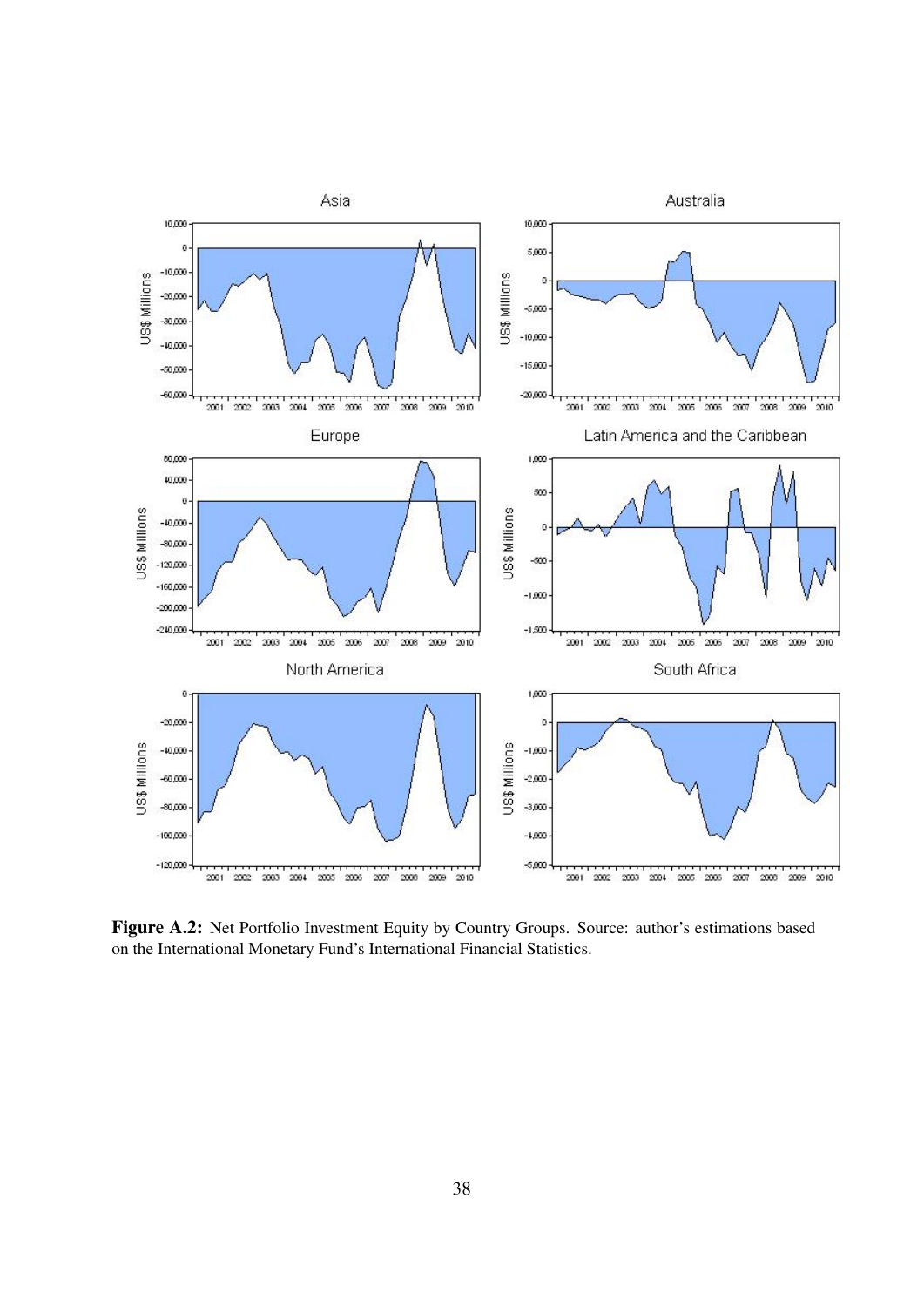<span id="page-38-0"></span>

Figure A.3: Other Investments Flows by Country Groups. Source: author's estimations based on the International Monetary Fund's International Financial Statistics.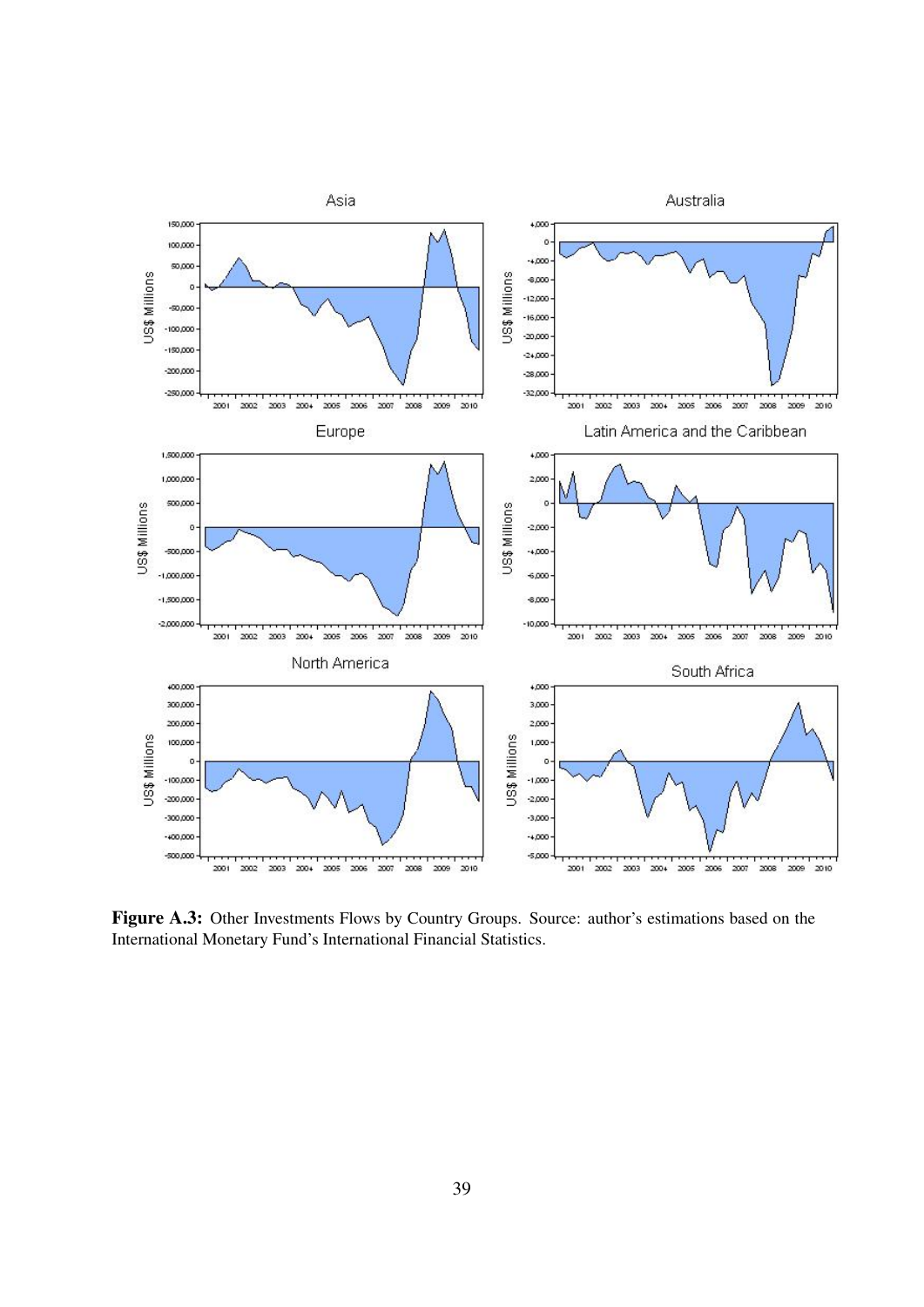<span id="page-39-0"></span>

Figure A.4: Net Current Account by Country Groups. Source: author's estimations based on the International Monetary Fund's International Financial Statistics.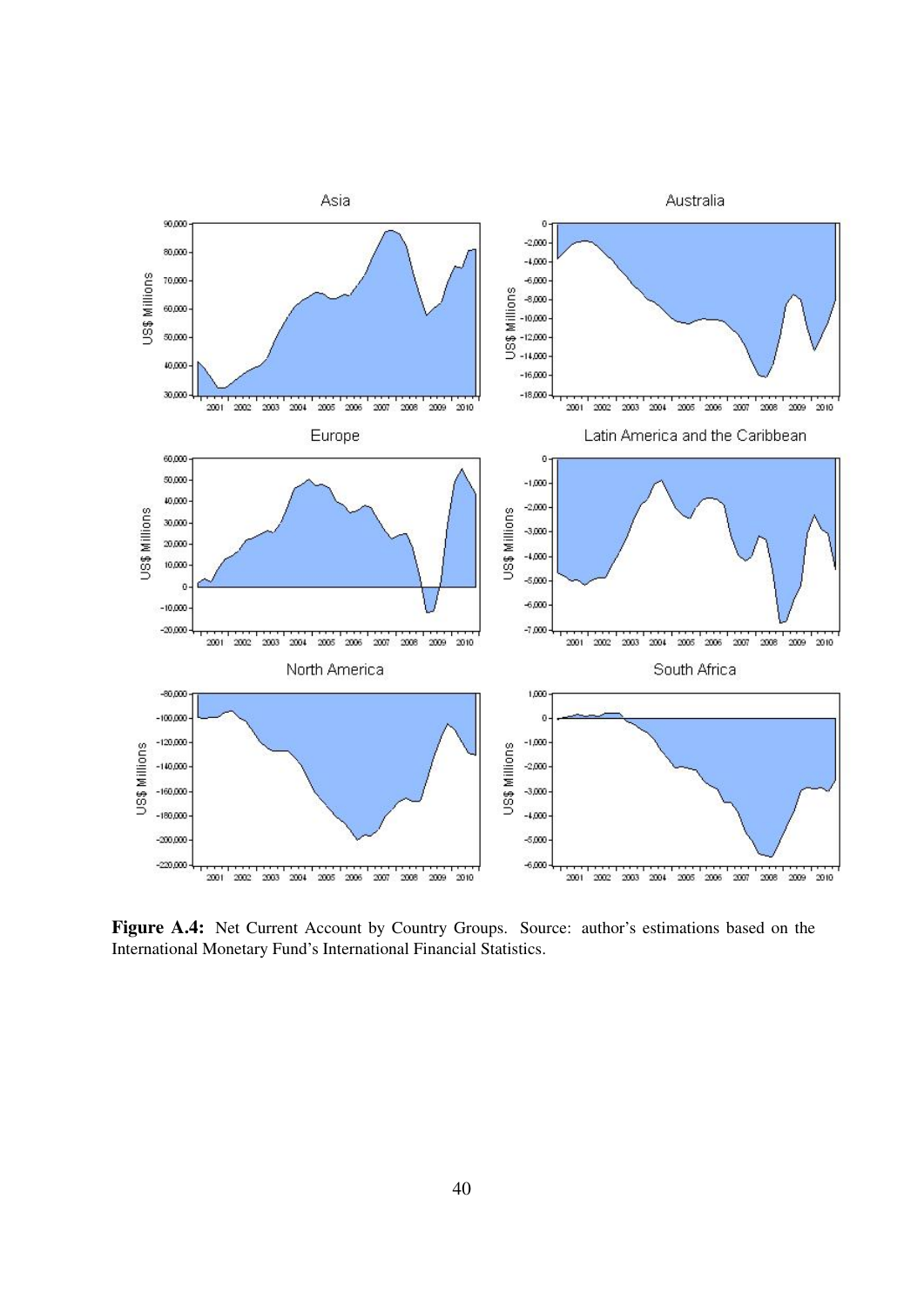## <span id="page-40-0"></span>B Model Tests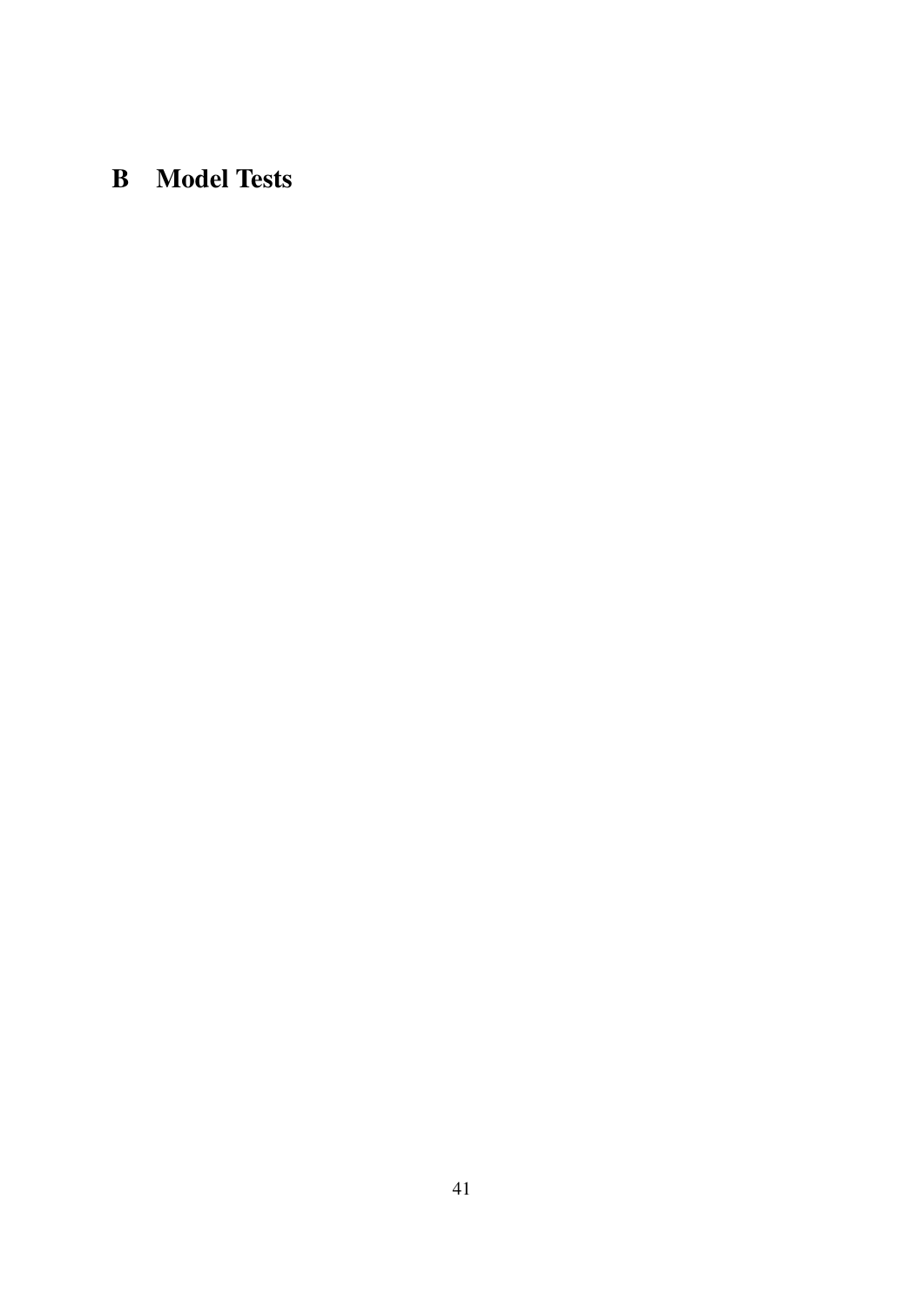| Country group    | Country                                                                                                                                                                                                                                                                            | Ξ                              | ੶ਜ਼                          | pien           | pilen          | $_{\text{man}}$ | $\frac{1}{2}$  | $\mathop{\mathrm{can}}$      |
|------------------|------------------------------------------------------------------------------------------------------------------------------------------------------------------------------------------------------------------------------------------------------------------------------------|--------------------------------|------------------------------|----------------|----------------|-----------------|----------------|------------------------------|
| LAC <sup>1</sup> | Colombia                                                                                                                                                                                                                                                                           | 1997q1:2010q4<br>2000q1:2010q4 | 994q1:2010q4                 | 1996q1:2010q4  | 1996q1:2010q4  | 1996q1:2010q4   | 1996q1:2010q4  | 1996q1:2010q4                |
|                  | Dominican Rep.<br>Ecuador                                                                                                                                                                                                                                                          | 2005q1:2010q4                  | 993q1:2010q4<br>997q1:2010q4 | 2000a1:2010a4  | 993q1:2010q4   | 1993q1:2010q4   | 1993q1:2010q4  | 993q1:2010q4<br>997q1:2010q4 |
|                  | Mexico                                                                                                                                                                                                                                                                             | 2005q1:2010q4                  |                              | 990q1:2010q5   | 990q1:2010q6   | 990q1:2010q     | 1990q1:2010q8  | 1990q1:2010q9                |
|                  | Uruguay                                                                                                                                                                                                                                                                            | 1997q1:2010q4                  | 20000q1:2010q4               | 2000q1:2010q4  | 2000q1:2010q4  | 2000q1:2010q4   | 2000q1:2010q4  | 2000q1:2010q4                |
| Asia             | Hong Kong                                                                                                                                                                                                                                                                          | 1992q1:2010q4                  | 1998q1:2010q4                | 1999q1:2010q4  | 1999q1:2010q4  | 1999q1:2010q4   | 1999q1:2010q4  | 1999q1:2010q4                |
|                  | Indonesia                                                                                                                                                                                                                                                                          | 2006q1:2010q4                  |                              |                | 993q1:2010q4   |                 |                |                              |
|                  | Israel                                                                                                                                                                                                                                                                             | 1994q1:2010q4                  |                              |                |                |                 |                |                              |
|                  | Malaysia                                                                                                                                                                                                                                                                           | 999q1:2010q4                   | 999q1:2010q4                 | 2002q1:2010q4  | 2002q1:2010q4  | 1999q1:2010q4   | 1999q1:2010q4  | 1999q1:2010q4                |
|                  | Singapore                                                                                                                                                                                                                                                                          | 1993q3:2010q4                  | 1995q1:2010q4                | ∑<br>Z         |                | 1995q1:2010q4   | 1995q1:2010q4  | 1995q1:2010q4                |
| Europe           | Austria                                                                                                                                                                                                                                                                            | 1990q2:2010q4                  |                              |                |                |                 |                |                              |
|                  | Belgium                                                                                                                                                                                                                                                                            |                                | 2002q1:2010q4                | 2002q1:2010q4  | 2002q1:2010q4  | 2002q1:2010q4   | 2002q1:2010q4  | 2002q1:2010q4                |
|                  | Bulgaria                                                                                                                                                                                                                                                                           | 1993q2:2010q4                  | 991q1:2010q4                 | 992q1:2010q4   | 1992q1:2010q4  | 1991q1:2010q4   | 1991q1:2010q4  | 1991q1:2010q4                |
|                  | Cyprus                                                                                                                                                                                                                                                                             | 2006q1:2010q4                  | 2001q1:2010q                 | 2001q1:2010q4  | 2001q1:2010q4  | 2001q1:2010q4   | 2001q1:2010q4  | 2001q1:2010q4                |
|                  | Czech Rep.                                                                                                                                                                                                                                                                         | 2004q1:2010q4                  | 1993q1:2010q4                | 1993q1:2010q4  | 993q1:2010q4   | 993q1:2010q4    | 1993q1:2010q4  | 1993q1:2010q4                |
|                  | Denmark                                                                                                                                                                                                                                                                            |                                |                              | 1990a1:1993c4  | 990a1:1993a4   |                 |                |                              |
|                  |                                                                                                                                                                                                                                                                                    |                                |                              | 1994q1:2010q4  | 994q1:2010q4   |                 |                |                              |
|                  | Estonia                                                                                                                                                                                                                                                                            | 2002q1:2010q4                  | 992q1:2010q4                 | 1992q1:2010q4  | 992q1:2010q4   | 992q1:2010q4    | 1992q1:2010q4  | 992q1:2010q4                 |
|                  | Greece                                                                                                                                                                                                                                                                             | 1997q1:2010q4                  | 990q1:1997q4                 | 1990q1:1997q4; | 990q1:1997q4;  | !990q1:1997q4;  | 1990q1:1997q4  | !990q1:1997q4                |
|                  |                                                                                                                                                                                                                                                                                    |                                | 1999q1:2010q4                | 1999q1:2010q4  | 999q1:2010q4   | 1999q1:2010q4   | 1999q1:2010q4  | 1999q1:2010q4                |
|                  | Hungary                                                                                                                                                                                                                                                                            | 1998q1:2010q4                  |                              |                |                |                 |                |                              |
|                  | lceland                                                                                                                                                                                                                                                                            | 2000q1:2010q4                  |                              |                |                |                 |                |                              |
|                  | Lithuania                                                                                                                                                                                                                                                                          | 1995q1:2010q4                  | .993q1:2010q4                | 1993q1:2010q4  | 1993q1:2010q4  | 1993q1:2010q4   | 1993q1:2010q4  | 993q1:2010q4                 |
|                  | Malta                                                                                                                                                                                                                                                                              | 2000q1:2010q4                  | 995q1:2010q4                 | 1995q1:2010q4  | 995q1:2010q4   | 995q1:2010q4    | 1995q1:2010q4  | 995q1:2010q4                 |
|                  | Norway                                                                                                                                                                                                                                                                             |                                | -990q1:1991q4                | 1990q1:1991q4  | 1990q1:1991q4  | 1990q1:1991q4   |                | 1990q1:1991q4                |
|                  |                                                                                                                                                                                                                                                                                    |                                | 1994q1:2010q4                | 1994q1:2010q4  | 994q1:2010q4   | 1994q1:2010q4   |                | 1994q1:2010q4                |
|                  | New Zealand                                                                                                                                                                                                                                                                        |                                |                              | 1990q1:1991q4  | !990q1:1991q4; |                 |                |                              |
|                  |                                                                                                                                                                                                                                                                                    |                                |                              | 1998q2:2010q4  | 2000q2:2010q4  |                 |                |                              |
|                  | Poland                                                                                                                                                                                                                                                                             | 2000q1:2010q4                  | 1990q1:1995q2                | 1990q1:1995q2  | 990q1:1995q2;  | .990q1:1995q2;  | 1990q1:1995q2; | 1990q1:1995q2;               |
|                  |                                                                                                                                                                                                                                                                                    |                                | 2000q1:2010q4                | 2000q1:2010q4  | 2000q1:2010q4  | 2000q1:2010q4   | 2000q1:2010q4  | 2000q1:2010q4                |
|                  | Russia                                                                                                                                                                                                                                                                             | 2001q1:2010q4                  | 994q1:2010q4                 | 1994q1:2010q4  | 994q1:2010q4   | 994q1:2010q4    | 1994q1:2010q4  | 1994q1:2010q4                |
|                  | Slovak Rep.                                                                                                                                                                                                                                                                        | 2005q1:2010q4                  | 993q1:2000q4                 | 1993q1:2000q4  | 993q1:2000q4   | 1993q1:2000q4   | 1993q1:2000q4  | 1993q1:2000q4:               |
|                  |                                                                                                                                                                                                                                                                                    |                                | 2002q1:2010q4                | 2002q1:2010q4  | 2002q1:2010q4  | 2002q1:2010q4   | 2002q1:2010q4  | 2002q1:2010q4                |
|                  | Slovenia                                                                                                                                                                                                                                                                           |                                | 1992q1:2010q4                | 1992q1:1993q4; | .992q1:1993q4; | 1992q1:2010q4   | 1992q1:2010q4  | 1992q1:2010q4                |
|                  |                                                                                                                                                                                                                                                                                    |                                |                              | 1999q1:2010q4  | .997q1:2010q4  |                 |                |                              |
|                  | Switzerland                                                                                                                                                                                                                                                                        |                                | 1999q1:2010q4                | 1999q1:2010q4  | 1999q1:2010q4  | 1999q1:2010q4   | 1999q1:2010q4  | 1999q1:2010q4                |
|                  | Note: Empty cells indicate data is available for the entire period. The data of countries excluded from this list is available for the entire period and for all variables. N.A.: data<br>not available for the whole sample period. <sup>1</sup> LAC: Latin America and Caribbean |                                |                              |                |                |                 |                |                              |
|                  |                                                                                                                                                                                                                                                                                    |                                |                              |                |                |                 |                |                              |

<span id="page-41-0"></span>Table A.3: Data Availability: selected countries and variables Table A.3: Data Availability: selected countries and variables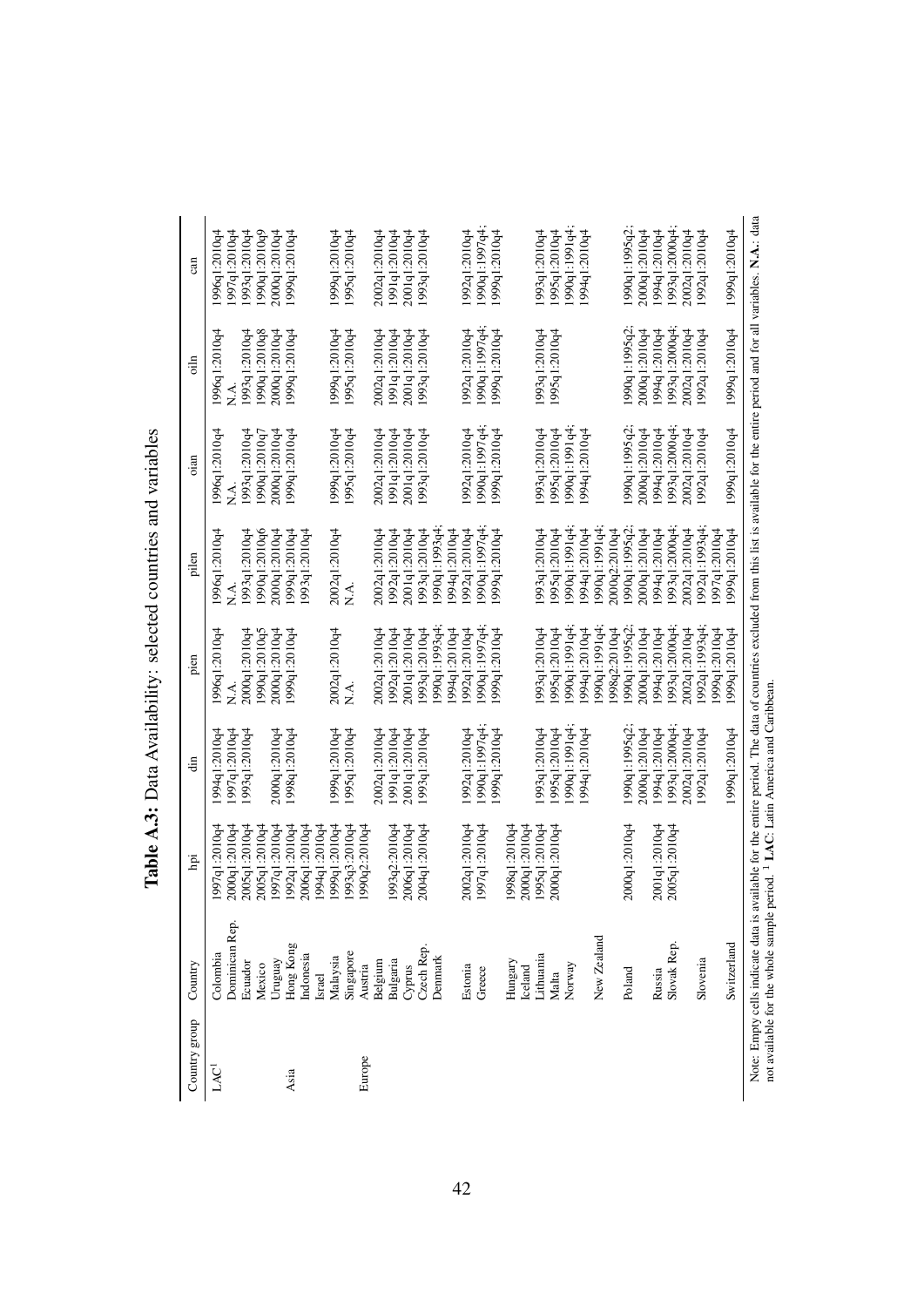<span id="page-42-0"></span>Table B.5: Breusch-Pagan Lagrange multiplier test for random effects

 $\overline{\phantom{0}}$ 

|                    | $H_0$   var( <i>u</i> )=0 (variance across entities is zero) |
|--------------------|--------------------------------------------------------------|
| $\bar{\chi}^2$ (1) | 18331.83                                                     |
| $p_{value}$        | $0.0000*$                                                    |

 $*$  Reject  $H_0$ . Random effects model chosen over ordinary least squares (OLS).

|  | <b>Table B.6:</b> Hausman test |  |
|--|--------------------------------|--|
|  |                                |  |

<span id="page-42-1"></span>

|              | $H_0$ Difference in coefficients not systematic <sup>1</sup> |
|--------------|--------------------------------------------------------------|
| $\chi^2(12)$ | 43.56                                                        |
| $p_{value}$  | $0.0000*$                                                    |

<span id="page-42-2"></span><sup>1</sup> Difference between random effects and fixed effects coefficients not systematic.  $*$  Reject  $H_0$ . Fixed effects model chosen over random effects model.

> Table B.7: Fixed effects model's year dummies F-Test

| $p_{value}$                                                                 | $H_0$ all year dummies = 0<br>F(21, 36) $\left  \begin{array}{c} H_0 \end{array} \right $ 6.38<br>$0.0000*$ |
|-----------------------------------------------------------------------------|-------------------------------------------------------------------------------------------------------------|
| * Reject $H_0$ . All year dummies<br>required in the fixed effects<br>model |                                                                                                             |

Table B.8: Pesaran's test of cross-sectional independence

<span id="page-42-3"></span>

|             | $H_0$ residuals are not correlated across entities (cross-sectional independence) |
|-------------|-----------------------------------------------------------------------------------|
| $p_{value}$ | $0.0000*$                                                                         |

<span id="page-42-4"></span>\* Reject  $H_0$ . There is cross-sectional dependence.

Table B.9: Modified Wald tests for groupwise heteroscedasticity in fixed effects model

|              | $H_0   \sigma(i)^2 = \sigma^2 \forall i$ (groupwise homoscedasticity) |
|--------------|-----------------------------------------------------------------------|
| $\chi^2(37)$ | 14632.73                                                              |
| $p_{value}$  | $0.0000*$                                                             |

 $*$  Reject  $H_0$ . There is evidence of heteroscedasticity.